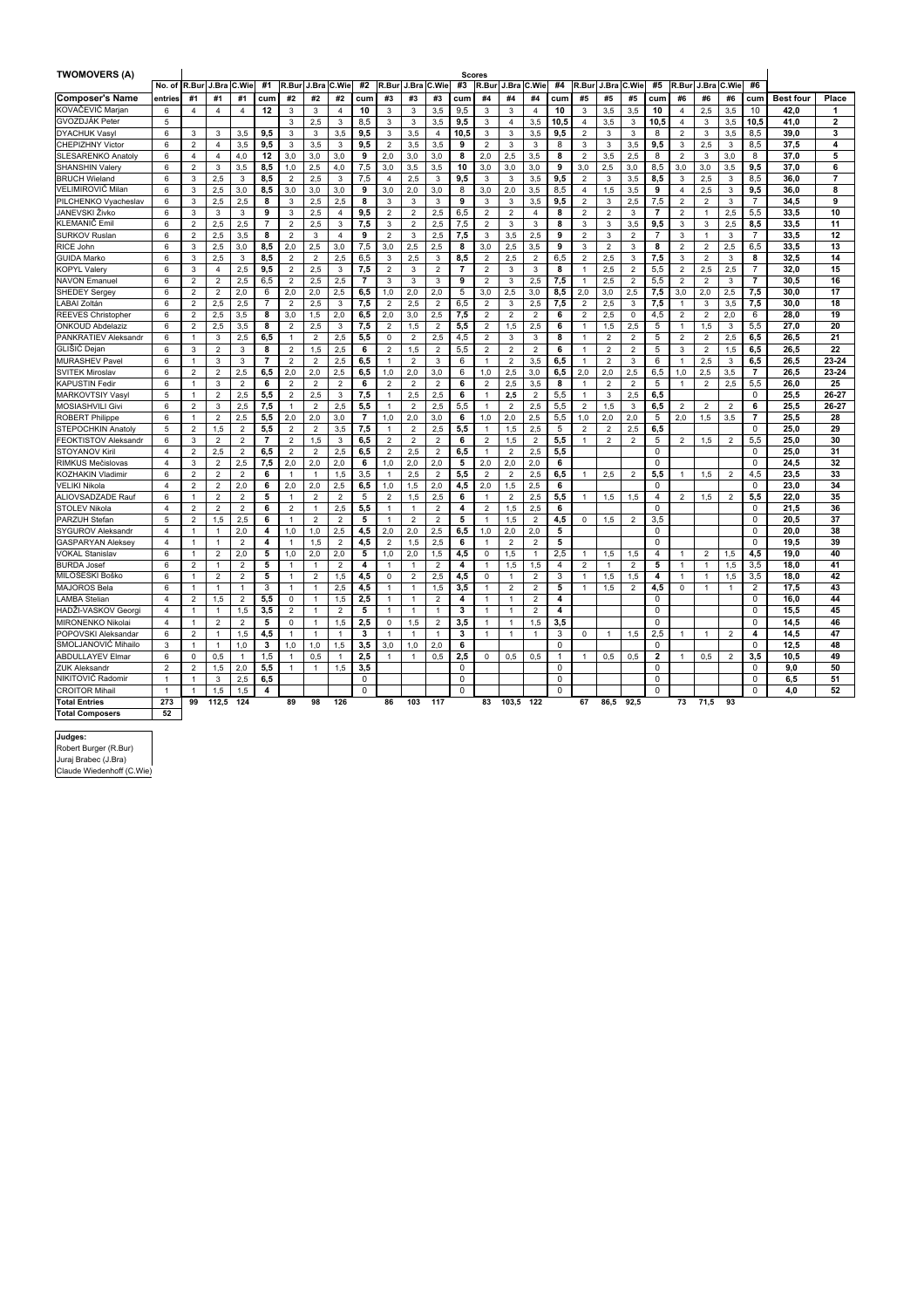| MOOI SOON-SOOS<br><b>THREEMOVERS (B)</b>        |                |                             |                               |                |                     |                |                |                |                |                |                |                |                | <b>Scores</b>  |                |                |                |                |                |                |      |                |                |                |                         |                  |                |
|-------------------------------------------------|----------------|-----------------------------|-------------------------------|----------------|---------------------|----------------|----------------|----------------|----------------|----------------|----------------|----------------|----------------|----------------|----------------|----------------|----------------|----------------|----------------|----------------|------|----------------|----------------|----------------|-------------------------|------------------|----------------|
|                                                 | No. of         | <b>S.Sov</b>                | <b>THB</b>                    | Z.Jan          | #1                  | S.Sov          | <b>THB</b>     | Z.Jan          | #2             | S.Sov          | THB            | Z.Jan          | #3             | S.Sov          | <b>THB</b>     | Z.Jan          | #4             | S.Sov          | THB            | Z.Jan          | #5   | S.Soy          | <b>THB</b>     | Z.Jar          | #6                      |                  |                |
| <b>Composer's Name</b>                          | entries        | #1                          | #1                            | #1             | cum                 | #2             | #2             | #2             | cum            | #3             | #3             | #3             | cum            | #4             | #4             | #4             | cum            | #5             | #5             | #5             | cum  | #6             | #6             | #6             | cum                     | <b>Best four</b> | Place          |
| <b>MARANDYUK Mikhail</b>                        | 6              | 3,5                         | 3                             | 4              | 10.5                | 3,5            | $\overline{4}$ | 4              | 11.5           | 3,5            | 3              | 3.5            | 10             | 3,5            | 3              | 3              | 9.5            | 2,5            | 4              | 3.5            | 10   | 3.5            | 4              | 4              | 11.5                    | 43.5             | 1              |
| GVOZDJÁK Peter                                  | 6              | 2,5                         | 3                             | 3              | 8,5                 | 3              | $\overline{2}$ | 3,5            | 8.5            | 3.5            | $\overline{2}$ | $\overline{4}$ | 9.5            | 2,5            | $\overline{4}$ | 3              | 9.5            | 3,5            | $\overline{4}$ | 4              | 11,5 | 3,5            | $\overline{4}$ | 3.5            | 11                      | 41.5             | $\overline{2}$ |
| KUZOVKOV A.S.                                   | 6              | 3,5                         | $\overline{4}$                | 4              | 11,5                | 3              | $\overline{2}$ | 3,5            | 8,5            | 3              | 4              | $\overline{4}$ | 11             | 3              | 3              | 4              | 10             | $\overline{2}$ | 3              | 3              | 8    | 2,5            | $\overline{2}$ | 3              | 7,5                     | 41,0             | 3              |
| <b>AGAPOV laor</b>                              | 6              | 2.5                         | 3                             | $\overline{2}$ | 7,5                 | 3              | $\overline{4}$ | 3,5            | 10.5           | 3              | 3              | 3              | 9              | 2.5            | 3              | $\overline{2}$ | 7.5            | $\overline{2}$ | 3              | 3              | 8    | 3              | $\overline{2}$ | 3              | 8                       | 35.5             | 4              |
| FEOKTISTOV Aleksandr                            | 6              | $\overline{2}$              | $\mathbf{1}$                  | 3              | 6                   | $\overline{2}$ | $\overline{2}$ | $\overline{2}$ | 6              | 2,5            | 3              | $\overline{4}$ | 9,5            | 3              | 3              | 3              | 9              | 2,5            | $\overline{2}$ | 3,5            | 8    | 2,5            | 3              | 3              | 8,5                     | 35,0             | 5              |
| <b>SYGUROV Aleksandr</b>                        | 6              | 2                           | $\overline{4}$                | 3,5            | 9.5                 | 2,5            | 3.0            | 3.0            | 8.5            | 2.5            | 2.0            | 2.5            | $\overline{7}$ | 2.5            | 3.0            | 3.0            | 8.5            | 2.0            | 3.0            | 2.5            | 7.5  | 2.0            | 2.0            | 3.5            | 7.5                     | 34.0             | 6              |
| <b>CHEPIZHNY Victor</b>                         | 6              | $\overline{2}$              | $\overline{2}$                | 3              | $\overline{7}$      | 2,5            | 3              | $\overline{4}$ | 9.5            | $\overline{2}$ | $\overline{2}$ | 3              | $\overline{7}$ | $\overline{2}$ | $\overline{4}$ | 3              | 9              | $\overline{2}$ | 3              | 3              | 8    | 1,5            | $\overline{2}$ | $\overline{2}$ | 5,5                     | 33,5             | $\overline{7}$ |
| MLADENOVIĆ Miodrag                              | 4              | 2,5                         | 3                             | 2,5            | 8                   | 2,0            | 1,0            | 3,0            | 6              | 3,0            | 3,0            | 4,0            | 10             | 2,5            | 3,0            | 3,5            | 9              |                |                |                |      |                |                |                |                         | 33,0             | 8              |
| <b>MARKER Juri</b>                              | 6              | 1.5                         | $\mathbf{1}$                  | $\overline{2}$ | 4.5                 | $\overline{2}$ | 3              | 2,5            | 7.5            | 3              | $\overline{2}$ | 3              | 8              | $\overline{2}$ | 3              | 3              | 8              | 2,5            | 3              | 3              | 8.5  | $\overline{2}$ | $\overline{2}$ | $\overline{2}$ | 6                       | 32.0             | 9              |
| <b>BAKHAREV A</b>                               | 6              | 2,5                         | $\overline{2}$                | $\overline{4}$ | 8,5                 | $\overline{2}$ | $\overline{2}$ | 3              | $\overline{7}$ | 1,5            | $\overline{2}$ | 2,5            | 6              | $\overline{2}$ | $\overline{2}$ | $\overline{2}$ | 6              | $\overline{2}$ | $\overline{2}$ | 2.5            | 6.5  | 2,5            | 3              | $\mathbf{3}$   | 8.5                     | 30.5             | 10             |
| <b>VOLCHEK Viktor</b>                           | 6              | 1.5                         | $\mathbf{1}$                  | 2.0            | 4.5                 | 2,0            | 2.0            | 3.5            | 7.5            | 1.5            | 1.0            | 3.0            | 5,5            | 3.0            | 2.0            | 3.0            | 8              | 2,5            | 3.0            | 3.0            | 8.5  | 2.0            | 2.0            | 2,5            | 6, 5                    | 30.5             | 11             |
| <b>GAVRILOVSKI Zoran</b>                        | 6              | $\overline{2}$              | 3                             | 3,5            | 8.5                 | 2.5            | $\overline{2}$ | 3              | 7.5            | $\overline{2}$ | $\overline{2}$ | 2,5            | 6.5            | 1.5            | $\overline{2}$ | $\overline{2}$ | 5.5            | $\overline{2}$ | $\mathbf{1}$   | $\overline{2}$ | 5    | $\overline{2}$ | $\overline{1}$ | 3,5            | 6.5                     | 29.0             | 12             |
| <b>BOGDANOV Evgeny</b>                          | 6              | 2,5                         | $\mathbf{1}$                  | 3              | 6,5                 | 3              | $\overline{2}$ | 4              | 9              | $\overline{2}$ | $\overline{1}$ | 2,5            | 5,5            | $\overline{2}$ | $\mathbf{1}$   | $\overline{2}$ | 5              | 2,5            | $\overline{2}$ | 3              | 7,5  | 0,5            | $\overline{2}$ | 3              | 5,5                     | 28,5             | 13             |
| <b>LABAI Zoltán</b>                             | 6              | $\overline{2}$              | $\overline{2}$                | 1,5            | 5.5                 | $\overline{2}$ | $\overline{2}$ | $\overline{2}$ | 6              | $\overline{2}$ | 3              | 2.5            | 7.5            | 2.5            | 3              | 3              | 8.5            | 1.5            | $\mathbf{1}$   | 1.5            | 4    | $\overline{2}$ | $\overline{2}$ | $\overline{2}$ | 6                       | 28.0             | 14             |
| SOROKA Ivar                                     | $\overline{4}$ | 2,5                         | 3                             | 3,5            | 9                   | 2,5            | 3,0            | 3,0            | 8,5            | 2,0            | 2,0            | 2,5            | 6,5            | 1,5            | 2,0            | 0,0            | 3,5            |                |                |                |      |                |                |                |                         | 27,5             | 15             |
| <b>KOPYL Valen</b>                              | 6              | $\overline{2}$              | $\overline{2}$                | 2,5            | 6,5                 | 1,5            | $\overline{1}$ | $\overline{2}$ | 4,5            | $\overline{1}$ | $\overline{2}$ | 3              | 6              | 1,5            | $\overline{2}$ | 2,5            | 6              | 2,5            | $\mathbf{1}$   | 2,5            | 6    | 3              | $\mathbf{1}$   | $\overline{4}$ | 8                       | 26,5             | 16             |
| <b>KOZHAKIN Vladimir</b>                        | 6              | 3                           | $\overline{2}$                | 3              | 8                   | $\overline{1}$ | $\overline{2}$ | $\overline{2}$ | 5              | 2,5            | $\overline{2}$ | 1,5            | 6              | 2.5            | $\overline{2}$ | 2,5            | $\overline{7}$ | 1,5            | $\overline{2}$ | $\overline{1}$ | 4.5  | 0.5            | $\overline{1}$ | $\mathbf{1}$   | 2.5                     | 26.0             | 17             |
| STEPOCHKIN Anatoly                              | 6              | $\overline{2}$              | $\overline{2}$                | 2,5            | 6,5                 | 1,5            | 1,0            | 3,0            | 5,5            | 2,0            | 2,0            | 3,0            | $\overline{7}$ | 0,5            | 3,0            | 2,0            | 5,5            | 2,0            | 2,0            | 2,0            | 6    | 1,5            | 2,0            | 2,5            | 6                       | 25,5             | 18             |
| <b>SVITEK Miroslav</b>                          | 6              | 1.5                         | $\mathbf 0$                   | 1,0            | 2.5                 | 1.0            | 0.0            | 1.0            | $\overline{2}$ | 2.0            | 2,0            | 1,5            | 5,5            | 2.5            | 3.0            | 3.5            | 9              | 2.0            | 1.0            | 2.0            | 5    | 0.5            | 1.0            | 1,5            | 3                       | 22.5             | 19             |
| <b>PRCIC Mike</b>                               | $\overline{4}$ | 2,5                         | $\overline{2}$                | 2,5            | $\overline{7}$      | 2,0            | 1,0            | 1,5            | 4,5            | 1,5            | 1,0            | 2,0            | 4,5            | 2.0            | 2,0            | 2,5            | 6.5            |                |                |                |      |                |                |                |                         | 22,5             | 20             |
| <b>MLYNKA Karol</b>                             | 6              | $\overline{2}$              | $\mathbf{1}$                  | 2,0            | 5                   | 2,5            | 1,0            | 3,0            | 6, 5           | 1,5            | 1,0            | 2,5            | 5              | 2,0            | 1,0            | 2,5            | 5,5            | 1,5            | 2,0            | 1,5            | 5    | 2,0            | 1,0            | 2,0            | 5                       | 22,0             | 21             |
| PANKRATIEV Aleksandr                            | 6              | $\overline{2}$              | $\overline{2}$                | 2,0            | 6                   | 1.0            | 0.0            | 3,0            | 4              | 0.5            | 2.0            | 2.0            | 4,5            | 1.0            | 2.0            | 2.5            | 5,5            | 0.5            | 1.0            | 3.0            | 4.5  | 1,5            | 2.0            | 2,5            | 6                       | 22.0             | 22             |
| VELIMIROVIĆ Milan                               | $\overline{2}$ | 2,5                         | $\overline{4}$                | 4,0            | 10,5                | 3,0            | 4,0            | 4,0            | 11             |                |                |                |                |                |                |                |                |                |                |                |      |                |                |                |                         | 21,5             | 23             |
| <b>ONKOUD Abdelaziz</b>                         | 6              | 1.5                         | $\overline{2}$                | 2.0            | 5.5                 | 1.0            | 1.0            | 2.0            | 4              | 1.0            | 1,0            | 2,0            | $\overline{4}$ | 1,5            | 2.0            | 2.0            | 5.5            | 1.0            | 1.0            | 2.0            | 4    | 2.0            | 2.0            | 2.5            | 6.5                     | 21.5             | 24             |
| <b>MAKARONEZ Leonid</b>                         | 6              | $\mathbf{1}$<br>$\mathsf 0$ | $\overline{2}$<br>$\mathbf 0$ | 1,0<br>3,0     | $\overline{4}$<br>3 | 1,0<br>0,5     | 1,0            | 1,5<br>2,0     | 3,5<br>3,5     | 2,0<br>1,0     | 1,0<br>2,0     | 2,5<br>2,0     | 5,5<br>5       | 1,5<br>1,5     | 1,0<br>2,0     | 2,0<br>2,5     | 4,5<br>6       | 1,5            | 1,0            | 3,0            | 5,5  | 2.0            | 1,0            | 3,0            | 6                       | 21,5<br>17,5     | 25<br>26       |
| <b>STOYANOV Kiril</b><br><b>SAFAROV Mubariz</b> | 4<br>4         | $\mathbf{1}$                | $^{\circ}$                    | 2,0            | 3                   | 0,5            | 1,0<br>2,0     | 2,0            | 4,5            | 0,5            | 1,0            | 1,5            | 3              | 0,5            | 3,0            | 3,0            | 6,5            |                |                |                |      |                |                |                |                         | 17.0             | 27             |
| <b>JUOZENAS Ramutis</b>                         | 6              | 0,5                         | $\overline{2}$                | $\overline{2}$ | 4,5                 | $\mathbf{1}$   | $\overline{1}$ | $\overline{2}$ | 4              | 0,5            | $\mathbf 0$    | 2,5            | 3              | 0,5            | $\mathbf{1}$   | $\overline{2}$ | 3,5            | 0,5            | $\mathbf 0$    | $\overline{2}$ | 2,5  | $\mathbf 0$    | $\mathbf{1}$   | 3              | $\overline{\mathbf{4}}$ | 16,0             | 28-29          |
| <b>VOKAL Stanislav</b>                          | 6              | $\overline{2}$              | 0                             | 1,5            | 3,5                 | 1,0            | 1,0            | 2,0            | 4              | 1,0            | 1,0            | 0,5            | 2,5            | 1,5            | 0,0            | 1,0            | 2,5            | 1,5            | 1,0            | 2,0            | 4,5  | 2,0            | 0,0            | 2,0            | 4                       | 16,0             | 28-29          |
| GLIŠIĆ Dejan                                    | 6              | 1,5                         | $\overline{2}$                | 1,5            | 5                   | $\mathbf{1}$   | $\Omega$       | 1,5            | 2.5            | $\overline{1}$ | $\overline{1}$ | $\overline{2}$ | 4              | 0.5            | $^{\circ}$     | $\overline{2}$ | 2,5            | 0,5            | $\Omega$       | $\overline{2}$ | 2.5  | 0,5            | $\mathbf{1}$   | $\mathbf{1}$   | 2.5                     | 14,0             | 30             |
| SMOLJANOVIĆ Mihailo                             | 4              | 1,5                         | $\mathbf{1}$                  | 1,5            | 4                   | 1,5            | 1,0            | 1,0            | 3,5            | 0,5            | 2,0            | 1,0            | 3,5            | 1,0            | 1,0            | 1,0            | 3              |                |                |                |      |                |                |                |                         | 14,0             | 31             |
| MIRONENKO Nikolai                               | $\overline{4}$ | $\overline{2}$              | $\overline{2}$                | 1,0            | 5                   | 1.0            | 1.0            | 0.0            | $\overline{2}$ | 1.0            | 1,0            | 1,0            | 3              | 1.0            | 1.0            | 1,5            | 3,5            |                |                |                |      |                |                |                |                         | 13.5             | 32             |
| PETRAŠINOVIC Petrašin                           | 6              | 0,5                         | $\mathbf 0$                   | 1,5            | $\overline{2}$      | 0,5            | 1,0            | 2,0            | 3,5            | 0,5            | 1,0            | 2,0            | 3,5            | 1,0            | 1,0            | 2,0            | 4              | 0,5            | 0,0            | 1,0            | 1,5  | 0,0            | 1,0            | 1,5            | 2,5                     | 13,5             | 33             |
| <b>BURDA Josef</b>                              | 6              | 0,5                         | $^{\circ}$                    | 1,5            | $\overline{2}$      | $\overline{1}$ | $\Omega$       | 1,5            | 2,5            | 0,5            | 0              | 2              | 2,5            | $\overline{1}$ | $\mathbf 0$    | $\mathbf 0$    | $\mathbf{1}$   | 0,5            | $\mathbf{1}$   | 2              | 3,5  | 1,5            | 0              | 3              | 4,5                     | 13,0             | 34             |
| ALIOVSADZADE Rauf                               | 6              | 1.5                         | $\Omega$                      | $\overline{2}$ | 3.5                 | $\mathbf{1}$   | $\Omega$       | $\overline{2}$ | 3              | 0.5            | $\mathbf{1}$   | $\mathbf{1}$   | 2.5            | 0,5            | $\Omega$       | $\mathbf{1}$   | 1,5            | $\mathbf{1}$   | $\Omega$       | 1.5            | 2.5  | 0,5            | $\mathbf{1}$   | $\overline{2}$ | 3.5                     | 12.5             | 35             |
| <b>ZUK Aleksandr</b>                            | 4              | 0,5                         | $\overline{2}$                | 1,5            | 4                   | 0,5            | 1,0            | 2,0            | 3,5            | 0,0            | 1,0            | 1,0            | $\overline{2}$ | 0.5            | 1,0            | 1,0            | 2,5            |                |                |                |      |                |                |                |                         | 12,0             | 36             |
| <b>PARZUH Stefan</b>                            | $\overline{2}$ | 2                           | $\overline{2}$                | 2,5            | 6,5                 | 1,5            | 1.0            | 1,5            | 4              |                |                |                |                |                |                |                |                |                |                |                |      |                |                |                |                         | 10.5             | 37             |
| MILOŠESKI Boško                                 | 6              | $\mathbf{1}$                | $\Omega$                      | $\overline{1}$ | $\overline{2}$      | $\mathbf{1}$   | $\Omega$       | 1,0            | $\overline{2}$ | 0.5            | 0,0            | 1,0            | 1,5            | 0.5            | 0.0            | 1.0            | 1.5            | 1,5            | 0.0            | 2.0            | 3.5  | 1.0            | 0.0            | 1,5            | 2.5                     | 10.0             | 38             |
| MILEWSKI Stefan                                 | 3              | $\mathbf{1}$                | $\mathbf{1}$                  | 1,5            | 3,5                 | 1,5            | 1,0            | 1,0            | 3,5            | 1,0            | 0,0            | 1,0            | $\overline{2}$ |                |                |                |                |                |                |                |      |                |                |                |                         | 9,0              | 39             |
| HADŽI-VASKOV Georgi                             | $\overline{4}$ | 0.5                         | $\Omega$                      | 1,5            | $\overline{2}$      | 1.5            | $\Omega$       | $\overline{2}$ | 3.5            | 0.5            | $\Omega$       | 1.5            | $\overline{2}$ | 0.5            | $\Omega$       | $\overline{1}$ | 1,5            |                |                |                |      |                |                |                |                         | 9.0              | 40             |
| <b>JASIK Andrze</b>                             | $\overline{4}$ | 0,5                         | $\mathbf 0$                   | 1,5            | $\overline{2}$      | 0,5            | $\mathbf 0$    | $\overline{2}$ | 2,5            | 0.5            | $\mathbf 0$    | $\mathbf{1}$   | 1,5            | 0,5            | $\mathbf 0$    | 1,5            | $\mathbf{2}$   |                |                |                |      |                |                |                |                         | 8.0              | 41             |
| NIKITOVIĆ Radomir                               | $\overline{1}$ | $\overline{2}$              | $\mathbf{1}$                  | 3.5            | 6.5                 |                |                |                |                |                |                |                |                |                |                |                |                |                |                |                |      |                |                |                |                         | 6.5              | 42             |
| POPOVSKI Aleksandar                             | 6              | 0,5                         | $\mathbf 0$                   | 1,5            | $\overline{2}$      | 1,0            | 0,0            | 1,0            | $\overline{2}$ | 0,5            | 0.0            | 0.5            | 1              | 1.0            | 0.0            | 0,5            | 1,5            | 0,5            | 0.0            | 0.5            | -1   | 0.5            | 0.0            | 0,5            | $\overline{1}$          | 6, 5             | 43             |
| MARKOVIĆ Mirko                                  | $\overline{1}$ | $\mathbf{1}$                | $\overline{2}$                | 3              | 6                   |                |                |                |                |                |                |                |                |                |                |                |                |                |                |                |      |                |                |                |                         | 6.0              | 44             |
| <b>Total Entries</b>                            | 223            | 75                          | 70                            | 102            |                     | 69,5           | 60             | 97             |                | 61             | 60             | 88             |                | 63             | 69             | 82,5           |                | 48,5           | 47             | 67,5           |      | 48,5           | 46             | 71,5           |                         |                  |                |
| <b>Total Composers</b>                          | 44             |                             |                               |                |                     |                |                |                |                |                |                |                |                |                |                |                |                |                |                |                |      |                |                |                |                         |                  |                |

**Judges:**<br>Stefan Sovik (S.Sov)<br>Touw Hian Bwee (THB)<br>Zivko Janevski (Z.Jan)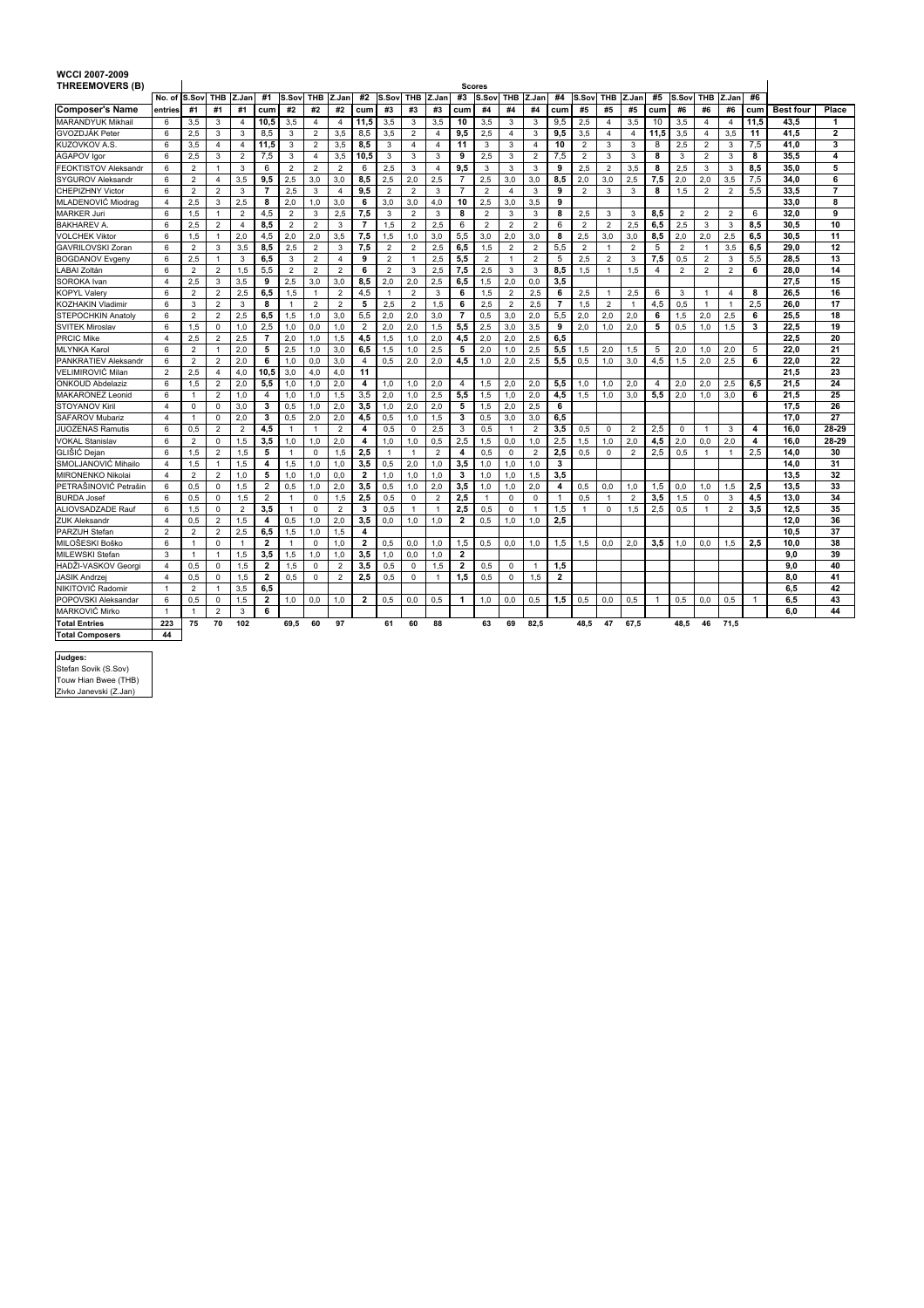| <b>MOREMOVERS (C)</b>       |                          |                |                |                |                |                |                   |                |                |                |                   |                |                | <b>Scores</b>  |                |                |                |                |                   |                |                |                |                |                |              |                  |                |
|-----------------------------|--------------------------|----------------|----------------|----------------|----------------|----------------|-------------------|----------------|----------------|----------------|-------------------|----------------|----------------|----------------|----------------|----------------|----------------|----------------|-------------------|----------------|----------------|----------------|----------------|----------------|--------------|------------------|----------------|
|                             | No. of Y.Via Y.Gor Z.Gav |                |                |                | #1             |                | Y.Vla Y.Gor Z.Gav |                | #2             |                | Y.Vla Y.Gor Z.Gav |                | #3             | Y.Vla          |                | Y.Gor Z.Gav    | #4             |                | Y.Vla Y.Gor Z.Gav |                | #5             | Y.Vla          | Y.Gor Z.Gav    |                | #6           |                  |                |
| <b>Composer's Name</b>      | entries                  | #1             | #1             | #1             | cum            | #2             | #2                | #2             | cum            | #3             | #3                | #3             | cum            | #4             | #4             | #4             | cum            | #5             | #5                | #5             | cum            | #6             | #6             | #6             | cum          | <b>Best four</b> | Place          |
| <b>MARANDYUK Mikhail</b>    | 6                        | 3,5            | 3,5            | 3,5            | 10,5           | 3,5            | 3                 | 3,5            | 10             | 3,5            | 3                 | 3,5            | 10             | $\mathbf{3}$   | 3              | 3,5            | 9,5            | 3,5            | 3,5               | 3              | 10             | 3,5            | 3              | 3.5            | 10           | 40.5             |                |
| KUZOVKOV Alexandr           | 6                        | 4              | 3              | 3,5            | 10,5           | 3,5            | $\overline{2}$    | 3              | 8,5            | 3              | 3                 | 3,5            | 9,5            | 3,5            | 3,5            | 4              | 11             | 3,5            | 3                 | 2,5            | 9              | 3,5            | 2,5            | 3              | 9            | 40.0             | $\overline{2}$ |
| <b>FEOKTISTOV Aleksandr</b> | 6                        | 3,5            | 3              | 3,5            | 10             | 3              | 3                 | 3,5            | 9.5            | 3              | $\overline{2}$    | 3              | 8              | 3.5            | 3              | 3              | 9.5            | 3              | 2.5               | 2.5            | 8              | 3              | 3.5            | 3              | 9.5          | 38.5             | 3              |
| <b>SYGUROV Aleksandr</b>    | 5                        | 3.5            | 2.5            | 3.5            | 9.5            | 3.0            | 2.0               | 3.0            | 8              | 3.5            | 3.0               | 3.5            | 10             | 3.0            | 2.0            | 3.0            | 8              | 3.0            | 3.0               | 2.5            | 8.5            |                |                |                |              | 36.0             | 4              |
| STEPOCHKIN Anatoly          | 6                        | 2,5            | $\overline{2}$ | 2,5            | $\overline{7}$ | 3              | $\overline{2}$    | 3              | 8              | 2.5            | $\overline{2}$    | 2,5            | $\overline{7}$ | 2.5            | $\overline{2}$ | 3              | 7,5            | 3              | 3                 | 2,5            | 8,5            | 2,5            | 3              | 3              | 8.5          | 32.5             | 5              |
| <b>BOGDANOV Evgeny</b>      | 6                        | 2.5            | 3.5            | 3.5            | 9.5            | 3              | 1.5               | 3              | 7.5            | 2.5            | 2.5               | 3              | 8              | 2.5            | $\overline{2}$ | 2.5            | $\overline{7}$ | 2.5            | $\overline{2}$    | 2.5            | $\overline{7}$ | 2,5            | $\overline{2}$ | $\overline{2}$ | 6.5          | 32.0             | 6              |
| SOVIK Štefan                | 6                        | 2.5            | 3              | 3,5            | 9              | 2,5            | $\overline{2}$    | 2.5            | $\overline{7}$ | 2.5            | 3                 | 3              | 8.5            | $\overline{2}$ | $\overline{2}$ | 2,5            | 6,5            | $\overline{2}$ | 1,5               | 2,5            | 6              | 2,5            | 3              | $\overline{2}$ | 7,5          | 32.0             | $\overline{7}$ |
| <b>VOLCHEK Viktor</b>       | 6                        | $\overline{2}$ | 1,5            | 2,0            | 5,5            | 2,5            | 2,0               | 3,0            | 7,5            | 3,0            | 2,0               | 2,0            | $\overline{7}$ | 3,0            | 2,5            | 3,0            | 8,5            | 3,0            | 2,0               | 3,0            | 8              | 3,0            | 2,0            | 3,0            | 8            | 32.0             | 8              |
| <b>MARKER Juri</b>          | 6                        | 3              | 2.5            | 3.5            | 9              | 2.5            | $\overline{2}$    | 3              | 7.5            | $\mathbf{3}$   | $\mathbf{0}$      | 3              | 6              | 3              | $\overline{2}$ | $\mathbf{3}$   | 8              | 2.5            | 1.5               | 3              | $\overline{7}$ | 3              | $\overline{1}$ | 2.5            | 6.5          | 31.5             | 9              |
| POPOV Grigory               | 6                        | 2.5            | $\overline{2}$ | 3              | 7.5            | 2.5            | 1.5               | 2.5            | 6.5            | 2.5            | 1.5               | 2.5            | 6.5            | 2.5            | 3.5            | 3              | 9              | $\overline{2}$ | 3                 | 2.5            | 7.5            | 2.5            | $\overline{2}$ | 3              | 7,5          | 31.5             | 10             |
| <b>ONKOUD Abdelaziz</b>     | 6                        | 3              | $\overline{2}$ | 2,5            | 7.5            | 2.5            | $\overline{2}$    | $\overline{2}$ | 6.5            | 3              | 2,5               | 2,5            | 8              | 3              | 1,5            | $\overline{2}$ | 6.5            | 3              | $\overline{2}$    | $\overline{2}$ | $\overline{7}$ | 2,5            | 1.5            | 1.5            | 5.5          | 29.0             | 11             |
| <b>KOPYL Valerv</b>         | $\overline{4}$           | 2.5            | $\overline{2}$ | $\overline{2}$ | 6.5            | 3              | $\overline{2}$    | 2,5            | 7.5            | 2.5            | $\overline{2}$    | $\overline{2}$ | 6.5            | 2.5            | 3              | 2.5            | 8              |                |                   |                |                |                |                |                |              | 28.5             | 12             |
| <b>KOVALENKO Vitalv</b>     | 6                        | 2.5            | 2,5            | 2,5            | 7,5            | $\overline{2}$ | $\overline{2}$    | $\overline{2}$ | 6              | $\overline{2}$ | $\overline{2}$    | 1,5            | 5,5            | $\overline{2}$ | $\Omega$       | $\overline{2}$ | $\overline{4}$ | 3              | $\overline{2}$    | 2,5            | 7,5            | 2,5            | 1,5            | $\overline{2}$ | 6            | 27.0             | 13             |
| <b>PRCIC Mike</b>           | $\overline{4}$           | 2,5            | 2,5            | 2,5            | 7,5            | 2,0            | 1,5               | 2,0            | 5,5            | 2,5            | 2,0               | 2,5            | $\overline{7}$ | 3,0            | 2,0            | 2,0            | $\overline{7}$ |                |                   |                |                |                |                |                |              | 27.0             | 14             |
| MIHALČO Oto                 | 6                        | $\overline{2}$ | 2.5            | 1,5            | 6              | $\overline{2}$ | $\overline{2}$    | 1,5            | 5.5            | $\overline{2}$ | 1.5               | $\overline{2}$ | 5,5            | 2.5            | $\overline{2}$ | 2.5            | $\overline{7}$ | $\overline{2}$ | 1,5               | $\overline{2}$ | 5,5            | 3              | $\overline{2}$ | 2,5            | 7,5          | 26.0             | 15             |
| <b>BECKER Richard</b>       | 6                        | 2,5            | 1,5            | 2,5            | 6,5            | 2              | 1,5               | 3              | 6, 5           | $\overline{2}$ | 1,5               | 3              | 6,5            | 1,5            | $\overline{1}$ | 2,5            | 5              | 1,5            | 2                 | 2              | 5,5            | 1,5            | 1,5            | 2              | 5            | 25,0             | 19             |
| <b>KAKABADZE Ferad</b>      | 6                        | $\overline{2}$ | 0.5            | $\overline{2}$ | 4.5            | 2,5            | $\overline{1}$    | 3              | 6,5            | 2.5            | $\overline{2}$    | 1,5            | 6              | 2              | 0.5            | $\overline{2}$ | 4,5            | $\overline{2}$ | 2.5               | 2.5            | $\overline{7}$ | 2,5            | 0.5            | 2,5            | 5,5          | 25.0             | $17-18$        |
| <b>KRÄTCHMER Ralf</b>       | 6                        | 2.5            | $\mathbf{1}$   | 2.5            | 6              | $\overline{2}$ | $\overline{1}$    | 2.5            | 5.5            | 2.5            | 1.5               | 2.5            | 6.5            | 2.5            | 0.5            | 2.5            | 5.5            | 2.5            | $\overline{2}$    | 2.5            | $\overline{7}$ | $\overline{2}$ | $\overline{1}$ | $\overline{2}$ | 5            | 25.0             | $17-18$        |
| MILOŠESKI Boško             | 6                        | $\overline{2}$ | 0.5            | 1,5            | 4              | $\overline{2}$ | $\overline{1}$    | 1,5            | 4,5            | 3              | 2,5               | 2,5            | 8              | $\overline{2}$ | 2,5            | 1,5            | 6              | 2,5            | $\overline{2}$    | 1.5            | 6              | 2,5            | 0.5            | $\overline{2}$ | 5            | 25.0             | 16             |
| <b>PANKRATIEV Aleksandr</b> | 5                        | 2,5            | 1,5            | 1,5            | 5,5            | $\overline{2}$ | 1,5               | 1,5            | 5              | 2.5            | $\overline{2}$    | $\overline{2}$ | 6,5            | 2,5            | 1,5            | $\overline{2}$ | 6              | 2,5            | 1,5               | 2,5            | 6,5            |                |                |                |              | 24.5             | 20             |
| <b>MLYNKA Karol</b>         | 6                        | 1.5            | 1,5            | 1,5            | 4,5            | 1,5            | $\overline{2}$    | $\overline{2}$ | 5,5            | $\overline{2}$ | $\overline{2}$    | 2,5            | 6.5            | $\overline{2}$ | 1,5            | $\overline{2}$ | 5,5            | 1,5            | 1.5               | 2.5            | 5,5            | $\overline{2}$ | 1.5            | 1,5            | 5            | 23.0             | 21             |
| LABAI Zoltán                | $\overline{4}$           | 1,5            | 0,5            | 0,5            | 2,5            | $\overline{2}$ | $\overline{2}$    | $\mathbf{1}$   | 5              | 3              | $\overline{2}$    | 2,5            | 7,5            | 2,5            | $\overline{2}$ | 3              | 7,5            |                |                   |                |                |                |                |                |              | 22.5             | 22             |
| JUOZENAS Ramutis            | 6                        | $\overline{2}$ | $\overline{2}$ | 1,5            | 5.5            | $\overline{2}$ | 1,5               | $\overline{2}$ | 5,5            | $\overline{2}$ | 1,5               | 1,5            | 5              | 2.0            | 2.0            | 2.0            | 6              | 1.5            | 1.5               | 1.5            | 4.5            | 2.0            | 1.5            | 0.5            | 4            | 22.0             | 23             |
| SOBRECASES Guy              | $\overline{4}$           | $\overline{2}$ | 1.5            | 2.5            | 6              | $\overline{2}$ | $\overline{1}$    | 1.5            | 4.5            | 2,5            | 1.5               | 2.5            | 6.5            | 2              | $\overline{1}$ | 1.5            | 4.5            |                |                   |                | $\mathbf{0}$   |                |                |                | $\mathbf{0}$ | 21.5             | 24             |
| <b>SVITEK Miroslav</b>      | 6                        | $\overline{2}$ | $\overline{1}$ | 1,5            | 4,5            | 1,5            | 1.0               | 0.5            | 3              | 2.0            | 1,5               | 2,5            | 6              | 1.5            | 1.0            | 1,0            | 3,5            | 2.0            | 2.0               | 2.0            | 6              | 1.5            | 1.5            | 1,5            | 4,5          | 21.0             | 25             |
| <b>VOKAL Stanislav</b>      | 6                        | $\overline{2}$ | 0,5            | 0,5            | 3              | 2,0            | 1,0               | 1,0            | 4              | 2,0            | 1,0               | 1,0            | $\overline{4}$ | 2,5            | 1,5            | 2,0            | 6              | 2,5            | 1,0               | 1,0            | 4,5            | 2,0            | 1.0            | 1,5            | 4,5          | 19.0             | 26             |
| <b>MAKARONEZ Leonid</b>     | 5                        | 1.5            | $\overline{1}$ | 2,5            | 5              | 1,5            | 1.5               | $\overline{2}$ | 5              | 1.5            | $\overline{1}$    | $\mathbf{1}$   | 3.5            | 1.5            | $\overline{1}$ | 1.5            | 4              | 1.5            | $\mathbf{1}$      | 1.5            | 4              |                |                |                |              | 18.0             | 27             |
| PETRAŠINOVIĆ Petrašin       | 6                        | 1.5            | $\mathbf{1}$   | $\overline{2}$ | 4.5            | 1.5            | $\overline{1}$    | $\overline{2}$ | 4.5            | 1.5            | $\mathbf{1}$      | 1.5            | 4              | $\overline{1}$ | $\mathbf{1}$   | 1.5            | 3.5            | 1.5            | -1                | 2.5            | 5              | $\mathbf{1}$   | -1             | 1.5            | 3.5          | 18.0             | 28             |
| <b>BURDA Josef</b>          | 6                        | $\overline{2}$ | 1,5            | 1,5            | 5              | 1,5            | $\overline{1}$    | 0.5            | 3              | $\overline{2}$ | $\overline{1}$    | 0.5            | 3,5            | 1.5            | $\mathbf{1}$   | $\mathbf{1}$   | 3,5            | $\overline{2}$ | 1,5               | $\overline{2}$ | 5.5            | 1,5            | $\overline{1}$ | 0.5            | 3            | 17.5             | 29             |
| <b>MIRONENKO Nikolai</b>    | $\Delta$                 | $\overline{2}$ | $\overline{2}$ | 1.5            | 5.5            | $\overline{2}$ | $\overline{1}$    | 0.5            | 3.5            | $\overline{2}$ | $\overline{1}$    | 1.5            | 4.5            | $\overline{2}$ | $\mathbf{0}$   | $\overline{2}$ | 4              |                |                   |                |                |                |                |                |              | 17.5             | 30             |
| KOZHAKIN Vladimir           | 6                        | $\overline{2}$ | 1,5            | 0.5            | 4              | 1,5            | $\overline{1}$    | 0.5            | 3              | $\mathbf{1}$   | 1.5               | -1             | 3.5            | 1,5            | $\overline{1}$ | 1,5            | 4              | 1,5            | 1,5               | 1.5            | 4.5            | 1,5            | -1             | $\overline{2}$ | 4.5          | 17.0             | 31             |
| ALIOVSADZADE Rauf           | $\overline{4}$           | $\overline{2}$ | $\mathbf{1}$   | $\overline{2}$ | 5              | 1,5            | 1,5               | 1,5            | 4,5            | 1,5            | 0,5               | 0,5            | 2.5            | 1,5            | $\overline{1}$ | 0.5            | 3              |                |                   |                |                |                |                |                |              | 15.0             | 32             |
| RIMKUS Mečislovas           | $\overline{2}$           | 2.5            | $\overline{2}$ | 2.0            | 6.5            | 2,5            | 2.0               | 2,5            | $\overline{7}$ |                |                   |                |                |                |                |                |                |                |                   |                |                |                |                |                |              | 13.5             | 33             |
| <b>MAJOROS Bela</b>         | 6                        | 1.5            | 0.5            | 0.5            | 2.5            | 1.5            | 0.5               | $\mathbf{1}$   | 3              | 1.5            | 1.5               | $\mathbf{1}$   | 4              | $\overline{1}$ | 0.5            | 0.5            | $\overline{2}$ | -1             | 0.5               | 0.5            | $\overline{2}$ | 1              | -1             | 0.5            | 2.5          | 12.0             | 34             |
| <b>GASPARYAN Aleksey</b>    | $\overline{2}$           | $\Omega$       | $\mathbf{1}$   | $\overline{2}$ | 3              | $\overline{2}$ | 1,5               | 2,5            | 6              |                |                   |                |                |                |                |                |                |                |                   |                |                |                |                |                |              | 9.0              | 35             |
| HADŽI-VASKOV Georai         | 3                        | 1.5            | 0.5            | 1,5            | 3.5            | $\overline{2}$ | 0.5               | 0.5            | 3              | 1.5            | 0.5               | 0.5            | 2.5            |                |                |                |                |                |                   |                |                |                |                |                |              | 9.0              | 36             |
| BAŠIĆ Bojan                 | $\mathbf{1}$             | $\overline{2}$ | 1,5            | 1,5            | 5              |                |                   |                |                |                |                   |                |                |                |                |                |                |                |                   |                |                |                |                |                |              | 5.0              | 37             |
| <b>ZUK Aleksandr</b>        | $\overline{1}$           | 1,5            | 1,5            | 1,5            | 4,5            |                |                   |                |                |                |                   |                |                |                |                |                |                |                |                   |                |                |                |                |                |              | 4,5              | 38             |
| GLIŠIĆ Dejan                | $\overline{1}$           | $\mathbf{1}$   | $\overline{1}$ | 1,5            | 3,5            |                |                   |                |                |                |                   |                |                |                |                |                |                |                |                   |                |                |                |                |                |              | 3.5              | 39             |
| <b>Total Entries</b>        | 193                      | 85.5           | 66             | 81.5           |                | 79.5           | 56.5              | 73             |                | 79.5           | 59                | 71.5           |                | 74.5           | 54.5           | 72             |                | 62             | 52                | 59             |                | 55             | 40             | 49             |              |                  |                |
| <b>Total Composers</b>      | 39                       |                |                |                |                |                |                   |                |                |                |                   |                |                |                |                |                |                |                |                   |                |                |                |                |                |              |                  |                |

**Judges:**<br>Yakov Vladimirov (Y.Vla)<br>Yuri Gordian (Y.Gor)<br>Zoran Gavrilovski (Z.Gav)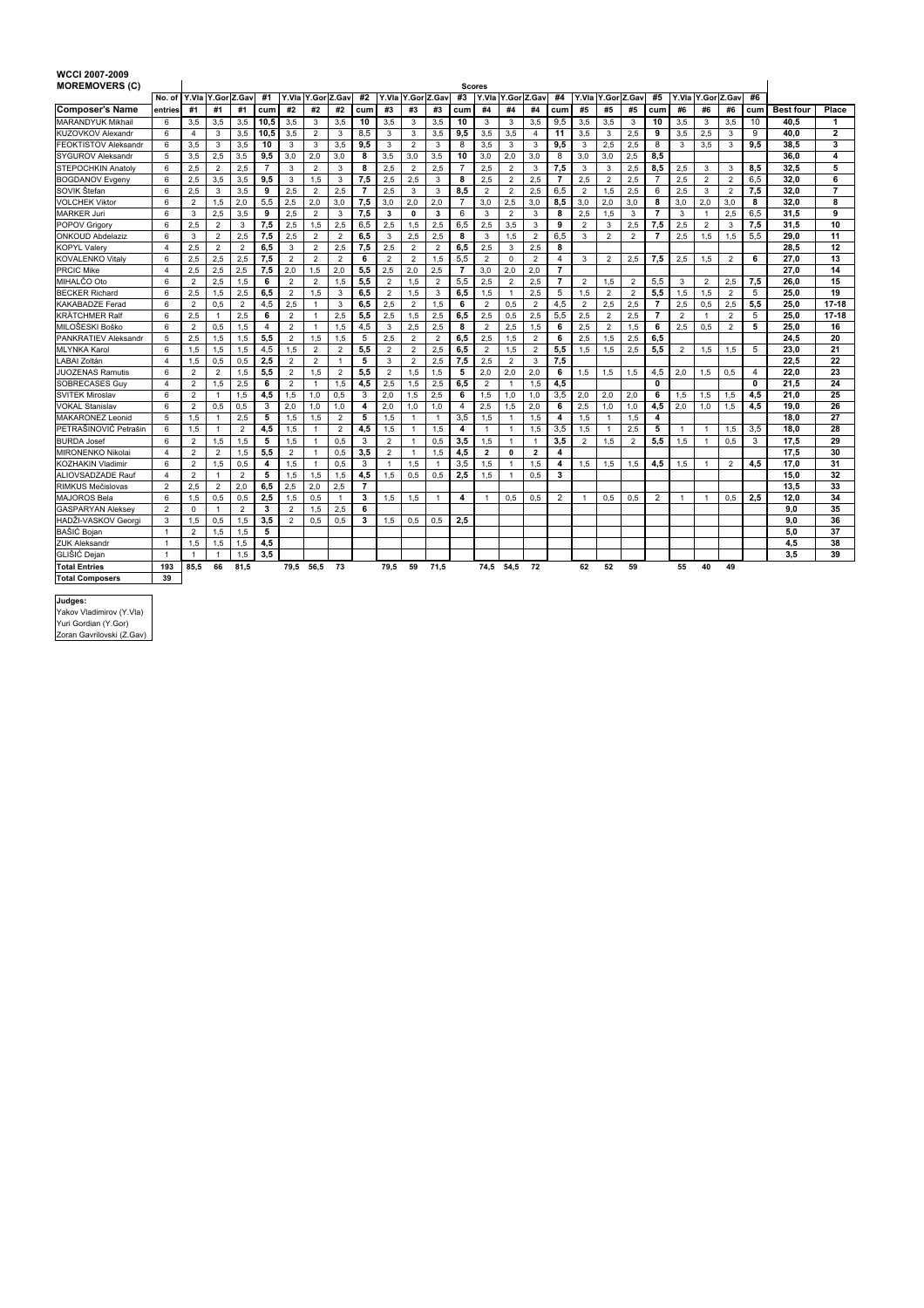| <b>WCCI 2007-2009</b>       |                |                |                          |                          |                |                |                |                   |                |                |                   |                |               |                |                          |                |                |                |                |                   |                |                |                          |                |                |                  |                         |
|-----------------------------|----------------|----------------|--------------------------|--------------------------|----------------|----------------|----------------|-------------------|----------------|----------------|-------------------|----------------|---------------|----------------|--------------------------|----------------|----------------|----------------|----------------|-------------------|----------------|----------------|--------------------------|----------------|----------------|------------------|-------------------------|
| <b>ENDGAME STUDIES (D)</b>  |                |                |                          |                          |                |                |                |                   |                |                |                   |                | <b>Scores</b> |                |                          |                |                |                |                |                   |                |                |                          |                |                |                  |                         |
|                             | No. of         |                |                          | <b>I.Ako V.Kov M.Min</b> | #1             |                |                | I.Ako V.Kov M.Min | #2             |                | I.Ako V.Kov M.Min |                | #3            |                | <b>I.Ako V.Kov M.Mir</b> |                | #4             |                |                | I.Ako V.Kov M.Min | #5             |                | <b>I.Ako V.Kov M.Min</b> |                | #6             |                  |                         |
| <b>Composer's Name</b>      | entries        | #1             | #1                       | #1                       | cum            | #2             | #2             | #2                | cum            | #3             | #3                | #3             | cum           | #4             | #4                       | #4             | cum            | #5             | #5             | #5                | cum            | #6             | #6                       | #6             | cum            | <b>Best four</b> | Place                   |
| PERVAKOV Oleg               | 6              | $\overline{4}$ | 3                        | 2,5                      | 9.5            | 3,5            | 3,0            | 3,5               | 10             | 3,0            | 3,0               | 3.0            | 9             | 3,5            | 3.0                      | 3,5            | 10             | 3,5            | 4.0            | 3.0               | 10,5           | 3,5            | 2.0                      | 3,0            | 8,5            | 40.0             | 1                       |
| <b>DIDUKH Seraiv</b>        | 6              | $\overline{4}$ | 3                        | 3                        | 10             | 3.5            | 3              | 3                 | 9.5            | $\overline{4}$ | 3                 | 3.5            | 10.5          | 3.5            |                          | 2.5            | $\overline{7}$ | $\overline{4}$ | $\overline{2}$ | 3.5               | 9.5            | $\overline{a}$ | $\overline{2}$           | 3.5            | 9.5            | 39.5             | $\overline{\mathbf{2}}$ |
| <b>BAZLOV Yuri</b>          | 6              | 3              | $\overline{2}$           | 3                        | 8              | $\overline{4}$ | $\overline{4}$ | 2,5               | 10.5           | 3.5            | 3                 | 3              | 9.5           | 3.5            | 3                        | 2,5            | 9              | 3.5            | $\overline{2}$ | 2.5               | 8              | 3,5            | 3                        | 3              | 9.5            | 38.5             | 3                       |
| <b>SOCHNIEV Aleksev</b>     | 6              | 4              | 3                        | 3.5                      | 10.5           | 2.5            | 3.0            | 2.5               | 8              | 3.0            | 2.0               | 2,5            | 7.5           | 3.0            | 2.0                      | 3.0            | 8              | 4.0            | 2.0            | 2,5               | 8.5            | 4.0            | 3.0                      | 3.0            | 10             | 37.0             | 4                       |
| <b>GURGENIDZE David</b>     | 6              | 3.5            | $\overline{2}$           | 2,5                      | 8              | $\overline{4}$ | $\mathbf{3}$   | 3                 | 10             | $\overline{4}$ | $\overline{2}$    | 3              | 9             | 3,5            | $\overline{2}$           | 3              | 8.5            | $\overline{4}$ | $\overline{2}$ | 3                 | 9              | 3              | 3                        | $\mathbf{1}$   | $\overline{7}$ | 36.5             | 5                       |
| <b>BECKER Richard</b>       | 6              | 3.5            | $\overline{2}$           | 2,5                      | 8              | 3,5            | 3              | 3,5               | 10             | $\overline{4}$ | 3                 | $\overline{2}$ | 9             | 3,5            | 3                        | $\overline{2}$ | 8,5            | 3,5            |                | 1,5               | 6              | 3,5            | -1                       | 3              | 7,5            | 35,5             | 6                       |
| <b>OSINTSEV Sergey</b>      | 6              | 3.5            | 3                        | 2,5                      | 9              | 3.0            | 2.0            | 2,0               | $\overline{7}$ | 3,0            | 2,0               | 2.5            | 7,5           | 3.0            | 1.0                      | 2,5            | 6,5            | 3,0            | 2,0            | 2,5               | 7.5            | 3,5            | 2.0                      | 2.5            | 8              | 32.0             | $\overline{7}$          |
| <b>VLASENKO Valery</b>      | 6              | 3              | $\overline{2}$           | 2,5                      | 7,5            | 3,0            | 1,0            | 2,5               | 6, 5           | 3,0            | 2,0               | 2,5            | 7,5           | 3,0            | 2,0                      | 2,5            | 7,5            | 0,0            | 1,0            | 0,0               | -1             | 3.0            | 1,0                      | 1,5            | 5,5            | 29.0             | 8                       |
| SALAI Jr. Ladislav          | 5              | 2.5            | $\overline{\phantom{0}}$ | 2.5                      | 6              | 3.0            | 2.0            | 3.5               | 8.5            | 3.0            | 2.0               | 3.0            | 8             | 2.0            | 1.0                      | 2.5            | 5.5            | 3.0            | 1.0            | 2.0               | 6              |                |                          |                | $\Omega$       | 28.5             | 9                       |
| <b>AFEK Yochanan</b>        | 6              | $\Omega$       | $\mathbf 0$              | $\Omega$                 | 0              | 2.5            |                | $\overline{2}$    | 5,5            | 2,5            | $\overline{2}$    | 3              | 7,5           | 2.5            | $\overline{2}$           | $\overline{2}$ | 6.5            | 3,5            | $\overline{2}$ | 3                 | 8.5            | 3              | -1                       | $\overline{2}$ | 6              | 28.5             | 10                      |
| <b>ALIEV IIham</b>          | 6              | 3              | $\overline{2}$           | 3.5                      | 8.5            | 3              | 3              | $\overline{2}$    | 8              | $\overline{2}$ |                   | $\Omega$       | 3             | 2,5            |                          | 1.5            | 5              | 2.5            |                | $\overline{2}$    | 5.5            | 2.5            |                          | $\overline{2}$ | 5.5            | 27.5             | 11                      |
| <b>EILAZYAN Eduard</b>      | 6              | 3              | $\overline{2}$           | 2.5                      | 7.5            | 3              | $\overline{1}$ | 2.5               | 6.5            | 3              | $\overline{2}$    | 2.5            | 7,5           | 2.5            |                          | $\overline{2}$ | 5.5            | 3              |                | $\overline{2}$    | 6              | 0              | $\overline{2}$           | $\Omega$       | $\overline{2}$ | 27.5             | 12                      |
| <b>GONZALES Luis Miguel</b> | 6              | 2,5            | $\overline{\phantom{0}}$ | 1,5                      | 5              | $\overline{2}$ | $\overline{1}$ | $\overline{2}$    | 5              | 2,5            |                   | 2,5            | 6             | 2,5            |                          | 2,5            | 6              | 2,5            |                | $\overline{2}$    | 5,5            | 3              | $\overline{2}$           | $\overline{2}$ | $\overline{7}$ | 24.5             | 13                      |
| <b>KEITH Daniel</b>         | 6              | $\overline{2}$ | $\overline{1}$           | 2,5                      | 5,5            | 3,0            | 2,0            | 2.0               | $\overline{7}$ | 2,5            | 2,0               | 1,5            | 6             | 2,0            | 1.0                      | 2,0            | 5              | 2,5            | 1,0            | 2,0               | 5,5            | 2.0            | 1,0                      | 1,5            | 4,5            | 24.0             | 14                      |
| <b>PALLIER Alain</b>        | 6              | 2,5            | $\overline{1}$           | 1,5                      | 5              | 2,5            | 1,0            | 2,0               | 5,5            | 3,0            | 1,0               | 1,5            | 5,5           | 2,5            | 2,0                      | 2,0            | 6,5            | 2,0            | 1.0            | 2,0               | 5              | 3.0            | 1,0                      | 2,5            | 6,5            | 24.0             | 15                      |
| <b>KALANDADZE Velimir</b>   | 5              | 3              | $\overline{\phantom{0}}$ | 2,5                      | 6, 5           | 3              | $\mathbf{1}$   | 2,5               | 6, 5           | 2,5            | 1                 | 0              | 3,5           | $^{\circ}$     | $\mathbf{1}$             | $\mathbf 0$    | $\mathbf{1}$   | 2,5            | $\overline{2}$ | 2,5               | $\overline{7}$ |                |                          |                | 0              | 23.5             | 16                      |
| <b>JASIK Andrzei</b>        | 6              | 1.5            | $\overline{1}$           | 1.5                      | 4              | 1.5            | $\overline{2}$ | $\overline{2}$    | 5.5            | 3              |                   | $\overline{2}$ | 6             | $\overline{2}$ | -1                       | 2.5            | 5,5            | $\overline{2}$ | $\overline{1}$ | 2.5               | 5.5            | 3              | $\overline{2}$           | 1,5            | 6.5            | 23.5             | 17                      |
| <b>HLINKA Michal</b>        | 6              | 2.5            | $\overline{2}$           | $\overline{1}$           | 5.5            | $\mathbf{1}$   | $\overline{2}$ | $\Omega$          | 3              | 2.5            | 1                 | 1.5            | 5             | $\overline{2}$ | $\overline{2}$           | $\mathbf{1}$   | 5              | $\overline{2}$ | $\overline{2}$ | $^{\circ}$        | $\overline{4}$ | 3              | $\overline{2}$           | $\overline{2}$ | $\overline{7}$ | 22.5             | 18                      |
| <b>MINERVA Enzo</b>         | 6              | $\overline{2}$ | $\overline{1}$           | 1,5                      | 4.5            | 2.5            | 1.0            | 1,5               | 5              | 2.0            | 1.0               | 1.5            | 4.5           | 2.0            | 1.0                      | 2.0            | 5              | 2.5            | 2.0            | 1.5               | 6              | 2.5            | 1.0                      | 2.0            | 5.5            | 21.5             | 19                      |
| <b>KALASHNIKOV Valerv</b>   | 6              | 2.5            | $\overline{\phantom{0}}$ | 1.5                      | 5              | 2.5            | $\mathbf{1}$   | 1,5               | 5              | 2,5            |                   | 1.5            | 5             | 2.5            |                          | 2.5            | 6              | 2.5            |                | 1.5               | 5              | $\overline{2}$ |                          | $\Omega$       | 3              | 21.0             | 20                      |
| <b>JOSTEN Gerhard</b>       | 6              | 3              | $\overline{2}$           | 1,5                      | 6, 5           | $\overline{2}$ | -1             | $\mathbf{1}$      | 4              | $\overline{2}$ |                   | 1.5            | 4,5           | $\overline{2}$ | 1                        | 1.5            | 4,5            | $\overline{2}$ |                | $\overline{2}$    | 5              | $\overline{2}$ | -1                       | 1,5            | 4,5            | 20.5             | 21                      |
| <b>KEKELY L'uboš</b>        | 6              | 2,5            | $\overline{1}$           | 1,5                      | 5              | 2,0            | 1,0            | 0,0               | 3              | 2,5            | 1,0               | 1,0            | 4,5           | 2,0            | 1,0                      | 1,5            | 4,5            | 2,0            | 1,0            | 2,0               | 5              | 2,5            | 1,0                      | 1.5            | 5              | 19.5             | 22                      |
| <b>GASPARYAN Aleksev</b>    | 5              | $\Omega$       | $\overline{2}$           | $\overline{2}$           | 4              | $\overline{2}$ | $\overline{2}$ | 1.5               | 5.5            | $\overline{2}$ |                   |                | 4             | $\overline{2}$ | -1                       |                | 4              | $\overline{2}$ |                | 1.5               | 4,5            |                |                          |                | $\Omega$       | 18.0             | 23                      |
| MARKOVIĆ Mirko              | 5              | 2.5            | $\overline{\phantom{0}}$ | 1.5                      | 5              | 2.0            | 1.0            | 1.5               | 4.5            | 1,5            | 1.0               | 1.5            | 4             | 1.5            | 1.0                      | 1.5            | 4              | 1.5            | 1.0            | 1.5               | $\overline{4}$ |                |                          |                | $\Omega$       | 17.5             | 24                      |
| <b>SLEPYAN Gregory</b>      | $\overline{4}$ | 2.5            | $\overline{1}$           | 1.5                      | 5              | 2.0            | 1.0            | 1.0               | 4              | 2.5            | 1.0               | 1.5            | 5             | 0.0            | 2.0                      | 0.5            | 2,5            |                |                |                   | $\Omega$       |                |                          |                | $\Omega$       | 16.5             | 25                      |
| <b>HLEBEC Darko</b>         | 6              | $\mathbf{1}$   | $\overline{\phantom{0}}$ | $\Omega$                 | $\overline{2}$ | 1.5            | $\overline{1}$ | $\overline{2}$    | 4.5            | 1,5            |                   | 0.5            | 3             | $\overline{2}$ |                          | 1.5            | 4,5            | 1,5            |                | 1.5               | 4              | 1              | -4                       | $\overline{1}$ | 3              | 16.0             | 26                      |
| <b>HÖRNING Gerd</b>         | 6              | 1,5            | $\overline{1}$           | 0,5                      | 3              | 1,5            | $\mathbf{1}$   |                   | 3,5            | 1,5            |                   | 1,5            | 4             | 1,5            |                          | 1,5            | 4              | 1,5            | $\overline{1}$ | $\mathbf{1}$      | 3.5            | 1,5            |                          | 0,5            | 3              | 15.0             | 27                      |
| <b>GORBUNOV Valery</b>      | 5              | 1,5            | $\overline{\phantom{0}}$ |                          | 3.5            | 1,5            |                |                   | 3.5            | 2.5            |                   | $\overline{2}$ | 5.5           | -1             |                          | $\Omega$       | $\overline{2}$ | $\Omega$       |                | $\Omega$          |                |                |                          |                | $\Omega$       | 14.5             | 28                      |
| <b>MIRONENKO Nikolai</b>    | 6              | $\Omega$       | $\overline{1}$           | 1,0                      | $\overline{2}$ | 1,5            | 1,0            | 0,5               | 3              | 0,0            | 1,0               | 0.0            | -1            | 0.0            | 1,0                      | 0.0            | $\mathbf{1}$   | 1,5            | 1,0            | 0,5               | 3              | 1,5            | 1,0                      | 1,5            | 4              | 12.0             | 29                      |
| <b>CROITOR Mihail</b>       | $\overline{2}$ | 2              | $\overline{1}$           | 2,5                      | 5,5            | $\overline{2}$ | -1             | 1,5               | 4,5            |                |                   |                | $\Omega$      |                |                          |                | $\Omega$       |                |                |                   | $\Omega$       |                |                          |                | $\Omega$       | 10.0             | 30                      |
| <b>Total Entries</b>        | 169            | 72             | 46                       | 57                       |                | 74.5           | 51             | 57                |                | 74.5           | 45                | 53             |               | 63.5           | 42                       | 53             |                | 68             | 40             | 51.5              |                | 60.5           | 36                       | 42             |                |                  |                         |
| <b>Total Composers</b>      | 30             |                |                          |                          |                |                |                |                   |                |                |                   |                |               |                |                          |                |                |                |                |                   |                |                |                          |                |                |                  |                         |

**Judges:**<br>Iuri Akobia (I.Ako)<br>Vitaly Kovalenko (V.Kov)<br>Martin Minski (M.Min)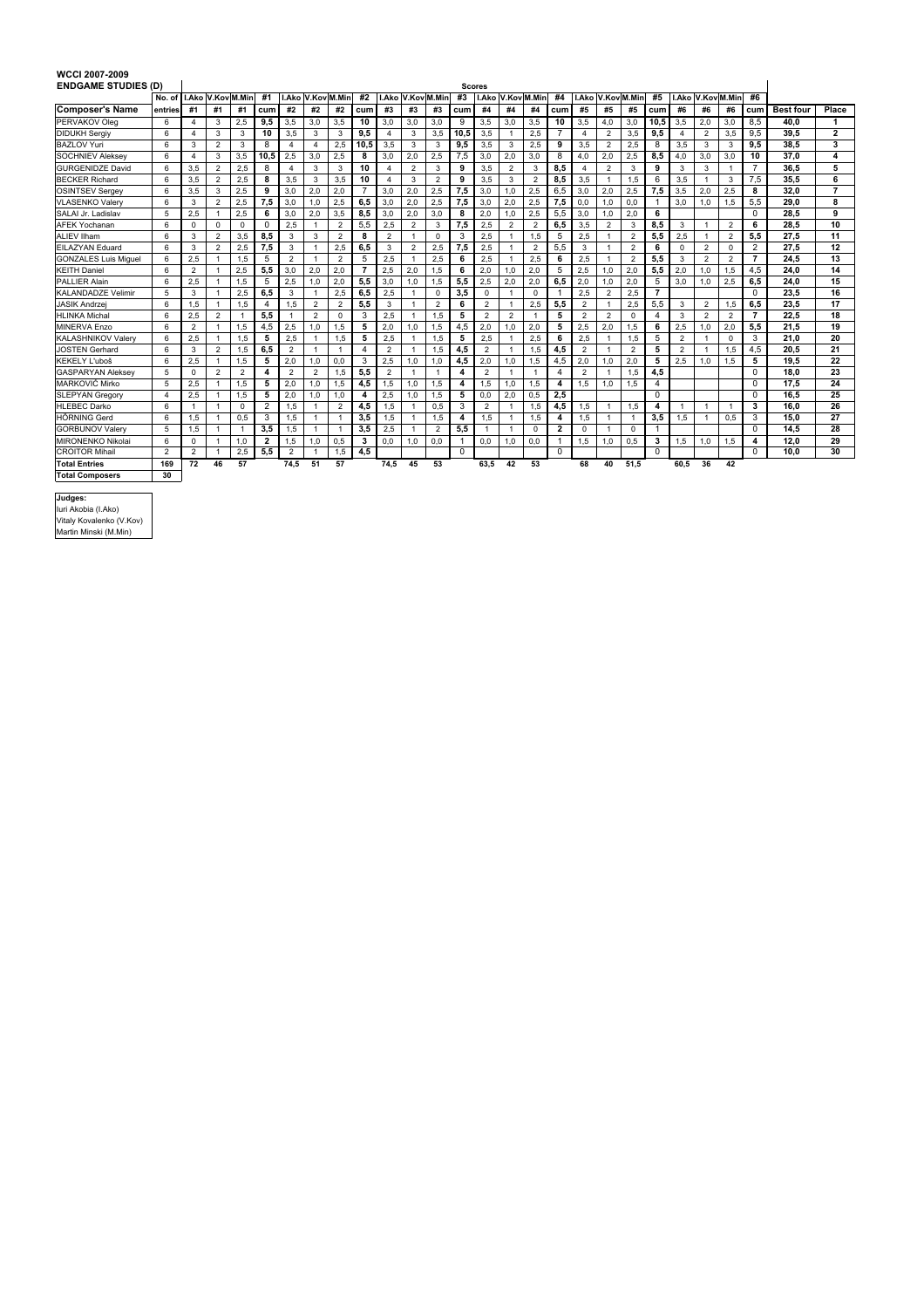| <b>WCCI 2007-2009</b><br><b>HELPMATES (E)</b>  |                                |                                  |                             |                |                |                       |                         |                       |                |                                |                                           |                         |                | <b>Scores</b>         |                     |                     |                |                         |                         |                         |                |                         |                         |                         |                          |                  |                   |
|------------------------------------------------|--------------------------------|----------------------------------|-----------------------------|----------------|----------------|-----------------------|-------------------------|-----------------------|----------------|--------------------------------|-------------------------------------------|-------------------------|----------------|-----------------------|---------------------|---------------------|----------------|-------------------------|-------------------------|-------------------------|----------------|-------------------------|-------------------------|-------------------------|--------------------------|------------------|-------------------|
|                                                | No. of                         | J.Loi                            | V.Sen                       | H.Fou          | #1             | J.Loi                 | .Sem                    | H.Fou                 | #2             | J.Loi                          | V.Sen                                     | H.Fou                   | #3             | J.Loi                 | V.Sem H.Fou         |                     | #4             | J.Loi                   |                         | Sem <sub>H.Fot</sub>    | #5             | J.Loi                   | '.Sem                   | H.Fol                   | #6                       |                  |                   |
| <b>Composer's Name</b>                         | entries                        | #1                               | #1                          | #1             | cum            | #2                    | #2                      | #2                    | cum            | #3                             | #3                                        | #3                      | cum            | #4                    | #4                  | #4                  | cum            | #5                      | #5                      | #5                      | cum            | #6                      | #6                      | #6                      | cum                      | <b>Best four</b> | Place             |
| SEMENENKO Aleksandr                            | 6                              | 3,5                              | 3,5                         | 4,0            | 11             | 3,0                   | 3,0                     | 3,5                   | 9,5            | 3,0                            | 3,5                                       | 3,0                     | 9,5            | 2,5                   | 3,5                 | 2,0                 | 8              | 2,5                     | 3,0                     | 3,0                     | 8,5            | 3,0                     | 3,5                     | 3,5                     | 10                       | 40,0             |                   |
| CHEPIZHNY Victor<br><b>GUROV Valery</b>        | 6<br>6                         | 2,5<br>3,5                       | 3,5<br>2,5                  | 3,5<br>3,0     | 9,5<br>9       | 3<br>3,0              | $\overline{2}$<br>3,5   | 3<br>3,0              | 8<br>9,5       | 3,5<br>3,5                     | 3<br>3,5                                  | 4<br>3,0                | 10,5<br>10     | 3<br>3,5              | 3<br>3,0            | 2,5<br>2,5          | 8,5<br>9       | 3<br>3,0                | 3<br>2,5                | 3,5<br>3,0              | 9,5<br>8,5     | 3,5<br>3,0              | 3<br>4,0                | $\overline{4}$<br>3,0   | 10,5<br>10               | 40,0<br>38,5     | $\mathbf{2}$<br>3 |
| <b>DRAGOUN Micha</b>                           | 6                              | 3                                | 3                           | 4              | 10             | 3,5                   | 3                       | 3,5                   | 10             | 2,5                            | 2,5                                       | 2,5                     | 7,5            | 3                     | $\overline{2}$      | 4                   | 9              |                         |                         |                         |                | 3                       | 2,5                     | 3                       | 8,5                      | 37,5             | 4                 |
| ABDURAHMANOVIĆ Fad                             | 6                              | 3                                | 2,5                         | 4              | 9,5            | 2,5                   | 3                       | 3                     | 8,5            | 3                              | 1,5                                       | $\overline{2}$          | 6,5            | 3                     | 3                   | 3                   | 9              | 3                       | 3                       | 3                       | 9              | 3,5                     | 3,5                     | 3                       | 10                       | 37,5             | 5                 |
| PARRINELLO Mario                               | 6                              | 3                                | 3                           | 3              | 9              | 2,5                   | 2,5                     | 3                     | 8              | 3                              | 3,5                                       | 3,5                     | 10             | 2                     | 2,5                 | 2                   | 6,5            | 3                       | 2,5                     | 3                       | 8,5            | 3                       | 3                       | 3,5                     | 9,5                      | 37,0             | 6                 |
| JONES Christopher                              | 6                              | 2,5                              | 2,5                         | 2,5            | 7,5            | 3,0                   | 3,0                     | 3,0                   | 9              | 3,0                            | 2,5                                       | 2,5                     | 8              | 3,5                   | 3,0                 | 3,0                 | 9,5            | 3,0                     | 3,0                     | 3,0                     | 9              | 3,0                     | 2,0                     | 4,0                     | 9                        | 36,5             | 7                 |
| CSÁK János                                     | 6                              | 2,5                              | $\mathbf{1}$                | 3,5            | $\overline{7}$ | 3,5                   | 3,5                     | 2,5                   | 9,5            | 3                              | 3                                         | 3                       | 9              | 3,5                   | $\mathbf 0$         | 0                   | 3,5            | 3                       | 3                       | 3,5                     | 9,5            | 2,5                     | 2,5                     | 3                       | 8                        | 36,0             | 8                 |
| JANEVSKI Živko                                 | 6                              | 2,5                              | $\overline{2}$              | 2,0            | 6,5            | 3,0                   | 3,0                     | 3,0                   | 9              | 2,5                            | 2,5                                       | 3,0                     | 8              | 3,0                   | 3,0                 | 3,0                 | 9              | 3,0                     | 2,5                     | 4,0                     | 9,5            | 3,0                     | 1,5                     | 3,0                     | 7,5                      | 35,5             | 9                 |
| <b>GADJANSKI Borislav</b>                      | 6                              | 2,5                              | $\overline{2}$              | 3,0            | 7,5            | 3,0                   | 3,5                     | 3,0                   | 9,5            | 3,0                            | 3,0                                       | 3,5                     | 9,5            | 2,0                   | 1,5                 | 2,5                 | 6              | 2,0                     | 1,5                     | 3,0                     | 6,5            | 2,5                     | 3,0                     | 3,0                     | 8,5                      | 35,0             | 10                |
| MARANDYUK Mikhai                               | 6                              | $\overline{2}$                   | 3                           | 2,5            | 7,5            | 2,0                   | 2,5                     | 1,5                   | 6              | 3,0                            | 3,0                                       | 3,0                     | 9              |                       |                     |                     |                | 3                       | $\overline{2}$          | 4,0                     | 9              | 3,0                     | 2,5                     | 3,0                     | 8,5                      | 34,0             | 11                |
| <b>KOLESNIK Nikolai</b>                        | 6                              | 3                                | 3                           | 3              | 9              | 2,5                   | 2,5                     | 2,5                   | 7,5            | 2,5                            | 2,5                                       | $\overline{2}$          | 7              | 3                     | 3                   | 2,5                 | 8,5            | 3                       | 2,5                     | 3                       | 8,5            | 3                       | 3                       | $\overline{2}$          | 8                        | 34,0             | 12,13             |
| <b>PREDRAG Nikola</b>                          | 6                              | $\overline{2}$                   | 2                           | 2,5            | 6,5            | 2,5                   | 2,5                     | 4,0                   | 9              | 3,0                            | 2,5                                       | 2,5                     | 8              | 2,5                   | 2,0                 | 0,0                 | 4,5            | 2,5                     | 3,0                     | 3,0                     | 8,5            | 2,5                     | 3,0                     | 3,0                     | 8,5                      | 34,0             | 12,13             |
| ONKOUD Abdelaziz                               | 6                              | 3                                | 3                           | 3,5            | 9,5            | 3,5                   | 2,0                     | 2,0                   | 7,5            | 3,0                            | 2,5                                       | 2,5                     | 8              | 3,0                   | 2,5                 | 2,0                 | 7,5            | 3,5                     | 3,0                     | 2,0                     | 8,5            | 2,5                     | 2,5                     | 2,5                     | 7,5                      | 33,5             | 14                |
| STEPOCHKIN Anatoly<br>SOBRECASES Guy           | 6<br>6                         | 2,5<br>3                         | 2<br>2,5                    | 2<br>3         | 6,5<br>8,5     | 3<br>2,5              | 3<br>2,5                | 3<br>3                | 9<br>8         | 3<br>2,5                       | $\overline{\mathbf{c}}$<br>$\overline{2}$ | 3<br>4                  | 8<br>8,5       | 3<br>$\overline{2}$   | 3<br>$\overline{2}$ | 3<br>$\overline{4}$ | 9<br>8         | 2,5<br>$\overline{2}$   | 2,5<br>$\overline{2}$   | 2,5<br>$\overline{2}$   | 7,5<br>6       | 2,5<br>2,5              | 2,5<br>$\overline{2}$   | 2,5<br>2,5              | 7,5<br>$\overline{7}$    | 33,5<br>33,0     | 15<br>16          |
| <b>KOPYL Valery</b>                            | 6                              | 2,5                              | 2,5                         | 3              | 8              | 2,5                   | 2,5                     | 2,5                   | 7,5            | 3,5                            | 3                                         | 2,5                     | 9              | 3                     | 2                   | 2,5                 | 7,5            | $\overline{2}$          | 1,5                     | 1,5                     | 5              | 2,5                     | 1,5                     | 2,5                     | 6,5                      | 32,0             | 17,18             |
| <b>NAVON Emanuel</b>                           | 6                              | 2                                | 1,5                         | 2,5            | 6              | 2,0                   | 2,0                     | 2,0                   | 6              | 2,5                            | 1,5                                       | 3,5                     | 7,5            | 3,0                   | 3,0                 | 3,0                 | 9              | 3,0                     | 2,5                     | 2,5                     | 8              | 3,0                     | 2,5                     | 2,0                     | 7,5                      | 32,0             | 17,18             |
| SOROKA Ivan                                    | 6                              | $\overline{2}$                   | 2,5                         | 3              | 7,5            | 2,5                   | 2,5                     | 2                     | 7              | 3                              | $\overline{2}$                            | $\overline{2}$          | 7              | 3,5                   | 3                   | 2                   | 8,5            | 3                       | 3                       | 2,5                     | 8,5            | 2,5                     | 3                       | $\overline{2}$          | 7,5                      | 32,0             | 19                |
| SIMONI Francesco                               | 6                              | 2,5                              | 2,5                         | 3,0            | 8              | 3,0                   | 2,5                     | 2,0                   | 7,5            | 3,0                            | 2,5                                       | 3,0                     | 8,5            | 3,5                   | 1,5                 | 2,5                 | 7,5            | 3,0                     | 2,0                     | 3,0                     | 8              | 3,0                     | 1,5                     | 2,5                     | 7                        | 32,0             | 20                |
| STOLEV Nikola                                  | 6                              | 2,5                              | 2,5                         | 3,0            | 8              | 2,5                   | 2,5                     | 2,0                   | $\overline{7}$ | 3,0                            | 2,5                                       | 3,0                     | 8,5            | 2,5                   | 3,0                 | 2,0                 | 7,5            | 3,0                     | 2,5                     | 2,5                     | 8              | 2,5                     | 2,0                     | 2,0                     | 6,5                      | 32,0             | 21                |
| WITZTUM Menachem                               | 6                              | 2,5                              | 2,5                         | 2,5            | 7,5            | 2,5                   | 2,5                     | 2,0                   | 7              | 2,5                            | 3,0                                       | 3,0                     | 8,5            | 2,5                   | 2,0                 | 2,0                 | 6,5            | 2,5                     | 2,0                     | 2,5                     | 7              | 3,0                     | 3,0                     | 2,5                     | 8,5                      | 31,5             | 22                |
| <b>MEDINTSEV Vitaly</b>                        | 6                              | 2,5                              | 2,5                         | 3,0            | 8              | 0,0                   | 2,0                     | 2,0                   | 4              | 2,5                            | 2,0                                       | 3,0                     | 7,5            | 2,5                   | 2,0                 | 3,0                 | 7,5            | 2,5                     | 2,5                     | 2,5                     | 7,5            | 3,0                     | 2,5                     | 3,0                     | 8,5                      | 31,5             | 23                |
| VIEIRA Ricardo de Mattos                       | 6                              | 2,5                              | $\overline{c}$              | 2,0            | 6,5            | 2,5                   | 0,0                     | 3,0                   | 5,5            | 2,5                            | 1,5                                       | 2,0                     | 6              | 2,0                   | 2,0                 | 2,0                 | 6              | 3,5                     | 3,5                     | 3,0                     | 10             | 3,5                     | 2,0                     | 3,0                     | 8,5                      | 31,0             | 24                |
| <b>KLEMANIČ Emil</b>                           | 6                              | 2,5                              | $\overline{2}$              | 1,5            | 6              | $\overline{2}$        | $\overline{2}$          | $\overline{2}$        | 6              | 2,5                            | 2,5                                       | 2,5                     | 7,5            | 2,5                   | 2,5                 | $\overline{2}$      | $\overline{7}$ | 3                       | 3                       | 3                       | 9              | 2,5                     | 2,5                     | 2,5                     | 7,5                      | 31,0             | 25                |
| <b>TRITTEN Pierre</b>                          | 6                              | $\overline{\mathbf{c}}$          | 1,5                         | 2,0            | 5,5            | 3,0                   | 3,0                     | 2,5                   | 8,5            | 2,5                            | 2,5                                       | 2,0                     | $\overline{7}$ | 3,0                   | 2,5                 | 3,0                 | 8,5            | 2,0                     | 2,0                     | 2,0                     | 6              | 1,5                     | 2,0                     | 2,0                     | 5,5                      | 30,0             | 26                |
| GAVRILOVSKI Zoran<br><b>ZAITSEV Viktor</b>     | 6<br>6                         | 2,5<br>2                         | 2,5<br>2,5                  | 2,0<br>2,0     | 7<br>6,5       | 2,5<br>2,5            | 2,0<br>2,0              | 2,0<br>2,5            | 6,5<br>7       | 2,5<br>2,0                     | 2,0<br>2,5                                | 2,0<br>2,0              | 6,5<br>6,5     | 2,5<br>2,5            | 2,5<br>2,5          | 2,5<br>2,0          | 7,5<br>7       | 2,5<br>3,0              | 2,5<br>3,0              | 3<br>2,5                | 8<br>8,5       | 3<br>2,0                | $\overline{2}$<br>2,0   | 2,5<br>2,0              | 7,5<br>6                 | 30,0<br>29,0     | 27<br>28          |
| MIHAJLOSKI Zlatko                              | 6                              | 2,5                              | 3                           | 2,0            | 7,5            | 3,0                   | 1,5                     | 2,0                   | 6,5            | 2,5                            | 2,0                                       | 3,0                     | 7,5            | 2,5                   | 2,0                 | 2,5                 | 7              | 2,0                     | 2,5                     | 2,0                     | 6,5            | 2,5                     | 1,5                     | 3,0                     | 7                        | 29,0             | 29                |
| VINOKUROV Vadim                                | 6                              | 2,5                              | 2,5                         | 2,0            | $\overline{7}$ | 2,5                   | 3,0                     | 1,5                   | 7              | 2,5                            | 2,0                                       | 2,0                     | 6,5            | 3,0                   | 2,5                 | 2,0                 | 7,5            | 3,0                     | 2,0                     | 2,0                     | $\overline{7}$ | 2,5                     | 2,5                     | 1,5                     | 6,5                      | 28,5             | 30                |
| <b>KARAMANITS Anatoly</b>                      | 6                              | 2,5                              | 2,5                         | 2,0            | 7              | 2,5                   | 2,0                     | 1,5                   | 6              | 3,0                            | 2,0                                       | 2,0                     | 7              | 2,5                   | 2,0                 | 2,0                 | 6,5            | 3,0                     | 2,0                     | 2,5                     | 7,5            | 2,5                     | 1,0                     | 1,5                     | 5                        | 28,0             | 31                |
| FEOKTISTOV Aleksandr                           | 6                              | 2                                | $\overline{\mathbf{c}}$     | 3              | 7              | 2,5                   | 2,5                     | 2,5                   | 7,5            | 2,5                            | $\overline{\mathbf{c}}$                   | $\overline{2}$          | 6,5            | 1,5                   | 2                   | 2,5                 | 6              | $\overline{\mathbf{c}}$ | 1,5                     | $\overline{\mathbf{c}}$ | 5,5            | $\overline{\mathbf{c}}$ | 1,5                     | $\overline{\mathbf{c}}$ | 5,5                      | 27,0             | 32                |
| <b>PRCIC Mike</b>                              | 6                              | 2,5                              | 2                           | 2,0            | 6, 5           | 2,5                   | 1,0                     | 1,5                   | 5              | 2,5                            | 2,5                                       | 2,0                     | $\overline{7}$ | 2,0                   | 2,5                 | 2,0                 | 6,5            | 2,5                     | 2,5                     | 2,0                     | $\overline{7}$ | 2,5                     | 1,5                     | 2,0                     | 6                        | 27,0             | 33                |
| <b>MOLNAR Arpad</b>                            | 6                              | $\overline{2}$                   | 1,5                         | 2,0            | 5,5            | 2,5                   | 2,0                     | 2,0                   | 6,5            | 2,0                            | 1,0                                       | 1,5                     | 4,5            | 2,5                   | 2,0                 | 2,5                 | $\overline{7}$ | 3,0                     | 0,5                     | 1,0                     | 4,5            | 3,0                     | 2,0                     | 2,0                     | $\overline{7}$           | 26,0             | 34                |
| <b>FIEBIG Reinhardt</b>                        | 6                              | 2                                | 2                           | 1,5            | 5,5            | 2,0                   | 2,0                     | 1,5                   | 5,5            | 2,0                            | 2,0                                       | 1,5                     | 5,5            | 2,0                   | 2,0                 | 2,0                 | 6              | 2,0                     | 1,5                     | 2,0                     | 5,5            | 2,5                     | 3,0                     | 3,0                     | 8,5                      | 25,5             | 35                |
| PANKRATIEV Aleksandr                           | 6                              | $\overline{2}$                   | $\overline{2}$              | 1,5            | 5,5            | 2,5                   | 1,5                     | 2,0                   | 6              | 2,5                            | 2,0                                       | 2,0                     | 6,5            |                       |                     |                     |                | 2,5                     | 1,5                     | 2,0                     | 6              | 2,5                     | 2,5                     | 2,0                     | $\overline{\phantom{a}}$ | 25,5             | 36                |
| MILEWSKI Stefan                                | 6                              | 2                                | 1,5                         | 1,5            | 5              | 2,5                   | 1,5                     | 2,0                   | 6              | 2,5                            | 2,0                                       | 3,0                     | 7,5            | 2,0                   | 1,5                 | 2,0                 | 5,5            | 2,5                     | 1,5                     | 2,0                     | 6              | 2,5                     | 1,5                     | 1,5                     | 5,5                      | 25,0             | 37                |
| <b>TANNER Henry</b>                            | 6                              | 2                                | 2                           | 2,0            | 6              | 2,5                   | 2,0                     | 2,0                   | 6, 5           | 2,0                            | 2,5                                       | 1,5                     | 6              | 2,0                   | 2,0                 | 2,5                 | 6,5            | 2,0                     | 1,5                     | 1,5                     | 5              | 2,0                     | 2,0                     | 1,5                     | 5,5                      | 25,0             | 38                |
| <b>BOGDANOV</b> Evgeny                         | 6                              | 1,5                              | 1                           | 0,5            | 3              | 2,5                   | $\overline{\mathbf{c}}$ | $\overline{2}$        | 6,5            | 2,5                            | $\overline{\mathbf{c}}$                   | $\overline{\mathbf{c}}$ | 6,5            | 3                     | 2,5                 | 1,5                 | 7              | $\overline{2}$          | 1,5                     |                         | 4,5            | 2,5                     | 1,5                     | 0,5                     | 4,5                      | 24,5             | 39                |
| <b>BULAVKA Aleksandr</b><br>VILKAUSKAS Antunas | $\overline{4}$<br>6            | $\overline{2}$                   | $\overline{\mathbf{c}}$     | 2              | 6              | 2,5<br>$\overline{2}$ | 2,5<br>$\overline{2}$   | $\overline{2}$<br>3,0 | 7<br>7         | $\overline{\mathbf{2}}$<br>2,0 | $\overline{\mathbf{c}}$<br>2,0            | 1,5<br>1,5              | 5,5<br>5,5     | $\overline{c}$<br>2,5 | 2<br>1,5            | 2<br>2,0            | 6<br>6         | 2,5                     | 1,5                     | 2,0                     | 6              | 2,0                     | 1,5                     | 1,5                     | 5                        | 24,5<br>24,5     | 40,41<br>40,41    |
| <b>NEEF Wilfried</b>                           | 6                              | 2,5                              | 2,5                         | 2,0            | 7              | 2,0                   | 2,0                     | 2,0                   | 6              | 2,0                            | 1,5                                       | 1,5                     | 5              | 2,0                   | 1,0                 | 1,0                 | 4              | 2,5                     | 1,5                     | 2.0                     | 6              | 2,0                     | 1,0                     | 1,5                     | 4,5                      | 24,0             | 42                |
| KOVALIČ Jar                                    | 6                              | $\overline{2}$                   | $\overline{2}$              | $\overline{2}$ | 6              |                       |                         |                       |                | 1,5                            | $\overline{2}$                            | 2,5                     | 6              | 2,5                   | $\overline{2}$      | $\overline{2}$      | 6,5            | 2,5                     | 1,5                     | 1,5                     | 5,5            |                         |                         |                         |                          | 24,0             | 43                |
| <b>PARZUH Stefan</b>                           | 6                              | 2,5                              | 0,5                         | $\overline{2}$ | 5              | $\overline{2}$        | 1,5                     | 1,5                   | 5              | 1,5                            | 1,5                                       | 1,5                     | 4,5            | 2                     | $\mathbf{1}$        | 1                   | 4              | 2,5                     | $\overline{\mathbf{c}}$ | 3                       | 7,5            | $\overline{\mathbf{c}}$ | $\overline{\mathbf{c}}$ | $\overline{2}$          | 6                        | 23,5             | 44                |
| <b>ILIJEVSKI Tode</b>                          | $\overline{4}$                 | $\overline{2}$                   | 1,5                         | 1,5            | 5              | 2,0                   | 2,0                     | 1,5                   | 5,5            | 2,5                            | 2,5                                       | 2,0                     | 7              | 2,0                   | 2,0                 | 2,0                 | 6              |                         |                         |                         |                |                         |                         |                         |                          | 23,5             | 45                |
| SOVIK Štefan                                   | $\overline{4}$                 | $\overline{\mathbf{c}}$          | 3                           | 3              | 8              | 2,5                   | 3                       | 3                     | 8,5            | $\overline{2}$                 | 0                                         | 1,5                     | 3,5            | 3                     | 0                   | 0                   | 3              |                         |                         |                         |                |                         |                         |                         |                          | 23,0             | 46                |
| <b>BANTISH Nikola</b>                          | 6                              | 1,5                              | 1                           | 2              | 4,5            | 1,5                   | $\mathbf{1}$            | 1,5                   | 4              | 1,5                            | 1,5                                       | $\overline{2}$          | 5              | 2,5                   | $\overline{2}$      | $\overline{2}$      | 6,5            |                         | 1,5                     | 1,5                     | 5              | $\overline{\mathbf{2}}$ | 2,5                     | 2                       | 6,5                      | 23,0             | 47                |
| HADŽI-VASKOV Georgi                            | 6                              | $\overline{2}$                   | 1,5                         | 1,5            | 5              | 2,0                   | 1,5                     | 1,5                   | 5              | 2,0                            | 2,0                                       | 1,5                     | 5,5            | 2,0                   | 1,5                 | 1,0                 | 4,5            | 2,5                     | 2,5                     | 1,5                     | 6,5            | 2,5                     | 2,0                     | 1,5                     | 6                        | 23,0             | 48,49             |
| KOZHAKIN Vladimir                              | 6                              | $\overline{2}$                   | $\overline{2}$              | 1              | 5              | 2,5                   | 1,5                     | $\mathbf{1}$          | 5              | 2,5                            | 1,5                                       | 1,5                     | 5,5            | 2,5                   | 2                   | 1,5                 | 6              | 3                       | $\overline{\mathbf{c}}$ | 1,5                     | 6,5            | $\overline{c}$          | 1,5                     | 1                       | 4,5                      | 23,0             | 48,49             |
| ZUVIĆ Predrag                                  | $\overline{4}$                 | 2,5                              | 1,5                         | 2,0            | 6              | 2,0                   | 1,5                     | 2,5                   | 6              | 2,0                            | 1,0                                       | 2,0                     | 5              | 2,5                   | 1,5                 | 2,0                 | 6              |                         |                         |                         |                |                         |                         |                         |                          | 23,0             | 50                |
| <b>GERSHINSKY Michail</b><br>RIMKUS Mečislovas | 6<br>6                         | $\overline{2}$<br>$\overline{2}$ | 1,5<br>$\overline{2}$       | 2,0<br>2,0     | 5,5<br>6       | 2,0<br>2,0            | 2,0<br>1,5              | 2,0<br>2,0            | 6<br>5,5       | 2,0<br>2,5                     | 1,5<br>1,5                                | 2,0<br>1,5              | 5,5<br>5,5     | 2,0<br>2,0            | 1,5                 | 2,0<br>2,0          | 5,5<br>5,5     | 2,5<br>2,0              | 1,5<br>1,0              | 2,0<br>2,0              | 6<br>5         | 2,5<br>2,0              | 1,5<br>1,5              | 1,0<br>1,5              | 5<br>5                   | 23,0<br>22,5     | 51<br>52          |
| <b>MITYUSHIN Anatoly</b>                       | 6                              | 2                                | 1,5                         | 1,0            | 4,5            | 1,5                   | 1,5                     | 1,0                   | 4              | 2,5                            | 1,5                                       | 2,0                     | 6              | 2,5                   | 1,5<br>2,5          | 2,0                 | 7              | 2,5                     | 1,0                     | 1,0                     | 4,5            | 2,0                     | 1,5                     | 1,0                     | 4,5                      | 22,0             | 53                |
| <b>BELOKON Jur</b>                             | 6                              | 2                                | 1,5                         | 1,5            | 5              | 2                     | 1,5                     | 1                     | 4,5            | $\overline{2}$                 | 1,5                                       | $\overline{2}$          | 5,5            | $\overline{2}$        | 0                   | 1,5                 | 3,5            | $\overline{2}$          | 1,5                     | 2                       | 5,5            | $\overline{2}$          | 1,5                     | 2,5                     | 6                        | 22,0             | 54                |
| <b>VELIHANOV Kenan</b>                         | 6                              | 1,5                              | 1,5                         | 1,5            | 4,5            | 2,0                   | 1,5                     | 1,5                   | 5              | 2,0                            | 1,5                                       | 2,0                     | 5,5            | 2,0                   | 1,5                 | 1,5                 | 5              | 2,0                     | 1,0                     | 1,0                     | 4              | 2,5                     | 1,5                     | 2,0                     | 6                        | 21,5             | 55                |
| TOGOOKHUU Lkhundevin                           | 6                              |                                  |                             |                |                |                       |                         |                       |                | 2,5                            | 1,5                                       | 1,5                     | 5,5            | 2,0                   | 1,5                 | 2,0                 | 5,5            | 2,5                     | 1,5                     | 1,0                     | 5              | 2,0                     | 1,5                     | 1,5                     | 5                        | 21,0             | 56                |
| GAROFALO Antonio                               | 6                              | 3                                | 0                           | 2,0            | 5              | 2,0                   | 0,5                     | 2,0                   | 4,5            | 1,5                            | 1,0                                       | 1,0                     | 3,5            | 2,0                   | 1,5                 | 1,5                 | 5              | 2,5                     | 1,5                     | 2,0                     | 6              | 2,0                     | 0,5                     | 1,5                     | 4                        | 20,5             | 57                |
| MAJOROS Bela                                   | 6                              |                                  | 0,5                         | 1,0            | 3,5            | 2,5                   | 2,0                     | 1,5                   | b              | 2,0                            | 1,5                                       | 1,5                     | 5              | 2.0                   | 0,5                 | 1,5                 |                | 2,0                     |                         | U,U                     |                | 2,5                     | 1,0                     | 1,5                     | 5                        | 20,0             | 58                |
| MILANOVIĆ Mihajlo                              | 6                              | 2,5                              | 0                           | 0, 0           | 2,5            | 2,5                   | 1,5                     | 1,5                   | 5,5            | 3,0                            | 0,0                                       | 0,0                     | 3              | 2,0                   | 1,5                 | 2,0                 | 5,5            | 1,5                     | 0,5                     | 0,0                     | $\overline{2}$ | 2,0                     | 2,0                     | 1,5                     | 5,5                      | 19,5             | 59                |
| POPOVSKI Aleksandar                            | 6                              | 1,5                              | 1                           | 0,5            | 3              | 2,5                   | $\overline{1}$          | 1,5                   | 5              | $\overline{2}$                 | 1,5                                       | $\mathbf{1}$            | 4,5            | $\overline{2}$        | $\mathbf{1}$        | 1                   | 4              | $\overline{2}$          | 1,5                     | $\mathbf{1}$            | 4,5            | $\overline{2}$          | 1,5                     | $\overline{2}$          | 5,5                      | 19,5             | 60                |
| <b>MLYNKA Karol</b>                            | 6                              | $\overline{2}$                   | 1,5                         | 1,0            | 4,5            | 1,5                   | 2,0                     | 1,0                   | 4,5            | 1,5                            | 1,0                                       | 1,0                     | 3,5            | 2,0                   | 1,5                 | 1,5                 | 5              | 2,5                     | 1,5                     | 1,0                     | 5              | 2,0                     | 1,0                     | 0,5                     | 3,5                      | 19,0             | 61                |
| TAR Gabor                                      | 6                              | 2,5                              | $\mathbf{1}$                | 2,0            | 5,5            | 2,0                   | 1,5                     | 1,0                   | 4,5            | 2,0                            | 1,0                                       | 1,0                     | 4              | 1,5                   | 1,0                 | 1,0                 | 3,5            |                         |                         |                         |                | $\overline{2}$          | $\overline{1}$          | 1,5                     | 4,5                      | 18,5             | 62                |
| MILOŠESKI Boško<br>ŠEMRINEC Marián             | 6<br>6                         | 2,5                              | $\mathsf 0$<br>$\mathbf{1}$ | 0,0<br>1,0     | 2,5<br>3,5     | 2,0<br>2,0            | 1,0<br>1,0              | 1,5<br>1,5            | 4,5<br>4,5     | 1,5<br>2,0                     | 2,0<br>1,0                                | 1,5<br>1,5              | 5<br>4,5       | 2,0<br>2,0            | 1,5<br>1,0          | 1,0<br>1,5          | 4,5<br>4,5     | 2,0<br>2,0              | 1,0<br>1,5              | 1,5                     | 4,5<br>5       | 0,0<br>1,5              | 2,0<br>1,0              | 2,0<br>1,0              | 4<br>3,5                 | 18,5<br>18,5     | 63,64<br>63,64    |
| YAKUBOVSKY Cheslav                             | 6                              | 1,5<br>$\overline{2}$            | 1,5                         | 1,0            | 4,5            | 2,0                   | 0,5                     | 1,0                   | 3,5            | 1,5                            | 0,5                                       | 1,5                     | 3,5            | 2,5                   | 1,5                 | 2,0                 | 6              | 2,0                     | 0,5                     | 1,5<br>1,0              | 3,5            | 1,5                     | 0, 5                    | 1,0                     | 3                        | 17,5             | 65                |
| <b>SVITEK Miroslav</b>                         | 6                              | 2,5                              | $\mathbf{1}$                | 1,0            | 4,5            | 2,0                   | 1,0                     | 1,0                   | 4              | 2,0                            | 1,0                                       | 1,5                     | 4,5            | 2,0                   | 1,0                 | 1,0                 | $\overline{4}$ | 2,0                     | 1,0                     | 1,5                     | 4,5            | 1,5                     | 1,0                     | 0,5                     | 3                        | 17,5             | 66                |
| <b>VOKAL Stanislav</b>                         | 6                              | $\overline{2}$                   | $\mathbf{1}$                | 1,0            | 4              | 1,5                   | 1,0                     | 1,0                   | 3,5            | 2,0                            | 1,0                                       | 1,0                     | 4              | 1,5                   | 1,0                 | 1,0                 | 3,5            | 2,0                     | 0,5                     | 1,0                     | 3,5            | 2,0                     | 1,5                     | 1,5                     | 5                        | 16,5             | 67                |
| <b>LAMBA Stelian</b>                           | 6                              | $\overline{2}$                   | $\mathbf{1}$                | 1,0            | 4              | 2,0                   | 1,5                     | 1,0                   | 4,5            | 1,5                            | 0,5                                       | 1,0                     | 3              | 1,5                   | 0,5                 | 0,5                 | 2,5            | 2,0                     | 0,5                     | 0,5                     | 3              | 2,0                     | 1,0                     | 0,5                     | 3,5                      | 15,0             | 68                |
| <b>HUDAK Stanislav</b>                         | 6                              | $\overline{2}$                   | $\mathbf{1}$                | 1,0            | 4              | 1,5                   | 1,0                     | 1,0                   | 3, 5           | 1,5                            | 0,5                                       | 0,5                     | 2,5            | 1,5                   | 1,0                 | 1,0                 | 3,5            | 2,0                     | 1,0                     | 1,0                     | 4              | 2,0                     | 0,0                     | 1,0                     | 3                        | 15,0             | 69                |
| <b>STOYANOV Kiril</b>                          | $\overline{4}$                 | 1,5                              | $\mathbf{1}$                | 1,0            | 3,5            | 1,5                   | 1,0                     | 1,0                   | 3, 5           | 1,5                            | 0,5                                       | 0,5                     | 2,5            | 2,0                   | 0,5                 | 2,0                 | 4,5            |                         |                         |                         |                |                         |                         |                         |                          | 14,0             | 70                |
| <b>GASPARYAN Aleksey</b>                       | 4                              | 1,5                              | $\mathbf{1}$                | 1,0            | 3,5            | 2,0                   | 1,0                     | 1,0                   | 4              | 1,5                            | 1,0                                       | 1,5                     | 4              | 1,5                   | 0,5                 | 0,5                 | 2,5            |                         |                         |                         |                |                         |                         |                         |                          | 14,0             | 71                |
| MIRONENKO Nikolai                              | 6                              | 2                                | $\mathbf{1}$                | 0,5            | 3,5            | 1,5                   | 0,0                     | 0,5                   | $\overline{2}$ | 2,0                            | 0,0                                       | 1,0                     | 3              | 1,5                   | 1,0                 | 0,5                 | 3              | 1,5                     | 1,0                     | 1,0                     | 3,5            |                         |                         |                         |                          | 13,0             | 72,73             |
| <b>ZUK Aleksandr</b>                           | $\,6\,$                        | $\overline{2}$                   | 0,5                         | 1,0            | 3,5            | 2,0                   | 0,5                     | 1,0                   | 3,5            | 1,5                            | 0,5                                       | 0,5                     | 2,5            | 2,0                   | 0,5                 | 0,5                 | 3              | 1,5                     | 0,5                     | 1,0                     | 3              | 1,5                     | 0,5                     | 0,5                     | 2,5                      | 13,0             | 72,73             |
| <b>ABDULLAYEV Elmar</b>                        | 6                              | 1,5                              | 0,5                         | 0,5            | 2,5            | 1,5                   | $\overline{1}$          | 0, 5                  | 3              | 1,5                            | 0,5                                       | 0,5                     | 2,5            | $\mathbf{1}$          | 0,5                 | 0,5                 | 2              | 1                       | 0                       | 0,5                     | 1,5            | 1,5                     | 0,5                     | 0,5                     | 2,5                      | 10,5             | 74                |
| NIKITOVIĆ Radomir                              | $\mathbf{1}$                   | $\overline{2}$                   | $\overline{2}$              | 2,0            | 6              |                       |                         |                       |                |                                |                                           |                         |                |                       |                     |                     |                |                         |                         |                         |                |                         |                         |                         |                          | 6,0              | 75                |
| ŠTÚÑ Jaroslav<br><b>BURDA Josef</b>            | $\mathbf{1}$<br>$\overline{2}$ | $\overline{2}$                   | 1,5<br>0,5                  | 2,0<br>0,5     | 5,5<br>2,5     |                       |                         | $\mathbf{1}$          | 3              |                                |                                           |                         |                |                       |                     |                     |                |                         |                         |                         |                |                         |                         |                         |                          | 5,5<br>5,5       | 76<br>77          |
| <b>Total Entries</b>                           | 436                            | 1,5<br>168                       | 134                         | 146,5          |                | 1,5                   | 0,5<br>167,5 137,5 142  |                       |                |                                | 172,5 134                                 | 148                     |                | 169                   | 129                 | 134                 |                | 161                     |                         | 120 132,5               |                |                         | 156,5 125,5 133,5       |                         |                          |                  |                   |
| <b>Total Composers</b>                         | 77                             |                                  |                             |                |                |                       |                         |                       |                |                                |                                           |                         |                |                       |                     |                     |                |                         |                         |                         |                |                         |                         |                         |                          |                  |                   |
|                                                |                                |                                  |                             |                |                |                       |                         |                       |                |                                |                                           |                         |                |                       |                     |                     |                |                         |                         |                         |                |                         |                         |                         |                          |                  |                   |

**Judges:**<br>Jorge Lois (J.Loi)<br>Valery Semenenko (V.Sem)<br>Harry Fougiaxis (H.Fou)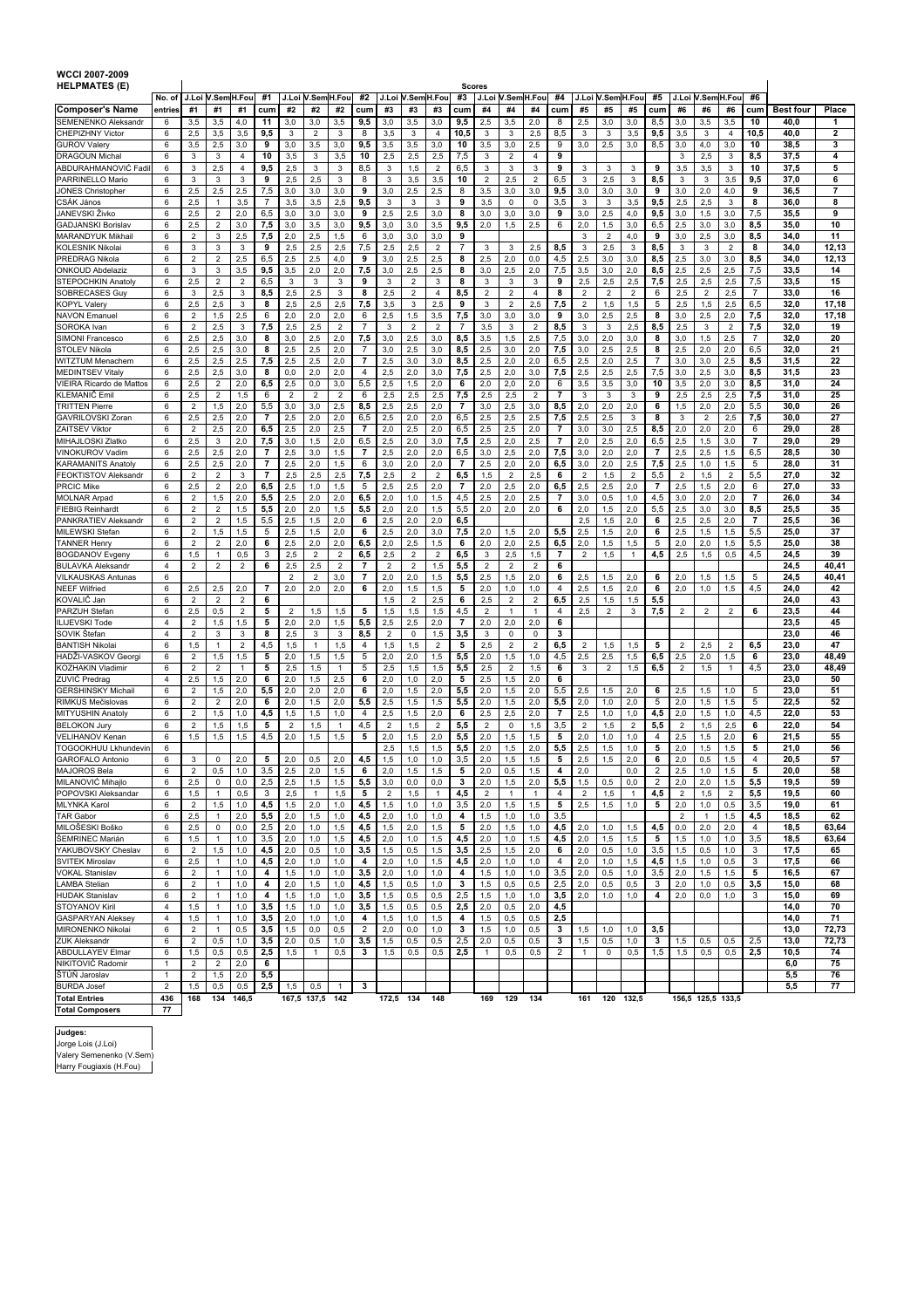| <b>WCCI 2007-2009</b>       |                |                |                |                   |      |                |                |                        |      |                |                |                   |      |                |                   |                |                |                |                   |                |                |                |                   |                |      |                  |                         |
|-----------------------------|----------------|----------------|----------------|-------------------|------|----------------|----------------|------------------------|------|----------------|----------------|-------------------|------|----------------|-------------------|----------------|----------------|----------------|-------------------|----------------|----------------|----------------|-------------------|----------------|------|------------------|-------------------------|
| <b>SELFMATES (F)</b>        | No. of         |                |                | P.Pet V.Bun W.Tur |      |                |                | P.Pet V.Bun W.Turl cum |      |                |                | P.Pet V.Bun W.Tur |      | <b>Scores</b>  | P.Pet V.Bun W.Tur |                |                |                | P.Pet V.Bun W.Tur |                |                |                | P.Pet V.Bun W.Tur |                |      |                  |                         |
|                             |                |                |                |                   | cum  |                |                |                        |      |                |                |                   | cum  |                |                   |                | cum            |                |                   |                | cum            |                |                   |                | cum  |                  |                         |
| <b>Composer's Name</b>      | entries        | #1             | #1             | #1                | cum  | #2             | #2             | #2                     | cum  | #3             | #3             | #3                | cum  | #4             | #4                | #4             | cum            | #5             | #5                | #5             | cum            | #6             | #6                | #6             | cum  | <b>Best four</b> | Place                   |
| <b>SELIVANOV Andrey</b>     | 6              | 4,0            | 4,0            | 4,0               | 12,0 | 4,0            | 3,5            | 3,5                    | 11,0 | 3,5            | 3,5            | 4,0               | 11,0 | 4,0            | 3,0               | 3,5            | 10,5           | 3,5            | 4,0               | 3,5            | 11             | 4,0            | 4,0               | 3,5            | 11,5 | 45.5             | 1                       |
| SOROKA Ivan                 | 6              | $\overline{4}$ | 3.5            | 3.5               | 11.0 | 3              | $\overline{4}$ | 3                      | 10.0 | 3              | 3.5            | 2.5               | 9.0  | $\mathbf{3}$   | 3                 | 3.5            | 9.5            | 3              | 3.5               | 3              | 9.5            | 2.5            | 2.5               | 2.5            | 7.5  | 40.0             | $\overline{2}$          |
| <b>FEOKTISTOV Aleksandr</b> | 6              | 2.5            | 2.5            | 3                 | 8.0  | 4              | 3              | 4                      | 11.0 | 3              | 4              | 3.5               | 10.5 | 3              | 3                 | 3              | 9              | 2,5            | 3                 | 3              | 8.5            | 3              | 2.5               | 3.5            | 9.0  | 39.5             | 3                       |
| <b>LINSS Torsten</b>        | 6              | 4.0            | 3.0            | 3,0               | 10.0 | 2,5            | 3,5            | 2,5                    | 8.5  | 3,0            | 3,5            | 2,5               | 9,0  | 2,5            | 3,5               | 3.0            | 9              | 3,0            | 4,0               | 3.0            | 10             | 3,0            | 4,0               | 3,0            | 10,0 | 39.0             | $\overline{\mathbf{4}}$ |
| <b>AZHUSIN Aleksandr</b>    | 6              | 2.5            | 2.5            | 3                 | 8.0  | 3              | $\overline{4}$ | 2.5                    | 9.5  | 3              | $\overline{2}$ | 2.5               | 7.5  | 3.5            | 3.5               | 3              | 10             | 2.5            | 3.5               | 3              | 9              | 3              | 3.5               | 3.5            | 10.0 | 38.5             | 5                       |
| <b>RICHTER Frank</b>        | 6              | 3.0            | 2.5            | 2,5               | 8.0  | 4.0            | 3.5            | 4,0                    | 11.5 | 2,5            | 3.0            | 3.0               | 8.5  | 2.5            | 3,5               | 3.0            | 9              | 2.5            | 3.0               | 2.5            | 8              | 3.0            | 3.0               | 3.0            | 9.0  | 38.0             | 6                       |
| <b>MARANDYUK Mikhail</b>    | 6              | 4.0            | 2,5            | 3.0               | 9.5  | 2,5            | 2,5            | 2,5                    | 7.5  | 2,5            | 3,0            | 2,5               | 8,0  | 3,5            | 3,5               | 3.0            | 10             | 3,0            | 3.5               | 3,5            | 10             | 2,5            | 3.0               | 3,0            | 8.5  | 38.0             | $\overline{7}$          |
| JANEVSKI Živko              | 6              | 4,0            | 3.0            | 3.0               | 10.0 | 3,0            | 3,5            | 2,5                    | 9.0  | 3,0            | 3,5            | 3,0               | 9,5  | 3.0            | 3,5               | 3,0            | 9,5            | 3,0            | 3,0               | 3.0            | 9              | 2.5            | 3,0               | 2,5            | 8,0  | 38.0             | 8                       |
| GVOZDJÁK Peter              | 6              | 3              | 3.5            | 3                 | 9.5  | 3              | $\overline{2}$ | $\overline{4}$         | 9.0  | $\overline{2}$ | 2.5            | 2.5               | 7.0  | 3.5            | 2.5               | 3              | 9              | 2.5            | 3                 | 3              | 8.5            | 2.5            | 3.5               | 3.5            | 9.5  | 37.0             | 9                       |
| <b>KOZIURA Gennady</b>      | 6              | 2.0            | 3,0            | 2,0               | 7,0  | 2,5            | 3,5            | 2,5                    | 8,5  | 2,0            | 4,0            | 2,5               | 8.5  | 2,5            | 3,5               | 3,0            | 9              | 4,0            | 3,5               | 2.5            | 10             | 2,0            | 2,5               | 2.0            | 6,5  | 36,0             | 10                      |
| <b>IWANOW Eugeniusz</b>     | 6              | 2.5            | 2.5            | 2.5               | 7.5  | 3              | 3              | 3                      | 9.0  | 2.5            | 3              | 3                 | 8.5  | 2.5            | 3                 | 2.5            | 8              | 2.5            | 3                 | 3              | 8.5            | 2.5            | 3.5               | $\overline{2}$ | 8.0  | 34.0             | 11                      |
| <b>SMOTROV Sergey</b>       | 6              | 3.0            | 3.5            | 2.5               | 9.0  | 2,0            | 3.5            | 2,0                    | 7,5  | 3,0            | 3,0            | 2.0               | 8.0  | 2.0            | 3,5               | 2.0            | 7,5            | 2.5            | 3.0               | 2.0            | 7,5            | 3.0            | 3.5               | 2.5            | 9,0  | 33.5             | 12                      |
| GAVRILOVSKI Zoran           | 6              | 2.5            | $\overline{2}$ | 3                 | 7.5  | 3              | $\overline{2}$ | 2.5                    | 7.5  | 3              | $\overline{2}$ | 2.5               | 7.5  | $\overline{4}$ | 3                 | 3              | 10             | $\overline{3}$ | 2.5               | $\overline{2}$ | 7.5            | 3              | $\overline{2}$    | 2.5            | 7,5  | 32.5             | 13                      |
| <b>BOGDANOV Evgenv</b>      | 6              | $\overline{2}$ | 3,5            | 2,5               | 8.0  | 2,5            | 2,5            | $\overline{2}$         | 7.0  | 3              | $\overline{2}$ | 2.5               | 7,5  | $\overline{2}$ | 2,5               | $\overline{2}$ | 6,5            | 2,5            | 3                 | 3              | 8,5            | 1,5            | 3,5               | $\overline{2}$ | 7,0  | 31.0             | 14                      |
| <b>PRCIC Mike</b>           | 6              | 2.0            | 2.5            | 1,5               | 6.0  | 3.0            | 2,5            | 2,0                    | 7,5  | 3,0            | 2,0            | 1,5               | 6,5  | 0.0            | 2.5               | 1,5            | $\overline{a}$ | 2.5            | 3.0               | 1.5            | $\overline{7}$ | 3,5            | 3,5               | 2,5            | 9,5  | 30.5             | 15                      |
| LÖRINC Jurai                | $\overline{4}$ | 3.5            | 3.5            | 1.5               | 8.5  | 1,5            | 3.5            | 2.0                    | 7.0  | 1,5            | 4.0            | 2.0               | 7.5  | 2.0            | 4.0               | 1.5            | 7.5            |                |                   |                | $\Omega$       |                |                   |                | 0.0  | 30.5             | 16                      |
| <b>SOBRECASES Guv</b>       | 6              | 3              | 3              | 3                 | 9.0  | $\overline{2}$ | $\overline{2}$ | 2,5                    | 6.5  | 2,5            | $\overline{2}$ | 2,5               | 7.0  | 2,5            | $\overline{2}$    | $\overline{2}$ | 6,5            | 2,5            | 2,5               | 2,5            | 7,5            | 1,5            | $\overline{2}$    | $\overline{2}$ | 5.5  | 30.0             | 17                      |
| <b>KOPYL Valen</b>          | 6              | 2.0            | 2,5            | 2.0               | 6.5  | 2.0            | 3,5            | 2.0                    | 7,5  | 2,5            | 3,0            | 1,5               | 7,0  | 1,5            | 3,5               | 3.0            | 8              | 2.0            | 4,0               | 1,5            | 7,5            | 3.0            | 2,5               | 1,5            | 7,0  | 30.0             | 18                      |
| <b>DYACHUK Vasy</b>         | 6              | 3.0            | 3,5            | 1,0               | 7,5  | 2,0            | 2,0            | 3,0                    | 7,0  | 2,5            | 2,0            | 2,5               | 7,0  | 1,5            | 2,5               | 2,5            | 6,5            | 3,0            | 2,5               | 2,5            | 8              | 2.0            | 2,5               | 2,0            | 6,5  | 29.5             | 19                      |
| STEPOCHKIN Anatoly          | 5              | 1.5            | $\mathbf{1}$   | 2,5               | 5.0  | $\overline{2}$ | 3              | $\overline{2}$         | 7.0  | $\overline{2}$ | 2,5            | 3                 | 7.5  | 2.5            | 2,5               | 2.5            | 7,5            | $\overline{2}$ | $\overline{2}$    | $\overline{2}$ | 6              |                |                   | $\overline{2}$ | 2.0  | 28.0             | 20                      |
| <b>KOSTADINOV Divan</b>     | $\overline{a}$ | 2.0            | 1.5            | 2.0               | 5.5  | 3,5            | 2.5            | 2.5                    | 8.5  | 2.0            | 2,5            | 1.5               | 6.0  | 2.0            | 3.0               | 2.5            | 7,5            |                |                   |                | $\Omega$       |                |                   |                | 0.0  | 27.5             | 21                      |
| <b>LABAI Zoltán</b>         | $\overline{4}$ | 2.0            | 1.5            | 1.5               | 5.0  | 3.0            | 2.0            | 2.5                    | 7.5  | 2,0            | 1,5            | 2.5               | 6.0  | 2.5            | 3.0               | 2.0            | 7,5            |                |                   |                | $\Omega$       |                |                   |                | 0.0  | 26.0             | 22                      |
| <b>BABIĆ Milomir</b>        | $\overline{4}$ | $\mathbf{1}$   | $\overline{1}$ | 1,5               | 3,5  | 1,5            | $\overline{3}$ | $\overline{2}$         | 6.5  | 1,5            | 3,5            | 2,5               | 7,5  | $\overline{2}$ | $\overline{2}$    | 2.5            | 6.5            |                |                   |                | $\Omega$       |                |                   |                | 0.0  | 24.0             | 23                      |
| PANKRATIEV Aleksandr        | 6              | 2,0            | 1.5            | 2,0               | 5.5  | 1,5            | 2.5            | 1,5                    | 5,5  | 1,5            | 2,5            | 1,5               | 5,5  | 1.5            | 2,5               | 2,0            | 6              | 2.0            | 2,0               | 2.0            | 6              | 2,0            | 2,0               | 2,5            | 6.5  | 24.0             | 24                      |
| <b>PREDRAG Nikola</b>       | 5              | 2,0            | 2,5            | 2,5               | 7,0  | 1,5            | 1,5            | 1,5                    | 4,5  | 1,0            | 2,5            | 2,0               | 5,5  | 1,0            | 2,0               | 2,0            | 5              | 1,0            | 3.0               | 1.5            | 5,5            |                |                   |                | 0.0  | 23,0             | 25                      |
| <b>BORODAVKIN Sergey</b>    | 6              | 0.5            | $\overline{2}$ | 1,5               | 4.0  | 0.5            | 2.5            | 3                      | 6.0  | 0.5            | $\overline{2}$ | 2.5               | 5.0  | 1.5            | $\overline{2}$    | 2.5            | 6              | 1,5            | 2.5               | 1.5            | 5.5            | $\Omega$       | 3                 | $\Omega$       | 3,0  | 22.5             | 26                      |
| <b>DIETRICH Stephan</b>     | 6              | 0.5            | 2,5            | 1.0               | 4.0  | 0.5            | 3.5            | 1,5                    | 5.5  | 1,5            | 3,5            | 1.0               | 6.0  | 1.0            | 4,0               | 0.5            | 5,5            | 1.5            | 3.0               | 1.0            | 5,5            | 1,5            | 3.0               | 1.0            | 5,5  | 22.5             | 27                      |
| <b>MAJOROS Bela</b>         | 6              | 0.5            | 1.0            | 1.0               | 2.5  | 1.5            | 3.5            | 1.5                    | 6.5  | 0.5            | 2.0            | 1.0               | 3.5  | 1.5            | 3.5               | 2.0            | $\overline{7}$ | 0.5            | 1.5               | 1.5            | 3.5            | 0.5            | 2.0               | 1.5            | 4.0  | 21.0             | 28                      |
| POPOVSKI Aleksandar         | 6              | 1,5            | 1,5            | 2,0               | 5,0  | 2,0            | 1,0            | 1,0                    | 4,0  | 2,0            | 2,0            | 1,0               | 5,0  | 1,0            | 1,0               | 1,5            | 3,5            | 1,0            | 2,0               | 1,5            | 4,5            | 0,0            | 0,0               | 1,5            | 1,5  | 18.5             | 29                      |
| <b>VOKAL Stanislav</b>      | 6              | $\mathbf{1}$   | $\overline{2}$ | $\overline{2}$    | 5.0  | $\mathbf 0$    | 1.5            | $\overline{2}$         | 3.5  | 1.5            | $\overline{1}$ | 1.5               | 4.0  | $\overline{1}$ | $\overline{1}$    | 2.5            | 4.5            | $\overline{1}$ | 1.5               | $\overline{2}$ | 4.5            | $\overline{1}$ | 0.5               | 1.5            | 3.0  | 18.0             | 30                      |
| MILOŠESKI Boško             | 6              | 1.0            | 1.0            | 1.5               | 3.5  | 1.0            | 0.0            | 1.0                    | 2.0  | 0.0            | 1.5            | 2.0               | 3.5  | 0.0            | 2.0               | 1.5            | 3.5            | 1.5            | 2.0               | 1.5            | 5              | 1.0            | 2.5               | 0.0            | 3.5  | 15.5             | 31                      |
| <b>BRYUKHANOV Ivan</b>      | $\overline{4}$ | 0.5            | 1.0            | 1,5               | 3.0  | 1.5            | 1.5            | 1,5                    | 4,5  | 0.5            | 1.0            | 2.0               | 3.5  | 0.5            | 1.0               | 1.0            | 2,5            |                |                   |                | $\Omega$       |                |                   |                | 0.0  | 13.5             | 32                      |
| HADŽI-VASKOV Georgi         | 5              | 0.5            | $\overline{1}$ | 0.5               | 2,0  | 0.5            | 0.5            | 0.5                    | 1,5  | 0.5            | $\overline{1}$ | 0.5               | 2,0  | 0.5            | $\mathbf{1}$      | $\mathbf{1}$   | 2,5            | 0.5            | $\overline{2}$    | 2              | 4.5            |                |                   |                | 0.0  | 11.0             | 33                      |
| <b>MIRONENKO Nikolai</b>    | $\overline{1}$ | 1.0            | 2.0            | 2,0               | 5,0  |                |                |                        | 0.0  |                |                |                   | 0.0  |                |                   |                | $\Omega$       |                |                   |                | $\Omega$       |                |                   |                | 0.0  | 5.0              | 34                      |
| NIKITOVIĆ Radomir           | $\overline{1}$ | 0.5            | 2.0            | 0.5               | 3.0  |                |                |                        | 0.0  |                |                |                   | 0.0  |                |                   |                | 0              |                |                   |                | $\Omega$       |                |                   |                | 0.0  | 3.0              | 35                      |
| <b>BURDA</b> Josef          | $\overline{2}$ | 0.5            | 0,5            | 0,5               | 1,5  | 0,5            | 0,5            | 0,5                    | 1,5  |                |                |                   | 0.0  |                |                   |                | $\Omega$       |                |                   |                | $\Omega$       |                |                   |                | 0.0  | 3,0              | 36                      |
| <b>ZUK Aleksandr</b>        | -1             | 0.5            | 0,5            | 0,5               | 1,5  |                |                |                        | 0.0  |                |                |                   | 0.0  |                |                   |                | $\Omega$       |                |                   |                | $\Omega$       |                |                   |                | 0.0  | 1.5              | 37                      |
| <b>Total Entries</b>        | 190            | 75.5           | 82.5           | 76                |      | 73.5           | 86.5           | 76.5                   |      | 68             | 84,5           | 73                |      | 67.5           | 89,5              | 77             |                | 62.5           | 79                | 64,5           |                | 54             | 67.5              | 57             |      |                  |                         |
| <b>Total Composers</b>      | 37             |                |                |                   |      |                |                |                        |      |                |                |                   |      |                |                   |                |                |                |                   |                |                |                |                   |                |      |                  |                         |

**Judges:**<br>Petko A. Petkov (P.Pet)<br>Vladislav Bunka (V.Bun)<br>Waldemar Tura (W.Tur)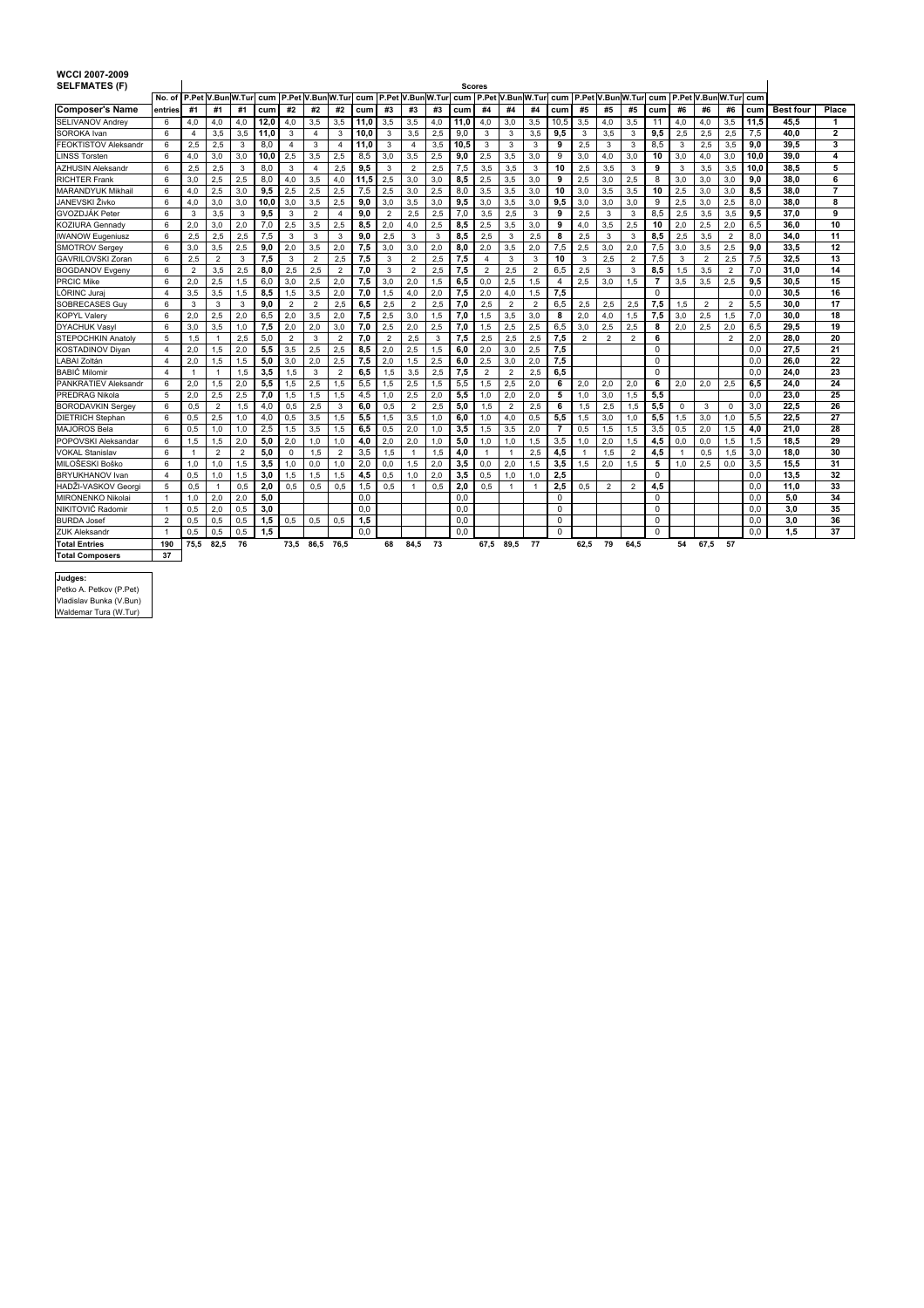| V.Cri T.Wak G.Evs<br>#1<br>V.Cri T.Wak G.Evs<br>#2<br>V.Cri<br><b>T.Wak G.Evs</b><br>#3<br>V.Cri T.Wak G.Evs<br>#4<br>V.Cri<br><b>T.Wak G.Evs</b><br>#5<br>V.Cri T.Wak G.Evs<br>#6<br>No. of<br>#2<br>#2<br>#3<br>#5<br>#6<br>Place<br><b>Composer's Name</b><br>#1<br>#1<br>#1<br>#2<br>#3<br>#3<br>#4<br>#4<br>#4<br>#5<br>#5<br>#6<br>#6<br><b>Best four</b><br>cum<br>cum<br>cum<br>cum<br>entries<br>cum<br>cum<br><b>PETKOV Petko</b><br>9,5<br>9.5<br>3<br>3<br>10<br>40.5<br>6<br>$\overline{4}$<br>2,5<br>3,0<br>3,5<br>2.5<br>3,5<br>$\overline{4}$<br>$\overline{4}$<br>11<br>3<br>10<br>3<br>$\overline{2}$<br>3<br>8<br>$\overline{4}$<br>3<br>3<br>$\overline{4}$<br>1<br>2,5<br>3<br>3<br>3<br>9,5<br>37,5<br>$\mathbf{z}$<br>6<br>2,5<br>2,5<br>7,5<br>$\overline{2}$<br>3<br>3,0<br>8<br>2,5<br>8,5<br>2,5<br>$\overline{2}$<br>3<br>7,5<br>3,5<br>3<br>$\overline{4}$<br>3,5<br>$\overline{4}$<br>11,5<br>2,5<br>37.5<br>3<br><b>WENDA Klaus</b><br>6<br>2.5<br>3,0<br>8<br>3,5<br>3<br>3<br>3,5<br>3<br>9,5<br>3,0<br>9,5<br>3,0<br>9<br>3<br>8<br>3<br>$\overline{2}$<br>9,5<br>3<br>3,5<br>3,0<br>2,5<br>3.5<br>7.5<br>LÖRINC Jurai<br>2.5<br>2.5<br>2.5<br>3<br>$\overline{2}$<br>3.5<br>8.5<br>3.5<br>2.5<br>3<br>9<br>3.5<br>2.5<br>9<br>3<br>2.5<br>9<br>2.5<br>$\overline{2}$<br>$\overline{2}$<br>6.5<br>35.5<br>4<br>6<br>3<br>3.5<br>2.5<br>$\overline{2}$<br>7,5<br>2.5<br>9.5<br>$\overline{2}$<br>2,5<br>3<br>7,5<br>2,5<br>3<br>9.5<br>2.5<br>2,5<br>2,5<br>$\overline{2}$<br>3.5<br>8<br>35<br>5<br>6<br>3,0<br>$\overline{4}$<br>3,0<br>3<br>8<br>$\overline{4}$<br>6<br>6<br>3<br>$\overline{2}$<br>3,0<br>8<br>2,5<br>1,5<br>3,0<br>$\overline{7}$<br>3,5<br>$\overline{2}$<br>3,5<br>9<br>3,5<br>3<br>9,5<br>3<br>$\overline{2}$<br>3<br>8<br>3<br>1,5<br>2,5<br>$\overline{7}$<br>34.5<br>3<br>7.5<br>6.5<br>2.5<br>9<br>2.5<br>$\overline{7}$<br>6<br>3<br>$\overline{2}$<br>2.5<br>3<br>2.5<br>3,5<br>9<br>2.5<br>2,5<br>3<br>8<br>2.5<br>$\overline{2}$<br>$\overline{2}$<br>$\overline{4}$<br>2.5<br>3<br>3<br>8.5<br>34.5<br>6<br>$\overline{2}$<br>9,5<br>$\overline{2}$<br>3<br>5<br>$\overline{2}$<br>$\overline{2}$<br>32.5<br>8<br><b>GROLMAN Lev</b><br>2,5<br>3,5<br>8<br>3,5<br>3<br>3,0<br>3<br>8<br>$\overline{2}$<br>$\overline{2}$<br>2,5<br>3<br>$\overline{7}$<br>5,5<br>1,5<br>1,5<br>1<br>$\overline{2}$<br>32.5<br>6<br>2.5<br>2.0<br>8<br>2.5<br>3<br>3.0<br>8.5<br>$\overline{2}$<br>3<br>$\overline{7}$<br>2.5<br>$\overline{2}$<br>$\overline{2}$<br>6.5<br>3<br>3<br>$\overline{2}$<br>8<br>3<br>3<br>$\overline{2}$<br>8<br>9<br>3.5<br>10<br>7,5<br>2,5<br>3<br>7,5<br>2,5<br>$\overline{7}$<br>2,5<br>7,5<br>2,5<br>3<br><b>KIRCHNER Imre</b><br>6<br>2.5<br>$\overline{2}$<br>3,0<br>$\overline{2}$<br>$\overline{2}$<br>2,0<br>6<br>$\overline{2}$<br>$\overline{2}$<br>2,5<br>2.5<br>2,5<br>3<br>8,5<br>31<br>5<br>$\overline{2}$<br>2.0<br>$\overline{7}$<br>$\overline{2}$<br>1.5<br>2.5<br>6<br>2,0<br>$\overline{2}$<br>2,5<br>6,5<br>3,5<br>$\overline{2}$<br>2,5<br>8<br>2.0<br>3,5<br>9<br>30.5<br>11<br>VIEIRA Ricardo de Mattos<br>6<br>1.5<br>1,5<br>3,0<br>2.0<br>3,5<br>12<br>6<br>$\overline{4}$<br>3<br>2.0<br>9<br>2.5<br>$\overline{2}$<br>2.5<br>7<br>$\overline{2}$<br>2,5<br>2.5<br>$\overline{7}$<br>2.5<br>2,5<br>2.5<br>7,5<br>2.5<br>2.5<br>$\overline{2}$<br>7<br>2.5<br>$\overline{2}$<br>$\overline{2}$<br>6.5<br>30.5<br>$\overline{2}$<br>$\overline{2}$<br>5,5<br>2,5<br>8,5<br>2,5<br>2,5<br>6,5<br>7,5<br>2,5<br>$\overline{2}$<br>6,5<br>13<br>6<br>1,5<br>$\overline{4}$<br>2,0<br>1,5<br>3<br>2,5<br>$\overline{2}$<br>$\overline{2}$<br>3,5<br>1,5<br>2,5<br>7,5<br>30<br>6<br>3<br>2.5<br>8.5<br>1,5<br>1,5<br>2,0<br>5<br>$\overline{2}$<br>$\overline{2}$<br>6.5<br>$\overline{2}$<br>$\overline{2}$<br>$\overline{2}$<br>6<br>1,5<br>$\overline{2}$<br>5<br>3.5<br>8<br>29<br>14<br>3,0<br>2,5<br>1,5<br>3<br>1,5<br>KOTÉŠOVEC Vaclav<br>$\overline{2}$<br>7,5<br>6.5<br>2,5<br>$\overline{2}$<br>$\overline{2}$<br>$\overline{2}$<br>7.5<br>$\overline{2}$<br>6<br>$\overline{2}$<br>$\overline{7}$<br>28.5<br>15<br>6<br>2.5<br>3,0<br>$\overline{2}$<br>2,5<br>2,0<br>6.5<br>2.5<br>3<br>1,5<br>2,5<br>3<br>$\overline{2}$<br>5,5<br>4,5<br>28<br>16<br><b>TROMMLER Sven</b><br>6<br>2,5<br>2,5<br>2,5<br>7,5<br>2,5<br>$\overline{2}$<br>2,5<br>$\overline{7}$<br>$\overline{2}$<br>2,5<br>3<br>7,5<br>1,5<br>1,5<br>2,5<br>1,0<br>1,5<br>2,0<br>2,0<br>2,0<br>2,0<br>6<br>27<br>17<br>$\overline{2}$<br>$\overline{2}$<br>5<br>6<br>2<br>2,5<br>7,5<br>$\overline{2}$<br>3,0<br>6, 5<br>1,5<br>$\overline{\mathbf{c}}$<br>5<br>2,5<br>$\overline{2}$<br>7,5<br>1,5<br>$\overline{2}$<br>3<br>1,5<br>5,5<br>1,5<br>1,5<br>3<br>1,5<br>$\overline{2}$<br>5<br>2.5<br>$\overline{7}$<br>27<br>18<br>1.5<br>1.5<br>1.5<br>4.5<br>$\overline{2}$<br>$\overline{2}$<br>3.0<br>$\overline{7}$<br>$\overline{2}$<br>2.5<br>6.5<br>$\overline{2}$<br>2.0<br>2.5<br>2.0<br>2.0<br>2.5<br>6.5<br>6<br>1.5<br>1.5<br>19<br>2,5<br>6.5<br>1,5<br>$\overline{2}$<br>2,0<br>5,5<br>$\overline{2}$<br>3,5<br>$\overline{2}$<br>7,5<br>2,5<br>$\overline{2}$<br>2.5<br>6<br>1,5<br>$\overline{2}$<br>5<br>26<br>6<br>$\mathbf{1}$<br>3<br>$\overline{2}$<br>1,5<br>6<br>1,5<br>1,5<br>20<br>6<br>2,5<br>2<br>2,5<br>$\overline{7}$<br>1,5<br>2,0<br>5,5<br>1,5<br>2<br>5<br>6,5<br>2,5<br>$\overline{7}$<br>2,0<br>2,0<br>1,5<br>5,5<br>26<br><b>TURA Waldemar</b><br>$\overline{\mathbf{2}}$<br>1,5<br>2<br>1,5<br>3<br>1,5<br>3,0<br>6.5<br>4.5<br>5<br>1,5<br>25.5<br>6<br>1.5<br>$\overline{2}$<br>3,0<br>1,5<br>$\overline{2}$<br>3,0<br>6.5<br>1,5<br>$\overline{2}$<br>1,5<br>1,5<br>$\overline{2}$<br>2.0<br>2,5<br>3.0<br>7,5<br>1.0<br>2.0<br>4.5<br>21<br>$\overline{1}$<br>2,5<br>5,5<br>2,5<br>2,5<br>5<br>25.5<br>22<br><b>RAICAN Paul</b><br>6<br>$\overline{2}$<br>2<br>6,5<br>1,5<br>2,5<br>1,5<br>6,5<br>1,5<br>$\overline{2}$<br>2,0<br>2,0<br>2,0<br>6<br>2,0<br>2,5<br>2,0<br>6,5<br>1,5<br>1,5<br>23<br>6<br>2,5<br>1,5<br>3,5<br>7,5<br>$\overline{2}$<br>2,5<br>6<br>2,5<br>$\overline{2}$<br>$\overline{2}$<br>1,5<br>1,5<br>$\overline{2}$<br>5<br>1,5<br>1,5<br>1,5<br>4,5<br>0,5<br>1,5<br>2,5<br>4,5<br>25<br>1,5<br>6,5<br>24.5<br>24<br>$\overline{4}$<br>2.5<br>2,5<br>6<br>2,5<br>2,5<br>$\overline{2}$<br>3,5<br><b>SMOTROV Sergey</b><br>2,5<br>3,0<br>8<br>$\overline{2}$<br>1,5<br>1,5<br>7<br>$\overline{1}$<br>$\mathbf{1}$<br>$\overline{7}$<br>2.0<br>5,5<br>$\overline{2}$<br>2,5<br>6<br>$\overline{2}$<br>2,5<br>6<br>2,5<br>24.5<br>25<br>$\overline{4}$<br>2,5<br>$\mathbf{1}$<br>1.5<br>1,5<br>1,5<br>3<br>$\overline{7}$<br>$\overline{2}$<br>2,5<br>6<br>$\overline{2}$<br>2.5<br>2.5<br>5<br>24<br>26<br><b>KRATCHMER Ralf</b><br>5<br>$\overline{2}$<br>1.5<br>3.5<br>1.5<br>1.5<br>6<br>1.5<br>$\mathbf{1}$<br>$\overline{2}$<br>4.5<br>1.5<br>$\overline{1}$<br>$\overline{2}$<br>$\overline{2}$<br>$\overline{7}$<br>5, 5<br>1,5<br>$\overline{2}$<br>5<br>5,5<br>4,5<br>24<br>27<br>6<br>3,0<br>$\overline{2}$<br>1,5<br>2,0<br>1,5<br>1,5<br>1,5<br>2,5<br>1,5<br>$\mathbf{1}$<br>$\overline{2}$<br>$\overline{2}$<br>1,5<br>2,5<br>6<br>STEPOCHKIN Anatoly<br>$\overline{2}$<br>5,5<br>2,5<br>5.5<br>$\overline{2}$<br>5<br>6<br>5<br>23.5<br>28<br>6<br>1,5<br>2,0<br>$\overline{2}$<br>1,5<br>3,0<br>6.5<br>1,5<br>1,5<br>1,5<br>1,5<br>1,5<br>$\overline{2}$<br>2.5<br>$\overline{2}$<br>$\overline{2}$<br>$\overline{1}$<br>29<br>6<br>2.0<br>5.5<br>5<br>3<br>4,5<br>22.5<br>$\overline{2}$<br>1.5<br>1,5<br>1,5<br>2,0<br>$\overline{2}$<br>1,5<br>2,5<br>6<br>1,5<br>1,5<br>1.0<br>1,5<br>2.0<br>2.5<br>1,5<br>6<br>SABOL Františel<br>0<br>2.0<br>6<br>5<br>2.5<br>$\overline{2}$<br>2.5<br>$\overline{2}$<br>5<br>1.5<br>2.5<br>5<br>1,5<br>$\overline{2}$<br>5<br>22<br>30<br><b>TANNER Henry</b><br>1,5<br>1,5<br>1,5<br>4,5<br>1,5<br>1,5<br>2,0<br>$\overline{\phantom{a}}$<br>1,5<br>1,5<br>1,5<br>-1<br>2,5<br>6<br>22<br>31<br><b>PREDRAG Nikola</b><br>$\overline{4}$<br>$\overline{2}$<br>1,5<br>5,5<br>$\overline{2}$<br>1,5<br>1,5<br>3<br>1,5<br>$\overline{2}$<br>4,5<br>2<br>1,5<br>6<br>$\overline{1}$<br><b>GRUSHKO Michael</b><br>5,5<br>5<br>22<br>32<br>$\overline{2}$<br>2.0<br>1,5<br>2,0<br>5<br>1,5<br>1,5<br>1.5<br>4.5<br>1,5<br>2.5<br>$\overline{2}$<br>5,5<br>$\overline{2}$<br>$\overline{2}$<br>6<br>6<br>1.5<br>1.5<br>$\overline{1}$<br>1.5<br>$\overline{2}$<br>$\overline{2}$<br>6<br>1.5<br>1,5<br>4.5<br>1,5<br>1,5<br>1,5<br>4.5<br>$\overline{2}$<br>$\overline{2}$<br>$\overline{2}$<br>4,5<br>$\overline{2}$<br>1,5<br>5<br>1,5<br>$\overline{2}$<br>$\overline{2}$<br>5.5<br>21<br>33<br>1,5<br>6<br>1.5<br>1,5<br>1,5<br>1,5<br>34<br><b>TAR Gabor</b><br>6<br>1,5<br>1,5<br>1,5<br>4,5<br>1,5<br>1,5<br>1,5<br>4,5<br>1,5<br>1,5<br>$\overline{2}$<br>5<br>$\overline{2}$<br>$\mathbf{1}$<br>$\overline{2}$<br>5<br>2,5<br>1,5<br>5,5<br>1,5<br>1,5<br>4,5<br>20<br>1,5<br>1,5<br>3.5<br>5.5<br>1.5<br>3.5<br>1.5<br>$\overline{2}$<br>6<br>19.5<br>35<br>6<br>1.5<br>$\overline{2}$<br>2.0<br>0.5<br>$\overline{2}$<br>3.5<br>0.5<br>1,5<br>1.5<br>1.5<br>4.5<br>2.5<br>1.5<br>$\mathbf{1}$<br>$\overline{1}$<br>1,5<br>$\overline{1}$<br>36<br>3<br>2.5<br>2,0<br>6<br>1,5<br>4,5<br>$\overline{2}$<br>2,5<br>2,5<br>$\overline{7}$<br>17.5<br>1,5<br>1,5<br>1,5<br>37<br>POPOVSKI Aleksandar<br>6<br>1,5<br>1,5<br>4<br>$\overline{2}$<br>1,5<br>1,5<br>5<br>3,5<br>4,5<br>1,5<br>4<br>17,5<br>1,5<br>$\overline{1}$<br>4<br>1,5<br>$\mathbf{1}$<br>1<br>1,5<br>1,5<br>2<br>1,5<br>1<br>$\mathbf{1}$<br>$\mathbf{1}$<br>16<br>38<br>6<br>2,0<br>3<br>3<br>$\overline{1}$<br>2,5<br>4,5<br>1,5<br>1,5<br>1,5<br>4,5<br>1,5<br>1,5<br>4<br>0,5<br>1,5<br>3<br>0,5<br>$\Omega$<br>$\mathbf{1}$<br>$\mathbf{1}$<br>$\mathbf{1}$<br>1,5<br>-1<br>-1<br>39<br>0.5<br>$\overline{2}$<br>0,5<br>1.5<br>3<br>2,5<br>3,5<br>0.5<br>$\overline{2}$<br>3,5<br>1,5<br>1,5<br>13.5<br>6<br>0.5<br>$\mathbf{1}$<br>$\mathbf{1}$<br>0.5<br>1,5<br>$\mathbf{1}$<br>0,5<br>3,5<br>$\overline{1}$<br>$\mathbf{1}$<br>$\mathbf{1}$<br>1<br>3<br>3.5<br>3<br>13<br>40.41<br>$\overline{4}$<br>$\mathbf{1}$<br>$\mathbf{1}$<br>1.0<br>1.0<br>$\mathbf{1}$<br>1.5<br>3.5<br>1.5<br>$\overline{1}$<br>$\mathbf{1}$<br>$\mathbf{1}$<br>1<br>$\overline{1}$<br>1,5<br>0,5<br>$\overline{2}$<br>13<br>40.41<br>6<br>0,5<br>$\overline{1}$<br>1,5<br>3<br>0,5<br>3<br>$\overline{1}$<br>1,5<br>3<br>0,5<br>$\mathbf{1}$<br>0,5<br>0,5<br>$\overline{2}$<br>3,5<br>1,5<br>3.5<br>$\mathbf{1}$<br>$\mathbf{1}$<br>$\mathbf{1}$<br>$\mathbf{1}$<br>5<br>3<br>2,5<br>3<br>3<br>12,5<br>42<br>1,0<br>0,5<br>1,0<br>$\mathbf{1}$<br>1,5<br>3,5<br>$\overline{1}$<br>$\overline{1}$<br>$\mathbf{1}$<br>$\overline{1}$<br>$\mathbf{1}$<br>$\overline{1}$<br>1<br>$\mathbf{1}$<br>$\mathbf{1}$<br>$\mathbf{1}$<br>2.5<br>43<br>$\overline{4}$<br>0.5<br>1,5<br>3<br>0.5<br>1.0<br>2,5<br>0.5<br>$\overline{1}$<br>$\mathbf{1}$<br>2,5<br>0,5<br>10.5<br>$\overline{1}$<br>$\mathbf{1}$<br>1<br>$\mathbf{1}$<br>3<br>3<br>3<br>3<br>44<br>1,0<br>1.0<br>$\mathbf{1}$<br>$\overline{1}$<br>$\mathbf{1}$<br>9<br>$\mathbf{1}$<br>$\overline{1}$<br>$\mathbf{1}$<br>-1<br>2<br>45<br>4<br>0,5<br>0,5<br>0,5<br>$\overline{2}$<br>0,5<br>0,5<br>$\overline{2}$<br>3<br>9<br>MIRONENKO Nikolai<br>0,5<br>$\overline{1}$<br>1,5<br>0,5<br>$\mathbf{1}$<br>1<br>-1<br>3<br>46<br>2.0<br>3<br>$\mathbf{1}$<br>$\mathbf 0$<br>$\overline{1}$<br>$\overline{2}$<br>$\overline{2}$<br>0,5<br>47<br>$\overline{1}$<br>0.5<br>$\overline{1}$<br>252<br>83<br>100<br>78<br>80<br>70.5<br>89.5<br>84.5<br>100.5<br>87<br>84.5<br>99.5<br>74<br>86.5<br>74.5<br>83<br>76<br>68.5<br>77.5<br>47 | <b>FAIRIES (G)</b>         |  |  |  |  |  |  | <b>Scores</b> |  |  |  |  |  |  |  |
|-------------------------------------------------------------------------------------------------------------------------------------------------------------------------------------------------------------------------------------------------------------------------------------------------------------------------------------------------------------------------------------------------------------------------------------------------------------------------------------------------------------------------------------------------------------------------------------------------------------------------------------------------------------------------------------------------------------------------------------------------------------------------------------------------------------------------------------------------------------------------------------------------------------------------------------------------------------------------------------------------------------------------------------------------------------------------------------------------------------------------------------------------------------------------------------------------------------------------------------------------------------------------------------------------------------------------------------------------------------------------------------------------------------------------------------------------------------------------------------------------------------------------------------------------------------------------------------------------------------------------------------------------------------------------------------------------------------------------------------------------------------------------------------------------------------------------------------------------------------------------------------------------------------------------------------------------------------------------------------------------------------------------------------------------------------------------------------------------------------------------------------------------------------------------------------------------------------------------------------------------------------------------------------------------------------------------------------------------------------------------------------------------------------------------------------------------------------------------------------------------------------------------------------------------------------------------------------------------------------------------------------------------------------------------------------------------------------------------------------------------------------------------------------------------------------------------------------------------------------------------------------------------------------------------------------------------------------------------------------------------------------------------------------------------------------------------------------------------------------------------------------------------------------------------------------------------------------------------------------------------------------------------------------------------------------------------------------------------------------------------------------------------------------------------------------------------------------------------------------------------------------------------------------------------------------------------------------------------------------------------------------------------------------------------------------------------------------------------------------------------------------------------------------------------------------------------------------------------------------------------------------------------------------------------------------------------------------------------------------------------------------------------------------------------------------------------------------------------------------------------------------------------------------------------------------------------------------------------------------------------------------------------------------------------------------------------------------------------------------------------------------------------------------------------------------------------------------------------------------------------------------------------------------------------------------------------------------------------------------------------------------------------------------------------------------------------------------------------------------------------------------------------------------------------------------------------------------------------------------------------------------------------------------------------------------------------------------------------------------------------------------------------------------------------------------------------------------------------------------------------------------------------------------------------------------------------------------------------------------------------------------------------------------------------------------------------------------------------------------------------------------------------------------------------------------------------------------------------------------------------------------------------------------------------------------------------------------------------------------------------------------------------------------------------------------------------------------------------------------------------------------------------------------------------------------------------------------------------------------------------------------------------------------------------------------------------------------------------------------------------------------------------------------------------------------------------------------------------------------------------------------------------------------------------------------------------------------------------------------------------------------------------------------------------------------------------------------------------------------------------------------------------------------------------------------------------------------------------------------------------------------------------------------------------------------------------------------------------------------------------------------------------------------------------------------------------------------------------------------------------------------------------------------------------------------------------------------------------------------------------------------------------------------------------------------------------------------------------------------------------------------------------------------------------------------------------------------------------------------------------------------------------------------------------------------------------------------------------------------------------------------------------------------------------------------------------------------------------------------------------------------------------------------------------------------------------------------------------------------------------------------------------------------------------------------------------------------------------------------------------------------------------------------------------------------------------------------------------------------------------------------------------------------------------------------------------------------------------------------------------------------------------------------------------------------------------------------------------------------------------------------------------------------------------------------------------------------------------------------------------------------------------------------------------------------------------------------------------------------------------------------------------------------------------------------------------------------------------------------------------------------------------------------------------------------------------------------------------------------------------------------------------------------------------------------------------------------------------------------------------------------------------------------------------------------------------------------------------------------------------------------------------------------------------------------------------------------------------------------------------------------------------------------------------------------------------------------------------------------------------------------------------------------------------------------------------------------------------------------------------------------------------------------------------------------------------------------------------------------------------------------------------------------------------------------------------------------------------------------------------------------------------------------------------------------------------------------------------------------------------------------------------------------------------------------------------------------------------------------------------------------------------------------------------------------------------------------------------------------------------------------------------------------------------------------------------------------------------------------------------------------------------------------------------------------------------------------------------------------------------------------------------------------------------------------------------------------------------------------------------------------------------------------------------------------------------------------------------------------------------------------------------------------------------------------------------------------------------------------------------------------------------------------------------------------------------------------------------------------------------------------------------------------------------------------------------------------------------------------------------------------------------------------------------------------------------------------------------------------------------------------------------------------------------------------------------------------------------------------------------------------------------------------------------------------------------------------------------------------------------------------------------------------------------------------------------------------------------------------------------------------------------------------------------------------------------------------------------------------------------------------------------------------------------------------------------------------------------------------------------------------------------------------------------------------------------------------------------------------------------------------------------------------------------------------------------------------------------------------------------------------------------------------------------------------------------------------------------------------------------------------|----------------------------|--|--|--|--|--|--|---------------|--|--|--|--|--|--|--|
|                                                                                                                                                                                                                                                                                                                                                                                                                                                                                                                                                                                                                                                                                                                                                                                                                                                                                                                                                                                                                                                                                                                                                                                                                                                                                                                                                                                                                                                                                                                                                                                                                                                                                                                                                                                                                                                                                                                                                                                                                                                                                                                                                                                                                                                                                                                                                                                                                                                                                                                                                                                                                                                                                                                                                                                                                                                                                                                                                                                                                                                                                                                                                                                                                                                                                                                                                                                                                                                                                                                                                                                                                                                                                                                                                                                                                                                                                                                                                                                                                                                                                                                                                                                                                                                                                                                                                                                                                                                                                                                                                                                                                                                                                                                                                                                                                                                                                                                                                                                                                                                                                                                                                                                                                                                                                                                                                                                                                                                                                                                                                                                                                                                                                                                                                                                                                                                                                                                                                                                                                                                                                                                                                                                                                                                                                                                                                                                                                                                                                                                                                                                                                                                                                                                                                                                                                                                                                                                                                                                                                                                                                                                                                                                                                                                                                                                                                                                                                                                                                                                                                                                                                                                                                                                                                                                                                                                                                                                                                                                                                                                                                                                                                                                                                                                                                                                                                                                                                                                                                                                                                                                                                                                                                                                                                                                                                                                                                                                                                                                                                                                                                                                                                                                                                                                                                                                                                                                                                                                                                                                                                                                                                                                                                                                                                                                                                                                                                                                                                                                                                                                                                                                                                                                                                                                                                                                                                                                                                                                                                                                                                                                                                                                                                                                                                                                                                                                                                                                                                                                                                                                                                                                                                                                                                                                                                                                                                                                                                                                                                                                                                                                                                                                                                                                                                             |                            |  |  |  |  |  |  |               |  |  |  |  |  |  |  |
|                                                                                                                                                                                                                                                                                                                                                                                                                                                                                                                                                                                                                                                                                                                                                                                                                                                                                                                                                                                                                                                                                                                                                                                                                                                                                                                                                                                                                                                                                                                                                                                                                                                                                                                                                                                                                                                                                                                                                                                                                                                                                                                                                                                                                                                                                                                                                                                                                                                                                                                                                                                                                                                                                                                                                                                                                                                                                                                                                                                                                                                                                                                                                                                                                                                                                                                                                                                                                                                                                                                                                                                                                                                                                                                                                                                                                                                                                                                                                                                                                                                                                                                                                                                                                                                                                                                                                                                                                                                                                                                                                                                                                                                                                                                                                                                                                                                                                                                                                                                                                                                                                                                                                                                                                                                                                                                                                                                                                                                                                                                                                                                                                                                                                                                                                                                                                                                                                                                                                                                                                                                                                                                                                                                                                                                                                                                                                                                                                                                                                                                                                                                                                                                                                                                                                                                                                                                                                                                                                                                                                                                                                                                                                                                                                                                                                                                                                                                                                                                                                                                                                                                                                                                                                                                                                                                                                                                                                                                                                                                                                                                                                                                                                                                                                                                                                                                                                                                                                                                                                                                                                                                                                                                                                                                                                                                                                                                                                                                                                                                                                                                                                                                                                                                                                                                                                                                                                                                                                                                                                                                                                                                                                                                                                                                                                                                                                                                                                                                                                                                                                                                                                                                                                                                                                                                                                                                                                                                                                                                                                                                                                                                                                                                                                                                                                                                                                                                                                                                                                                                                                                                                                                                                                                                                                                                                                                                                                                                                                                                                                                                                                                                                                                                                                                                                                             |                            |  |  |  |  |  |  |               |  |  |  |  |  |  |  |
|                                                                                                                                                                                                                                                                                                                                                                                                                                                                                                                                                                                                                                                                                                                                                                                                                                                                                                                                                                                                                                                                                                                                                                                                                                                                                                                                                                                                                                                                                                                                                                                                                                                                                                                                                                                                                                                                                                                                                                                                                                                                                                                                                                                                                                                                                                                                                                                                                                                                                                                                                                                                                                                                                                                                                                                                                                                                                                                                                                                                                                                                                                                                                                                                                                                                                                                                                                                                                                                                                                                                                                                                                                                                                                                                                                                                                                                                                                                                                                                                                                                                                                                                                                                                                                                                                                                                                                                                                                                                                                                                                                                                                                                                                                                                                                                                                                                                                                                                                                                                                                                                                                                                                                                                                                                                                                                                                                                                                                                                                                                                                                                                                                                                                                                                                                                                                                                                                                                                                                                                                                                                                                                                                                                                                                                                                                                                                                                                                                                                                                                                                                                                                                                                                                                                                                                                                                                                                                                                                                                                                                                                                                                                                                                                                                                                                                                                                                                                                                                                                                                                                                                                                                                                                                                                                                                                                                                                                                                                                                                                                                                                                                                                                                                                                                                                                                                                                                                                                                                                                                                                                                                                                                                                                                                                                                                                                                                                                                                                                                                                                                                                                                                                                                                                                                                                                                                                                                                                                                                                                                                                                                                                                                                                                                                                                                                                                                                                                                                                                                                                                                                                                                                                                                                                                                                                                                                                                                                                                                                                                                                                                                                                                                                                                                                                                                                                                                                                                                                                                                                                                                                                                                                                                                                                                                                                                                                                                                                                                                                                                                                                                                                                                                                                                                                                                             |                            |  |  |  |  |  |  |               |  |  |  |  |  |  |  |
|                                                                                                                                                                                                                                                                                                                                                                                                                                                                                                                                                                                                                                                                                                                                                                                                                                                                                                                                                                                                                                                                                                                                                                                                                                                                                                                                                                                                                                                                                                                                                                                                                                                                                                                                                                                                                                                                                                                                                                                                                                                                                                                                                                                                                                                                                                                                                                                                                                                                                                                                                                                                                                                                                                                                                                                                                                                                                                                                                                                                                                                                                                                                                                                                                                                                                                                                                                                                                                                                                                                                                                                                                                                                                                                                                                                                                                                                                                                                                                                                                                                                                                                                                                                                                                                                                                                                                                                                                                                                                                                                                                                                                                                                                                                                                                                                                                                                                                                                                                                                                                                                                                                                                                                                                                                                                                                                                                                                                                                                                                                                                                                                                                                                                                                                                                                                                                                                                                                                                                                                                                                                                                                                                                                                                                                                                                                                                                                                                                                                                                                                                                                                                                                                                                                                                                                                                                                                                                                                                                                                                                                                                                                                                                                                                                                                                                                                                                                                                                                                                                                                                                                                                                                                                                                                                                                                                                                                                                                                                                                                                                                                                                                                                                                                                                                                                                                                                                                                                                                                                                                                                                                                                                                                                                                                                                                                                                                                                                                                                                                                                                                                                                                                                                                                                                                                                                                                                                                                                                                                                                                                                                                                                                                                                                                                                                                                                                                                                                                                                                                                                                                                                                                                                                                                                                                                                                                                                                                                                                                                                                                                                                                                                                                                                                                                                                                                                                                                                                                                                                                                                                                                                                                                                                                                                                                                                                                                                                                                                                                                                                                                                                                                                                                                                                                                                             | <b>GVOZDJÁK Peter</b>      |  |  |  |  |  |  |               |  |  |  |  |  |  |  |
|                                                                                                                                                                                                                                                                                                                                                                                                                                                                                                                                                                                                                                                                                                                                                                                                                                                                                                                                                                                                                                                                                                                                                                                                                                                                                                                                                                                                                                                                                                                                                                                                                                                                                                                                                                                                                                                                                                                                                                                                                                                                                                                                                                                                                                                                                                                                                                                                                                                                                                                                                                                                                                                                                                                                                                                                                                                                                                                                                                                                                                                                                                                                                                                                                                                                                                                                                                                                                                                                                                                                                                                                                                                                                                                                                                                                                                                                                                                                                                                                                                                                                                                                                                                                                                                                                                                                                                                                                                                                                                                                                                                                                                                                                                                                                                                                                                                                                                                                                                                                                                                                                                                                                                                                                                                                                                                                                                                                                                                                                                                                                                                                                                                                                                                                                                                                                                                                                                                                                                                                                                                                                                                                                                                                                                                                                                                                                                                                                                                                                                                                                                                                                                                                                                                                                                                                                                                                                                                                                                                                                                                                                                                                                                                                                                                                                                                                                                                                                                                                                                                                                                                                                                                                                                                                                                                                                                                                                                                                                                                                                                                                                                                                                                                                                                                                                                                                                                                                                                                                                                                                                                                                                                                                                                                                                                                                                                                                                                                                                                                                                                                                                                                                                                                                                                                                                                                                                                                                                                                                                                                                                                                                                                                                                                                                                                                                                                                                                                                                                                                                                                                                                                                                                                                                                                                                                                                                                                                                                                                                                                                                                                                                                                                                                                                                                                                                                                                                                                                                                                                                                                                                                                                                                                                                                                                                                                                                                                                                                                                                                                                                                                                                                                                                                                                                                             |                            |  |  |  |  |  |  |               |  |  |  |  |  |  |  |
|                                                                                                                                                                                                                                                                                                                                                                                                                                                                                                                                                                                                                                                                                                                                                                                                                                                                                                                                                                                                                                                                                                                                                                                                                                                                                                                                                                                                                                                                                                                                                                                                                                                                                                                                                                                                                                                                                                                                                                                                                                                                                                                                                                                                                                                                                                                                                                                                                                                                                                                                                                                                                                                                                                                                                                                                                                                                                                                                                                                                                                                                                                                                                                                                                                                                                                                                                                                                                                                                                                                                                                                                                                                                                                                                                                                                                                                                                                                                                                                                                                                                                                                                                                                                                                                                                                                                                                                                                                                                                                                                                                                                                                                                                                                                                                                                                                                                                                                                                                                                                                                                                                                                                                                                                                                                                                                                                                                                                                                                                                                                                                                                                                                                                                                                                                                                                                                                                                                                                                                                                                                                                                                                                                                                                                                                                                                                                                                                                                                                                                                                                                                                                                                                                                                                                                                                                                                                                                                                                                                                                                                                                                                                                                                                                                                                                                                                                                                                                                                                                                                                                                                                                                                                                                                                                                                                                                                                                                                                                                                                                                                                                                                                                                                                                                                                                                                                                                                                                                                                                                                                                                                                                                                                                                                                                                                                                                                                                                                                                                                                                                                                                                                                                                                                                                                                                                                                                                                                                                                                                                                                                                                                                                                                                                                                                                                                                                                                                                                                                                                                                                                                                                                                                                                                                                                                                                                                                                                                                                                                                                                                                                                                                                                                                                                                                                                                                                                                                                                                                                                                                                                                                                                                                                                                                                                                                                                                                                                                                                                                                                                                                                                                                                                                                                                                                             |                            |  |  |  |  |  |  |               |  |  |  |  |  |  |  |
|                                                                                                                                                                                                                                                                                                                                                                                                                                                                                                                                                                                                                                                                                                                                                                                                                                                                                                                                                                                                                                                                                                                                                                                                                                                                                                                                                                                                                                                                                                                                                                                                                                                                                                                                                                                                                                                                                                                                                                                                                                                                                                                                                                                                                                                                                                                                                                                                                                                                                                                                                                                                                                                                                                                                                                                                                                                                                                                                                                                                                                                                                                                                                                                                                                                                                                                                                                                                                                                                                                                                                                                                                                                                                                                                                                                                                                                                                                                                                                                                                                                                                                                                                                                                                                                                                                                                                                                                                                                                                                                                                                                                                                                                                                                                                                                                                                                                                                                                                                                                                                                                                                                                                                                                                                                                                                                                                                                                                                                                                                                                                                                                                                                                                                                                                                                                                                                                                                                                                                                                                                                                                                                                                                                                                                                                                                                                                                                                                                                                                                                                                                                                                                                                                                                                                                                                                                                                                                                                                                                                                                                                                                                                                                                                                                                                                                                                                                                                                                                                                                                                                                                                                                                                                                                                                                                                                                                                                                                                                                                                                                                                                                                                                                                                                                                                                                                                                                                                                                                                                                                                                                                                                                                                                                                                                                                                                                                                                                                                                                                                                                                                                                                                                                                                                                                                                                                                                                                                                                                                                                                                                                                                                                                                                                                                                                                                                                                                                                                                                                                                                                                                                                                                                                                                                                                                                                                                                                                                                                                                                                                                                                                                                                                                                                                                                                                                                                                                                                                                                                                                                                                                                                                                                                                                                                                                                                                                                                                                                                                                                                                                                                                                                                                                                                                                                             | PACHL Franz                |  |  |  |  |  |  |               |  |  |  |  |  |  |  |
|                                                                                                                                                                                                                                                                                                                                                                                                                                                                                                                                                                                                                                                                                                                                                                                                                                                                                                                                                                                                                                                                                                                                                                                                                                                                                                                                                                                                                                                                                                                                                                                                                                                                                                                                                                                                                                                                                                                                                                                                                                                                                                                                                                                                                                                                                                                                                                                                                                                                                                                                                                                                                                                                                                                                                                                                                                                                                                                                                                                                                                                                                                                                                                                                                                                                                                                                                                                                                                                                                                                                                                                                                                                                                                                                                                                                                                                                                                                                                                                                                                                                                                                                                                                                                                                                                                                                                                                                                                                                                                                                                                                                                                                                                                                                                                                                                                                                                                                                                                                                                                                                                                                                                                                                                                                                                                                                                                                                                                                                                                                                                                                                                                                                                                                                                                                                                                                                                                                                                                                                                                                                                                                                                                                                                                                                                                                                                                                                                                                                                                                                                                                                                                                                                                                                                                                                                                                                                                                                                                                                                                                                                                                                                                                                                                                                                                                                                                                                                                                                                                                                                                                                                                                                                                                                                                                                                                                                                                                                                                                                                                                                                                                                                                                                                                                                                                                                                                                                                                                                                                                                                                                                                                                                                                                                                                                                                                                                                                                                                                                                                                                                                                                                                                                                                                                                                                                                                                                                                                                                                                                                                                                                                                                                                                                                                                                                                                                                                                                                                                                                                                                                                                                                                                                                                                                                                                                                                                                                                                                                                                                                                                                                                                                                                                                                                                                                                                                                                                                                                                                                                                                                                                                                                                                                                                                                                                                                                                                                                                                                                                                                                                                                                                                                                                                                                             | <b>DRAGOUN Michal</b>      |  |  |  |  |  |  |               |  |  |  |  |  |  |  |
|                                                                                                                                                                                                                                                                                                                                                                                                                                                                                                                                                                                                                                                                                                                                                                                                                                                                                                                                                                                                                                                                                                                                                                                                                                                                                                                                                                                                                                                                                                                                                                                                                                                                                                                                                                                                                                                                                                                                                                                                                                                                                                                                                                                                                                                                                                                                                                                                                                                                                                                                                                                                                                                                                                                                                                                                                                                                                                                                                                                                                                                                                                                                                                                                                                                                                                                                                                                                                                                                                                                                                                                                                                                                                                                                                                                                                                                                                                                                                                                                                                                                                                                                                                                                                                                                                                                                                                                                                                                                                                                                                                                                                                                                                                                                                                                                                                                                                                                                                                                                                                                                                                                                                                                                                                                                                                                                                                                                                                                                                                                                                                                                                                                                                                                                                                                                                                                                                                                                                                                                                                                                                                                                                                                                                                                                                                                                                                                                                                                                                                                                                                                                                                                                                                                                                                                                                                                                                                                                                                                                                                                                                                                                                                                                                                                                                                                                                                                                                                                                                                                                                                                                                                                                                                                                                                                                                                                                                                                                                                                                                                                                                                                                                                                                                                                                                                                                                                                                                                                                                                                                                                                                                                                                                                                                                                                                                                                                                                                                                                                                                                                                                                                                                                                                                                                                                                                                                                                                                                                                                                                                                                                                                                                                                                                                                                                                                                                                                                                                                                                                                                                                                                                                                                                                                                                                                                                                                                                                                                                                                                                                                                                                                                                                                                                                                                                                                                                                                                                                                                                                                                                                                                                                                                                                                                                                                                                                                                                                                                                                                                                                                                                                                                                                                                                                                             | PARRINELLO Mario           |  |  |  |  |  |  |               |  |  |  |  |  |  |  |
|                                                                                                                                                                                                                                                                                                                                                                                                                                                                                                                                                                                                                                                                                                                                                                                                                                                                                                                                                                                                                                                                                                                                                                                                                                                                                                                                                                                                                                                                                                                                                                                                                                                                                                                                                                                                                                                                                                                                                                                                                                                                                                                                                                                                                                                                                                                                                                                                                                                                                                                                                                                                                                                                                                                                                                                                                                                                                                                                                                                                                                                                                                                                                                                                                                                                                                                                                                                                                                                                                                                                                                                                                                                                                                                                                                                                                                                                                                                                                                                                                                                                                                                                                                                                                                                                                                                                                                                                                                                                                                                                                                                                                                                                                                                                                                                                                                                                                                                                                                                                                                                                                                                                                                                                                                                                                                                                                                                                                                                                                                                                                                                                                                                                                                                                                                                                                                                                                                                                                                                                                                                                                                                                                                                                                                                                                                                                                                                                                                                                                                                                                                                                                                                                                                                                                                                                                                                                                                                                                                                                                                                                                                                                                                                                                                                                                                                                                                                                                                                                                                                                                                                                                                                                                                                                                                                                                                                                                                                                                                                                                                                                                                                                                                                                                                                                                                                                                                                                                                                                                                                                                                                                                                                                                                                                                                                                                                                                                                                                                                                                                                                                                                                                                                                                                                                                                                                                                                                                                                                                                                                                                                                                                                                                                                                                                                                                                                                                                                                                                                                                                                                                                                                                                                                                                                                                                                                                                                                                                                                                                                                                                                                                                                                                                                                                                                                                                                                                                                                                                                                                                                                                                                                                                                                                                                                                                                                                                                                                                                                                                                                                                                                                                                                                                                                                                             |                            |  |  |  |  |  |  |               |  |  |  |  |  |  |  |
|                                                                                                                                                                                                                                                                                                                                                                                                                                                                                                                                                                                                                                                                                                                                                                                                                                                                                                                                                                                                                                                                                                                                                                                                                                                                                                                                                                                                                                                                                                                                                                                                                                                                                                                                                                                                                                                                                                                                                                                                                                                                                                                                                                                                                                                                                                                                                                                                                                                                                                                                                                                                                                                                                                                                                                                                                                                                                                                                                                                                                                                                                                                                                                                                                                                                                                                                                                                                                                                                                                                                                                                                                                                                                                                                                                                                                                                                                                                                                                                                                                                                                                                                                                                                                                                                                                                                                                                                                                                                                                                                                                                                                                                                                                                                                                                                                                                                                                                                                                                                                                                                                                                                                                                                                                                                                                                                                                                                                                                                                                                                                                                                                                                                                                                                                                                                                                                                                                                                                                                                                                                                                                                                                                                                                                                                                                                                                                                                                                                                                                                                                                                                                                                                                                                                                                                                                                                                                                                                                                                                                                                                                                                                                                                                                                                                                                                                                                                                                                                                                                                                                                                                                                                                                                                                                                                                                                                                                                                                                                                                                                                                                                                                                                                                                                                                                                                                                                                                                                                                                                                                                                                                                                                                                                                                                                                                                                                                                                                                                                                                                                                                                                                                                                                                                                                                                                                                                                                                                                                                                                                                                                                                                                                                                                                                                                                                                                                                                                                                                                                                                                                                                                                                                                                                                                                                                                                                                                                                                                                                                                                                                                                                                                                                                                                                                                                                                                                                                                                                                                                                                                                                                                                                                                                                                                                                                                                                                                                                                                                                                                                                                                                                                                                                                                                                                             | <b>GOCKEL Hubert</b>       |  |  |  |  |  |  |               |  |  |  |  |  |  |  |
|                                                                                                                                                                                                                                                                                                                                                                                                                                                                                                                                                                                                                                                                                                                                                                                                                                                                                                                                                                                                                                                                                                                                                                                                                                                                                                                                                                                                                                                                                                                                                                                                                                                                                                                                                                                                                                                                                                                                                                                                                                                                                                                                                                                                                                                                                                                                                                                                                                                                                                                                                                                                                                                                                                                                                                                                                                                                                                                                                                                                                                                                                                                                                                                                                                                                                                                                                                                                                                                                                                                                                                                                                                                                                                                                                                                                                                                                                                                                                                                                                                                                                                                                                                                                                                                                                                                                                                                                                                                                                                                                                                                                                                                                                                                                                                                                                                                                                                                                                                                                                                                                                                                                                                                                                                                                                                                                                                                                                                                                                                                                                                                                                                                                                                                                                                                                                                                                                                                                                                                                                                                                                                                                                                                                                                                                                                                                                                                                                                                                                                                                                                                                                                                                                                                                                                                                                                                                                                                                                                                                                                                                                                                                                                                                                                                                                                                                                                                                                                                                                                                                                                                                                                                                                                                                                                                                                                                                                                                                                                                                                                                                                                                                                                                                                                                                                                                                                                                                                                                                                                                                                                                                                                                                                                                                                                                                                                                                                                                                                                                                                                                                                                                                                                                                                                                                                                                                                                                                                                                                                                                                                                                                                                                                                                                                                                                                                                                                                                                                                                                                                                                                                                                                                                                                                                                                                                                                                                                                                                                                                                                                                                                                                                                                                                                                                                                                                                                                                                                                                                                                                                                                                                                                                                                                                                                                                                                                                                                                                                                                                                                                                                                                                                                                                                                                                             |                            |  |  |  |  |  |  |               |  |  |  |  |  |  |  |
|                                                                                                                                                                                                                                                                                                                                                                                                                                                                                                                                                                                                                                                                                                                                                                                                                                                                                                                                                                                                                                                                                                                                                                                                                                                                                                                                                                                                                                                                                                                                                                                                                                                                                                                                                                                                                                                                                                                                                                                                                                                                                                                                                                                                                                                                                                                                                                                                                                                                                                                                                                                                                                                                                                                                                                                                                                                                                                                                                                                                                                                                                                                                                                                                                                                                                                                                                                                                                                                                                                                                                                                                                                                                                                                                                                                                                                                                                                                                                                                                                                                                                                                                                                                                                                                                                                                                                                                                                                                                                                                                                                                                                                                                                                                                                                                                                                                                                                                                                                                                                                                                                                                                                                                                                                                                                                                                                                                                                                                                                                                                                                                                                                                                                                                                                                                                                                                                                                                                                                                                                                                                                                                                                                                                                                                                                                                                                                                                                                                                                                                                                                                                                                                                                                                                                                                                                                                                                                                                                                                                                                                                                                                                                                                                                                                                                                                                                                                                                                                                                                                                                                                                                                                                                                                                                                                                                                                                                                                                                                                                                                                                                                                                                                                                                                                                                                                                                                                                                                                                                                                                                                                                                                                                                                                                                                                                                                                                                                                                                                                                                                                                                                                                                                                                                                                                                                                                                                                                                                                                                                                                                                                                                                                                                                                                                                                                                                                                                                                                                                                                                                                                                                                                                                                                                                                                                                                                                                                                                                                                                                                                                                                                                                                                                                                                                                                                                                                                                                                                                                                                                                                                                                                                                                                                                                                                                                                                                                                                                                                                                                                                                                                                                                                                                                                                                             |                            |  |  |  |  |  |  |               |  |  |  |  |  |  |  |
|                                                                                                                                                                                                                                                                                                                                                                                                                                                                                                                                                                                                                                                                                                                                                                                                                                                                                                                                                                                                                                                                                                                                                                                                                                                                                                                                                                                                                                                                                                                                                                                                                                                                                                                                                                                                                                                                                                                                                                                                                                                                                                                                                                                                                                                                                                                                                                                                                                                                                                                                                                                                                                                                                                                                                                                                                                                                                                                                                                                                                                                                                                                                                                                                                                                                                                                                                                                                                                                                                                                                                                                                                                                                                                                                                                                                                                                                                                                                                                                                                                                                                                                                                                                                                                                                                                                                                                                                                                                                                                                                                                                                                                                                                                                                                                                                                                                                                                                                                                                                                                                                                                                                                                                                                                                                                                                                                                                                                                                                                                                                                                                                                                                                                                                                                                                                                                                                                                                                                                                                                                                                                                                                                                                                                                                                                                                                                                                                                                                                                                                                                                                                                                                                                                                                                                                                                                                                                                                                                                                                                                                                                                                                                                                                                                                                                                                                                                                                                                                                                                                                                                                                                                                                                                                                                                                                                                                                                                                                                                                                                                                                                                                                                                                                                                                                                                                                                                                                                                                                                                                                                                                                                                                                                                                                                                                                                                                                                                                                                                                                                                                                                                                                                                                                                                                                                                                                                                                                                                                                                                                                                                                                                                                                                                                                                                                                                                                                                                                                                                                                                                                                                                                                                                                                                                                                                                                                                                                                                                                                                                                                                                                                                                                                                                                                                                                                                                                                                                                                                                                                                                                                                                                                                                                                                                                                                                                                                                                                                                                                                                                                                                                                                                                                                                                                                             | <b>DYACHUK Vasv</b>        |  |  |  |  |  |  |               |  |  |  |  |  |  |  |
|                                                                                                                                                                                                                                                                                                                                                                                                                                                                                                                                                                                                                                                                                                                                                                                                                                                                                                                                                                                                                                                                                                                                                                                                                                                                                                                                                                                                                                                                                                                                                                                                                                                                                                                                                                                                                                                                                                                                                                                                                                                                                                                                                                                                                                                                                                                                                                                                                                                                                                                                                                                                                                                                                                                                                                                                                                                                                                                                                                                                                                                                                                                                                                                                                                                                                                                                                                                                                                                                                                                                                                                                                                                                                                                                                                                                                                                                                                                                                                                                                                                                                                                                                                                                                                                                                                                                                                                                                                                                                                                                                                                                                                                                                                                                                                                                                                                                                                                                                                                                                                                                                                                                                                                                                                                                                                                                                                                                                                                                                                                                                                                                                                                                                                                                                                                                                                                                                                                                                                                                                                                                                                                                                                                                                                                                                                                                                                                                                                                                                                                                                                                                                                                                                                                                                                                                                                                                                                                                                                                                                                                                                                                                                                                                                                                                                                                                                                                                                                                                                                                                                                                                                                                                                                                                                                                                                                                                                                                                                                                                                                                                                                                                                                                                                                                                                                                                                                                                                                                                                                                                                                                                                                                                                                                                                                                                                                                                                                                                                                                                                                                                                                                                                                                                                                                                                                                                                                                                                                                                                                                                                                                                                                                                                                                                                                                                                                                                                                                                                                                                                                                                                                                                                                                                                                                                                                                                                                                                                                                                                                                                                                                                                                                                                                                                                                                                                                                                                                                                                                                                                                                                                                                                                                                                                                                                                                                                                                                                                                                                                                                                                                                                                                                                                                                                                             | <b>HUBER Eric</b>          |  |  |  |  |  |  |               |  |  |  |  |  |  |  |
|                                                                                                                                                                                                                                                                                                                                                                                                                                                                                                                                                                                                                                                                                                                                                                                                                                                                                                                                                                                                                                                                                                                                                                                                                                                                                                                                                                                                                                                                                                                                                                                                                                                                                                                                                                                                                                                                                                                                                                                                                                                                                                                                                                                                                                                                                                                                                                                                                                                                                                                                                                                                                                                                                                                                                                                                                                                                                                                                                                                                                                                                                                                                                                                                                                                                                                                                                                                                                                                                                                                                                                                                                                                                                                                                                                                                                                                                                                                                                                                                                                                                                                                                                                                                                                                                                                                                                                                                                                                                                                                                                                                                                                                                                                                                                                                                                                                                                                                                                                                                                                                                                                                                                                                                                                                                                                                                                                                                                                                                                                                                                                                                                                                                                                                                                                                                                                                                                                                                                                                                                                                                                                                                                                                                                                                                                                                                                                                                                                                                                                                                                                                                                                                                                                                                                                                                                                                                                                                                                                                                                                                                                                                                                                                                                                                                                                                                                                                                                                                                                                                                                                                                                                                                                                                                                                                                                                                                                                                                                                                                                                                                                                                                                                                                                                                                                                                                                                                                                                                                                                                                                                                                                                                                                                                                                                                                                                                                                                                                                                                                                                                                                                                                                                                                                                                                                                                                                                                                                                                                                                                                                                                                                                                                                                                                                                                                                                                                                                                                                                                                                                                                                                                                                                                                                                                                                                                                                                                                                                                                                                                                                                                                                                                                                                                                                                                                                                                                                                                                                                                                                                                                                                                                                                                                                                                                                                                                                                                                                                                                                                                                                                                                                                                                                                                                                             | <b>SOBRECASES Guy</b>      |  |  |  |  |  |  |               |  |  |  |  |  |  |  |
|                                                                                                                                                                                                                                                                                                                                                                                                                                                                                                                                                                                                                                                                                                                                                                                                                                                                                                                                                                                                                                                                                                                                                                                                                                                                                                                                                                                                                                                                                                                                                                                                                                                                                                                                                                                                                                                                                                                                                                                                                                                                                                                                                                                                                                                                                                                                                                                                                                                                                                                                                                                                                                                                                                                                                                                                                                                                                                                                                                                                                                                                                                                                                                                                                                                                                                                                                                                                                                                                                                                                                                                                                                                                                                                                                                                                                                                                                                                                                                                                                                                                                                                                                                                                                                                                                                                                                                                                                                                                                                                                                                                                                                                                                                                                                                                                                                                                                                                                                                                                                                                                                                                                                                                                                                                                                                                                                                                                                                                                                                                                                                                                                                                                                                                                                                                                                                                                                                                                                                                                                                                                                                                                                                                                                                                                                                                                                                                                                                                                                                                                                                                                                                                                                                                                                                                                                                                                                                                                                                                                                                                                                                                                                                                                                                                                                                                                                                                                                                                                                                                                                                                                                                                                                                                                                                                                                                                                                                                                                                                                                                                                                                                                                                                                                                                                                                                                                                                                                                                                                                                                                                                                                                                                                                                                                                                                                                                                                                                                                                                                                                                                                                                                                                                                                                                                                                                                                                                                                                                                                                                                                                                                                                                                                                                                                                                                                                                                                                                                                                                                                                                                                                                                                                                                                                                                                                                                                                                                                                                                                                                                                                                                                                                                                                                                                                                                                                                                                                                                                                                                                                                                                                                                                                                                                                                                                                                                                                                                                                                                                                                                                                                                                                                                                                                                                             |                            |  |  |  |  |  |  |               |  |  |  |  |  |  |  |
|                                                                                                                                                                                                                                                                                                                                                                                                                                                                                                                                                                                                                                                                                                                                                                                                                                                                                                                                                                                                                                                                                                                                                                                                                                                                                                                                                                                                                                                                                                                                                                                                                                                                                                                                                                                                                                                                                                                                                                                                                                                                                                                                                                                                                                                                                                                                                                                                                                                                                                                                                                                                                                                                                                                                                                                                                                                                                                                                                                                                                                                                                                                                                                                                                                                                                                                                                                                                                                                                                                                                                                                                                                                                                                                                                                                                                                                                                                                                                                                                                                                                                                                                                                                                                                                                                                                                                                                                                                                                                                                                                                                                                                                                                                                                                                                                                                                                                                                                                                                                                                                                                                                                                                                                                                                                                                                                                                                                                                                                                                                                                                                                                                                                                                                                                                                                                                                                                                                                                                                                                                                                                                                                                                                                                                                                                                                                                                                                                                                                                                                                                                                                                                                                                                                                                                                                                                                                                                                                                                                                                                                                                                                                                                                                                                                                                                                                                                                                                                                                                                                                                                                                                                                                                                                                                                                                                                                                                                                                                                                                                                                                                                                                                                                                                                                                                                                                                                                                                                                                                                                                                                                                                                                                                                                                                                                                                                                                                                                                                                                                                                                                                                                                                                                                                                                                                                                                                                                                                                                                                                                                                                                                                                                                                                                                                                                                                                                                                                                                                                                                                                                                                                                                                                                                                                                                                                                                                                                                                                                                                                                                                                                                                                                                                                                                                                                                                                                                                                                                                                                                                                                                                                                                                                                                                                                                                                                                                                                                                                                                                                                                                                                                                                                                                                                                                             |                            |  |  |  |  |  |  |               |  |  |  |  |  |  |  |
|                                                                                                                                                                                                                                                                                                                                                                                                                                                                                                                                                                                                                                                                                                                                                                                                                                                                                                                                                                                                                                                                                                                                                                                                                                                                                                                                                                                                                                                                                                                                                                                                                                                                                                                                                                                                                                                                                                                                                                                                                                                                                                                                                                                                                                                                                                                                                                                                                                                                                                                                                                                                                                                                                                                                                                                                                                                                                                                                                                                                                                                                                                                                                                                                                                                                                                                                                                                                                                                                                                                                                                                                                                                                                                                                                                                                                                                                                                                                                                                                                                                                                                                                                                                                                                                                                                                                                                                                                                                                                                                                                                                                                                                                                                                                                                                                                                                                                                                                                                                                                                                                                                                                                                                                                                                                                                                                                                                                                                                                                                                                                                                                                                                                                                                                                                                                                                                                                                                                                                                                                                                                                                                                                                                                                                                                                                                                                                                                                                                                                                                                                                                                                                                                                                                                                                                                                                                                                                                                                                                                                                                                                                                                                                                                                                                                                                                                                                                                                                                                                                                                                                                                                                                                                                                                                                                                                                                                                                                                                                                                                                                                                                                                                                                                                                                                                                                                                                                                                                                                                                                                                                                                                                                                                                                                                                                                                                                                                                                                                                                                                                                                                                                                                                                                                                                                                                                                                                                                                                                                                                                                                                                                                                                                                                                                                                                                                                                                                                                                                                                                                                                                                                                                                                                                                                                                                                                                                                                                                                                                                                                                                                                                                                                                                                                                                                                                                                                                                                                                                                                                                                                                                                                                                                                                                                                                                                                                                                                                                                                                                                                                                                                                                                                                                                                                                             | DUČÁH Ján                  |  |  |  |  |  |  |               |  |  |  |  |  |  |  |
|                                                                                                                                                                                                                                                                                                                                                                                                                                                                                                                                                                                                                                                                                                                                                                                                                                                                                                                                                                                                                                                                                                                                                                                                                                                                                                                                                                                                                                                                                                                                                                                                                                                                                                                                                                                                                                                                                                                                                                                                                                                                                                                                                                                                                                                                                                                                                                                                                                                                                                                                                                                                                                                                                                                                                                                                                                                                                                                                                                                                                                                                                                                                                                                                                                                                                                                                                                                                                                                                                                                                                                                                                                                                                                                                                                                                                                                                                                                                                                                                                                                                                                                                                                                                                                                                                                                                                                                                                                                                                                                                                                                                                                                                                                                                                                                                                                                                                                                                                                                                                                                                                                                                                                                                                                                                                                                                                                                                                                                                                                                                                                                                                                                                                                                                                                                                                                                                                                                                                                                                                                                                                                                                                                                                                                                                                                                                                                                                                                                                                                                                                                                                                                                                                                                                                                                                                                                                                                                                                                                                                                                                                                                                                                                                                                                                                                                                                                                                                                                                                                                                                                                                                                                                                                                                                                                                                                                                                                                                                                                                                                                                                                                                                                                                                                                                                                                                                                                                                                                                                                                                                                                                                                                                                                                                                                                                                                                                                                                                                                                                                                                                                                                                                                                                                                                                                                                                                                                                                                                                                                                                                                                                                                                                                                                                                                                                                                                                                                                                                                                                                                                                                                                                                                                                                                                                                                                                                                                                                                                                                                                                                                                                                                                                                                                                                                                                                                                                                                                                                                                                                                                                                                                                                                                                                                                                                                                                                                                                                                                                                                                                                                                                                                                                                                                                                             | <b>SHIFRIN Semion</b>      |  |  |  |  |  |  |               |  |  |  |  |  |  |  |
|                                                                                                                                                                                                                                                                                                                                                                                                                                                                                                                                                                                                                                                                                                                                                                                                                                                                                                                                                                                                                                                                                                                                                                                                                                                                                                                                                                                                                                                                                                                                                                                                                                                                                                                                                                                                                                                                                                                                                                                                                                                                                                                                                                                                                                                                                                                                                                                                                                                                                                                                                                                                                                                                                                                                                                                                                                                                                                                                                                                                                                                                                                                                                                                                                                                                                                                                                                                                                                                                                                                                                                                                                                                                                                                                                                                                                                                                                                                                                                                                                                                                                                                                                                                                                                                                                                                                                                                                                                                                                                                                                                                                                                                                                                                                                                                                                                                                                                                                                                                                                                                                                                                                                                                                                                                                                                                                                                                                                                                                                                                                                                                                                                                                                                                                                                                                                                                                                                                                                                                                                                                                                                                                                                                                                                                                                                                                                                                                                                                                                                                                                                                                                                                                                                                                                                                                                                                                                                                                                                                                                                                                                                                                                                                                                                                                                                                                                                                                                                                                                                                                                                                                                                                                                                                                                                                                                                                                                                                                                                                                                                                                                                                                                                                                                                                                                                                                                                                                                                                                                                                                                                                                                                                                                                                                                                                                                                                                                                                                                                                                                                                                                                                                                                                                                                                                                                                                                                                                                                                                                                                                                                                                                                                                                                                                                                                                                                                                                                                                                                                                                                                                                                                                                                                                                                                                                                                                                                                                                                                                                                                                                                                                                                                                                                                                                                                                                                                                                                                                                                                                                                                                                                                                                                                                                                                                                                                                                                                                                                                                                                                                                                                                                                                                                                                                                             | <b>BEINE Arnold</b>        |  |  |  |  |  |  |               |  |  |  |  |  |  |  |
|                                                                                                                                                                                                                                                                                                                                                                                                                                                                                                                                                                                                                                                                                                                                                                                                                                                                                                                                                                                                                                                                                                                                                                                                                                                                                                                                                                                                                                                                                                                                                                                                                                                                                                                                                                                                                                                                                                                                                                                                                                                                                                                                                                                                                                                                                                                                                                                                                                                                                                                                                                                                                                                                                                                                                                                                                                                                                                                                                                                                                                                                                                                                                                                                                                                                                                                                                                                                                                                                                                                                                                                                                                                                                                                                                                                                                                                                                                                                                                                                                                                                                                                                                                                                                                                                                                                                                                                                                                                                                                                                                                                                                                                                                                                                                                                                                                                                                                                                                                                                                                                                                                                                                                                                                                                                                                                                                                                                                                                                                                                                                                                                                                                                                                                                                                                                                                                                                                                                                                                                                                                                                                                                                                                                                                                                                                                                                                                                                                                                                                                                                                                                                                                                                                                                                                                                                                                                                                                                                                                                                                                                                                                                                                                                                                                                                                                                                                                                                                                                                                                                                                                                                                                                                                                                                                                                                                                                                                                                                                                                                                                                                                                                                                                                                                                                                                                                                                                                                                                                                                                                                                                                                                                                                                                                                                                                                                                                                                                                                                                                                                                                                                                                                                                                                                                                                                                                                                                                                                                                                                                                                                                                                                                                                                                                                                                                                                                                                                                                                                                                                                                                                                                                                                                                                                                                                                                                                                                                                                                                                                                                                                                                                                                                                                                                                                                                                                                                                                                                                                                                                                                                                                                                                                                                                                                                                                                                                                                                                                                                                                                                                                                                                                                                                                                                                             |                            |  |  |  |  |  |  |               |  |  |  |  |  |  |  |
|                                                                                                                                                                                                                                                                                                                                                                                                                                                                                                                                                                                                                                                                                                                                                                                                                                                                                                                                                                                                                                                                                                                                                                                                                                                                                                                                                                                                                                                                                                                                                                                                                                                                                                                                                                                                                                                                                                                                                                                                                                                                                                                                                                                                                                                                                                                                                                                                                                                                                                                                                                                                                                                                                                                                                                                                                                                                                                                                                                                                                                                                                                                                                                                                                                                                                                                                                                                                                                                                                                                                                                                                                                                                                                                                                                                                                                                                                                                                                                                                                                                                                                                                                                                                                                                                                                                                                                                                                                                                                                                                                                                                                                                                                                                                                                                                                                                                                                                                                                                                                                                                                                                                                                                                                                                                                                                                                                                                                                                                                                                                                                                                                                                                                                                                                                                                                                                                                                                                                                                                                                                                                                                                                                                                                                                                                                                                                                                                                                                                                                                                                                                                                                                                                                                                                                                                                                                                                                                                                                                                                                                                                                                                                                                                                                                                                                                                                                                                                                                                                                                                                                                                                                                                                                                                                                                                                                                                                                                                                                                                                                                                                                                                                                                                                                                                                                                                                                                                                                                                                                                                                                                                                                                                                                                                                                                                                                                                                                                                                                                                                                                                                                                                                                                                                                                                                                                                                                                                                                                                                                                                                                                                                                                                                                                                                                                                                                                                                                                                                                                                                                                                                                                                                                                                                                                                                                                                                                                                                                                                                                                                                                                                                                                                                                                                                                                                                                                                                                                                                                                                                                                                                                                                                                                                                                                                                                                                                                                                                                                                                                                                                                                                                                                                                                                                                             | <b>RUPPIN Raffi</b>        |  |  |  |  |  |  |               |  |  |  |  |  |  |  |
|                                                                                                                                                                                                                                                                                                                                                                                                                                                                                                                                                                                                                                                                                                                                                                                                                                                                                                                                                                                                                                                                                                                                                                                                                                                                                                                                                                                                                                                                                                                                                                                                                                                                                                                                                                                                                                                                                                                                                                                                                                                                                                                                                                                                                                                                                                                                                                                                                                                                                                                                                                                                                                                                                                                                                                                                                                                                                                                                                                                                                                                                                                                                                                                                                                                                                                                                                                                                                                                                                                                                                                                                                                                                                                                                                                                                                                                                                                                                                                                                                                                                                                                                                                                                                                                                                                                                                                                                                                                                                                                                                                                                                                                                                                                                                                                                                                                                                                                                                                                                                                                                                                                                                                                                                                                                                                                                                                                                                                                                                                                                                                                                                                                                                                                                                                                                                                                                                                                                                                                                                                                                                                                                                                                                                                                                                                                                                                                                                                                                                                                                                                                                                                                                                                                                                                                                                                                                                                                                                                                                                                                                                                                                                                                                                                                                                                                                                                                                                                                                                                                                                                                                                                                                                                                                                                                                                                                                                                                                                                                                                                                                                                                                                                                                                                                                                                                                                                                                                                                                                                                                                                                                                                                                                                                                                                                                                                                                                                                                                                                                                                                                                                                                                                                                                                                                                                                                                                                                                                                                                                                                                                                                                                                                                                                                                                                                                                                                                                                                                                                                                                                                                                                                                                                                                                                                                                                                                                                                                                                                                                                                                                                                                                                                                                                                                                                                                                                                                                                                                                                                                                                                                                                                                                                                                                                                                                                                                                                                                                                                                                                                                                                                                                                                                                                                                             |                            |  |  |  |  |  |  |               |  |  |  |  |  |  |  |
|                                                                                                                                                                                                                                                                                                                                                                                                                                                                                                                                                                                                                                                                                                                                                                                                                                                                                                                                                                                                                                                                                                                                                                                                                                                                                                                                                                                                                                                                                                                                                                                                                                                                                                                                                                                                                                                                                                                                                                                                                                                                                                                                                                                                                                                                                                                                                                                                                                                                                                                                                                                                                                                                                                                                                                                                                                                                                                                                                                                                                                                                                                                                                                                                                                                                                                                                                                                                                                                                                                                                                                                                                                                                                                                                                                                                                                                                                                                                                                                                                                                                                                                                                                                                                                                                                                                                                                                                                                                                                                                                                                                                                                                                                                                                                                                                                                                                                                                                                                                                                                                                                                                                                                                                                                                                                                                                                                                                                                                                                                                                                                                                                                                                                                                                                                                                                                                                                                                                                                                                                                                                                                                                                                                                                                                                                                                                                                                                                                                                                                                                                                                                                                                                                                                                                                                                                                                                                                                                                                                                                                                                                                                                                                                                                                                                                                                                                                                                                                                                                                                                                                                                                                                                                                                                                                                                                                                                                                                                                                                                                                                                                                                                                                                                                                                                                                                                                                                                                                                                                                                                                                                                                                                                                                                                                                                                                                                                                                                                                                                                                                                                                                                                                                                                                                                                                                                                                                                                                                                                                                                                                                                                                                                                                                                                                                                                                                                                                                                                                                                                                                                                                                                                                                                                                                                                                                                                                                                                                                                                                                                                                                                                                                                                                                                                                                                                                                                                                                                                                                                                                                                                                                                                                                                                                                                                                                                                                                                                                                                                                                                                                                                                                                                                                                                                                             | FEOKTISTOV Aleksandr       |  |  |  |  |  |  |               |  |  |  |  |  |  |  |
|                                                                                                                                                                                                                                                                                                                                                                                                                                                                                                                                                                                                                                                                                                                                                                                                                                                                                                                                                                                                                                                                                                                                                                                                                                                                                                                                                                                                                                                                                                                                                                                                                                                                                                                                                                                                                                                                                                                                                                                                                                                                                                                                                                                                                                                                                                                                                                                                                                                                                                                                                                                                                                                                                                                                                                                                                                                                                                                                                                                                                                                                                                                                                                                                                                                                                                                                                                                                                                                                                                                                                                                                                                                                                                                                                                                                                                                                                                                                                                                                                                                                                                                                                                                                                                                                                                                                                                                                                                                                                                                                                                                                                                                                                                                                                                                                                                                                                                                                                                                                                                                                                                                                                                                                                                                                                                                                                                                                                                                                                                                                                                                                                                                                                                                                                                                                                                                                                                                                                                                                                                                                                                                                                                                                                                                                                                                                                                                                                                                                                                                                                                                                                                                                                                                                                                                                                                                                                                                                                                                                                                                                                                                                                                                                                                                                                                                                                                                                                                                                                                                                                                                                                                                                                                                                                                                                                                                                                                                                                                                                                                                                                                                                                                                                                                                                                                                                                                                                                                                                                                                                                                                                                                                                                                                                                                                                                                                                                                                                                                                                                                                                                                                                                                                                                                                                                                                                                                                                                                                                                                                                                                                                                                                                                                                                                                                                                                                                                                                                                                                                                                                                                                                                                                                                                                                                                                                                                                                                                                                                                                                                                                                                                                                                                                                                                                                                                                                                                                                                                                                                                                                                                                                                                                                                                                                                                                                                                                                                                                                                                                                                                                                                                                                                                                                                                             |                            |  |  |  |  |  |  |               |  |  |  |  |  |  |  |
|                                                                                                                                                                                                                                                                                                                                                                                                                                                                                                                                                                                                                                                                                                                                                                                                                                                                                                                                                                                                                                                                                                                                                                                                                                                                                                                                                                                                                                                                                                                                                                                                                                                                                                                                                                                                                                                                                                                                                                                                                                                                                                                                                                                                                                                                                                                                                                                                                                                                                                                                                                                                                                                                                                                                                                                                                                                                                                                                                                                                                                                                                                                                                                                                                                                                                                                                                                                                                                                                                                                                                                                                                                                                                                                                                                                                                                                                                                                                                                                                                                                                                                                                                                                                                                                                                                                                                                                                                                                                                                                                                                                                                                                                                                                                                                                                                                                                                                                                                                                                                                                                                                                                                                                                                                                                                                                                                                                                                                                                                                                                                                                                                                                                                                                                                                                                                                                                                                                                                                                                                                                                                                                                                                                                                                                                                                                                                                                                                                                                                                                                                                                                                                                                                                                                                                                                                                                                                                                                                                                                                                                                                                                                                                                                                                                                                                                                                                                                                                                                                                                                                                                                                                                                                                                                                                                                                                                                                                                                                                                                                                                                                                                                                                                                                                                                                                                                                                                                                                                                                                                                                                                                                                                                                                                                                                                                                                                                                                                                                                                                                                                                                                                                                                                                                                                                                                                                                                                                                                                                                                                                                                                                                                                                                                                                                                                                                                                                                                                                                                                                                                                                                                                                                                                                                                                                                                                                                                                                                                                                                                                                                                                                                                                                                                                                                                                                                                                                                                                                                                                                                                                                                                                                                                                                                                                                                                                                                                                                                                                                                                                                                                                                                                                                                                                                                             | <b>SKOBA</b> Ivan          |  |  |  |  |  |  |               |  |  |  |  |  |  |  |
|                                                                                                                                                                                                                                                                                                                                                                                                                                                                                                                                                                                                                                                                                                                                                                                                                                                                                                                                                                                                                                                                                                                                                                                                                                                                                                                                                                                                                                                                                                                                                                                                                                                                                                                                                                                                                                                                                                                                                                                                                                                                                                                                                                                                                                                                                                                                                                                                                                                                                                                                                                                                                                                                                                                                                                                                                                                                                                                                                                                                                                                                                                                                                                                                                                                                                                                                                                                                                                                                                                                                                                                                                                                                                                                                                                                                                                                                                                                                                                                                                                                                                                                                                                                                                                                                                                                                                                                                                                                                                                                                                                                                                                                                                                                                                                                                                                                                                                                                                                                                                                                                                                                                                                                                                                                                                                                                                                                                                                                                                                                                                                                                                                                                                                                                                                                                                                                                                                                                                                                                                                                                                                                                                                                                                                                                                                                                                                                                                                                                                                                                                                                                                                                                                                                                                                                                                                                                                                                                                                                                                                                                                                                                                                                                                                                                                                                                                                                                                                                                                                                                                                                                                                                                                                                                                                                                                                                                                                                                                                                                                                                                                                                                                                                                                                                                                                                                                                                                                                                                                                                                                                                                                                                                                                                                                                                                                                                                                                                                                                                                                                                                                                                                                                                                                                                                                                                                                                                                                                                                                                                                                                                                                                                                                                                                                                                                                                                                                                                                                                                                                                                                                                                                                                                                                                                                                                                                                                                                                                                                                                                                                                                                                                                                                                                                                                                                                                                                                                                                                                                                                                                                                                                                                                                                                                                                                                                                                                                                                                                                                                                                                                                                                                                                                                                                                             |                            |  |  |  |  |  |  |               |  |  |  |  |  |  |  |
|                                                                                                                                                                                                                                                                                                                                                                                                                                                                                                                                                                                                                                                                                                                                                                                                                                                                                                                                                                                                                                                                                                                                                                                                                                                                                                                                                                                                                                                                                                                                                                                                                                                                                                                                                                                                                                                                                                                                                                                                                                                                                                                                                                                                                                                                                                                                                                                                                                                                                                                                                                                                                                                                                                                                                                                                                                                                                                                                                                                                                                                                                                                                                                                                                                                                                                                                                                                                                                                                                                                                                                                                                                                                                                                                                                                                                                                                                                                                                                                                                                                                                                                                                                                                                                                                                                                                                                                                                                                                                                                                                                                                                                                                                                                                                                                                                                                                                                                                                                                                                                                                                                                                                                                                                                                                                                                                                                                                                                                                                                                                                                                                                                                                                                                                                                                                                                                                                                                                                                                                                                                                                                                                                                                                                                                                                                                                                                                                                                                                                                                                                                                                                                                                                                                                                                                                                                                                                                                                                                                                                                                                                                                                                                                                                                                                                                                                                                                                                                                                                                                                                                                                                                                                                                                                                                                                                                                                                                                                                                                                                                                                                                                                                                                                                                                                                                                                                                                                                                                                                                                                                                                                                                                                                                                                                                                                                                                                                                                                                                                                                                                                                                                                                                                                                                                                                                                                                                                                                                                                                                                                                                                                                                                                                                                                                                                                                                                                                                                                                                                                                                                                                                                                                                                                                                                                                                                                                                                                                                                                                                                                                                                                                                                                                                                                                                                                                                                                                                                                                                                                                                                                                                                                                                                                                                                                                                                                                                                                                                                                                                                                                                                                                                                                                                                                                             | <b>MOLNAR Arpad</b>        |  |  |  |  |  |  |               |  |  |  |  |  |  |  |
|                                                                                                                                                                                                                                                                                                                                                                                                                                                                                                                                                                                                                                                                                                                                                                                                                                                                                                                                                                                                                                                                                                                                                                                                                                                                                                                                                                                                                                                                                                                                                                                                                                                                                                                                                                                                                                                                                                                                                                                                                                                                                                                                                                                                                                                                                                                                                                                                                                                                                                                                                                                                                                                                                                                                                                                                                                                                                                                                                                                                                                                                                                                                                                                                                                                                                                                                                                                                                                                                                                                                                                                                                                                                                                                                                                                                                                                                                                                                                                                                                                                                                                                                                                                                                                                                                                                                                                                                                                                                                                                                                                                                                                                                                                                                                                                                                                                                                                                                                                                                                                                                                                                                                                                                                                                                                                                                                                                                                                                                                                                                                                                                                                                                                                                                                                                                                                                                                                                                                                                                                                                                                                                                                                                                                                                                                                                                                                                                                                                                                                                                                                                                                                                                                                                                                                                                                                                                                                                                                                                                                                                                                                                                                                                                                                                                                                                                                                                                                                                                                                                                                                                                                                                                                                                                                                                                                                                                                                                                                                                                                                                                                                                                                                                                                                                                                                                                                                                                                                                                                                                                                                                                                                                                                                                                                                                                                                                                                                                                                                                                                                                                                                                                                                                                                                                                                                                                                                                                                                                                                                                                                                                                                                                                                                                                                                                                                                                                                                                                                                                                                                                                                                                                                                                                                                                                                                                                                                                                                                                                                                                                                                                                                                                                                                                                                                                                                                                                                                                                                                                                                                                                                                                                                                                                                                                                                                                                                                                                                                                                                                                                                                                                                                                                                                                                                             |                            |  |  |  |  |  |  |               |  |  |  |  |  |  |  |
|                                                                                                                                                                                                                                                                                                                                                                                                                                                                                                                                                                                                                                                                                                                                                                                                                                                                                                                                                                                                                                                                                                                                                                                                                                                                                                                                                                                                                                                                                                                                                                                                                                                                                                                                                                                                                                                                                                                                                                                                                                                                                                                                                                                                                                                                                                                                                                                                                                                                                                                                                                                                                                                                                                                                                                                                                                                                                                                                                                                                                                                                                                                                                                                                                                                                                                                                                                                                                                                                                                                                                                                                                                                                                                                                                                                                                                                                                                                                                                                                                                                                                                                                                                                                                                                                                                                                                                                                                                                                                                                                                                                                                                                                                                                                                                                                                                                                                                                                                                                                                                                                                                                                                                                                                                                                                                                                                                                                                                                                                                                                                                                                                                                                                                                                                                                                                                                                                                                                                                                                                                                                                                                                                                                                                                                                                                                                                                                                                                                                                                                                                                                                                                                                                                                                                                                                                                                                                                                                                                                                                                                                                                                                                                                                                                                                                                                                                                                                                                                                                                                                                                                                                                                                                                                                                                                                                                                                                                                                                                                                                                                                                                                                                                                                                                                                                                                                                                                                                                                                                                                                                                                                                                                                                                                                                                                                                                                                                                                                                                                                                                                                                                                                                                                                                                                                                                                                                                                                                                                                                                                                                                                                                                                                                                                                                                                                                                                                                                                                                                                                                                                                                                                                                                                                                                                                                                                                                                                                                                                                                                                                                                                                                                                                                                                                                                                                                                                                                                                                                                                                                                                                                                                                                                                                                                                                                                                                                                                                                                                                                                                                                                                                                                                                                                                                                             |                            |  |  |  |  |  |  |               |  |  |  |  |  |  |  |
|                                                                                                                                                                                                                                                                                                                                                                                                                                                                                                                                                                                                                                                                                                                                                                                                                                                                                                                                                                                                                                                                                                                                                                                                                                                                                                                                                                                                                                                                                                                                                                                                                                                                                                                                                                                                                                                                                                                                                                                                                                                                                                                                                                                                                                                                                                                                                                                                                                                                                                                                                                                                                                                                                                                                                                                                                                                                                                                                                                                                                                                                                                                                                                                                                                                                                                                                                                                                                                                                                                                                                                                                                                                                                                                                                                                                                                                                                                                                                                                                                                                                                                                                                                                                                                                                                                                                                                                                                                                                                                                                                                                                                                                                                                                                                                                                                                                                                                                                                                                                                                                                                                                                                                                                                                                                                                                                                                                                                                                                                                                                                                                                                                                                                                                                                                                                                                                                                                                                                                                                                                                                                                                                                                                                                                                                                                                                                                                                                                                                                                                                                                                                                                                                                                                                                                                                                                                                                                                                                                                                                                                                                                                                                                                                                                                                                                                                                                                                                                                                                                                                                                                                                                                                                                                                                                                                                                                                                                                                                                                                                                                                                                                                                                                                                                                                                                                                                                                                                                                                                                                                                                                                                                                                                                                                                                                                                                                                                                                                                                                                                                                                                                                                                                                                                                                                                                                                                                                                                                                                                                                                                                                                                                                                                                                                                                                                                                                                                                                                                                                                                                                                                                                                                                                                                                                                                                                                                                                                                                                                                                                                                                                                                                                                                                                                                                                                                                                                                                                                                                                                                                                                                                                                                                                                                                                                                                                                                                                                                                                                                                                                                                                                                                                                                                                                                             |                            |  |  |  |  |  |  |               |  |  |  |  |  |  |  |
|                                                                                                                                                                                                                                                                                                                                                                                                                                                                                                                                                                                                                                                                                                                                                                                                                                                                                                                                                                                                                                                                                                                                                                                                                                                                                                                                                                                                                                                                                                                                                                                                                                                                                                                                                                                                                                                                                                                                                                                                                                                                                                                                                                                                                                                                                                                                                                                                                                                                                                                                                                                                                                                                                                                                                                                                                                                                                                                                                                                                                                                                                                                                                                                                                                                                                                                                                                                                                                                                                                                                                                                                                                                                                                                                                                                                                                                                                                                                                                                                                                                                                                                                                                                                                                                                                                                                                                                                                                                                                                                                                                                                                                                                                                                                                                                                                                                                                                                                                                                                                                                                                                                                                                                                                                                                                                                                                                                                                                                                                                                                                                                                                                                                                                                                                                                                                                                                                                                                                                                                                                                                                                                                                                                                                                                                                                                                                                                                                                                                                                                                                                                                                                                                                                                                                                                                                                                                                                                                                                                                                                                                                                                                                                                                                                                                                                                                                                                                                                                                                                                                                                                                                                                                                                                                                                                                                                                                                                                                                                                                                                                                                                                                                                                                                                                                                                                                                                                                                                                                                                                                                                                                                                                                                                                                                                                                                                                                                                                                                                                                                                                                                                                                                                                                                                                                                                                                                                                                                                                                                                                                                                                                                                                                                                                                                                                                                                                                                                                                                                                                                                                                                                                                                                                                                                                                                                                                                                                                                                                                                                                                                                                                                                                                                                                                                                                                                                                                                                                                                                                                                                                                                                                                                                                                                                                                                                                                                                                                                                                                                                                                                                                                                                                                                                                                                             |                            |  |  |  |  |  |  |               |  |  |  |  |  |  |  |
|                                                                                                                                                                                                                                                                                                                                                                                                                                                                                                                                                                                                                                                                                                                                                                                                                                                                                                                                                                                                                                                                                                                                                                                                                                                                                                                                                                                                                                                                                                                                                                                                                                                                                                                                                                                                                                                                                                                                                                                                                                                                                                                                                                                                                                                                                                                                                                                                                                                                                                                                                                                                                                                                                                                                                                                                                                                                                                                                                                                                                                                                                                                                                                                                                                                                                                                                                                                                                                                                                                                                                                                                                                                                                                                                                                                                                                                                                                                                                                                                                                                                                                                                                                                                                                                                                                                                                                                                                                                                                                                                                                                                                                                                                                                                                                                                                                                                                                                                                                                                                                                                                                                                                                                                                                                                                                                                                                                                                                                                                                                                                                                                                                                                                                                                                                                                                                                                                                                                                                                                                                                                                                                                                                                                                                                                                                                                                                                                                                                                                                                                                                                                                                                                                                                                                                                                                                                                                                                                                                                                                                                                                                                                                                                                                                                                                                                                                                                                                                                                                                                                                                                                                                                                                                                                                                                                                                                                                                                                                                                                                                                                                                                                                                                                                                                                                                                                                                                                                                                                                                                                                                                                                                                                                                                                                                                                                                                                                                                                                                                                                                                                                                                                                                                                                                                                                                                                                                                                                                                                                                                                                                                                                                                                                                                                                                                                                                                                                                                                                                                                                                                                                                                                                                                                                                                                                                                                                                                                                                                                                                                                                                                                                                                                                                                                                                                                                                                                                                                                                                                                                                                                                                                                                                                                                                                                                                                                                                                                                                                                                                                                                                                                                                                                                                                                                             |                            |  |  |  |  |  |  |               |  |  |  |  |  |  |  |
|                                                                                                                                                                                                                                                                                                                                                                                                                                                                                                                                                                                                                                                                                                                                                                                                                                                                                                                                                                                                                                                                                                                                                                                                                                                                                                                                                                                                                                                                                                                                                                                                                                                                                                                                                                                                                                                                                                                                                                                                                                                                                                                                                                                                                                                                                                                                                                                                                                                                                                                                                                                                                                                                                                                                                                                                                                                                                                                                                                                                                                                                                                                                                                                                                                                                                                                                                                                                                                                                                                                                                                                                                                                                                                                                                                                                                                                                                                                                                                                                                                                                                                                                                                                                                                                                                                                                                                                                                                                                                                                                                                                                                                                                                                                                                                                                                                                                                                                                                                                                                                                                                                                                                                                                                                                                                                                                                                                                                                                                                                                                                                                                                                                                                                                                                                                                                                                                                                                                                                                                                                                                                                                                                                                                                                                                                                                                                                                                                                                                                                                                                                                                                                                                                                                                                                                                                                                                                                                                                                                                                                                                                                                                                                                                                                                                                                                                                                                                                                                                                                                                                                                                                                                                                                                                                                                                                                                                                                                                                                                                                                                                                                                                                                                                                                                                                                                                                                                                                                                                                                                                                                                                                                                                                                                                                                                                                                                                                                                                                                                                                                                                                                                                                                                                                                                                                                                                                                                                                                                                                                                                                                                                                                                                                                                                                                                                                                                                                                                                                                                                                                                                                                                                                                                                                                                                                                                                                                                                                                                                                                                                                                                                                                                                                                                                                                                                                                                                                                                                                                                                                                                                                                                                                                                                                                                                                                                                                                                                                                                                                                                                                                                                                                                                                                                                                             | ŠTÚÑ Jaroslav              |  |  |  |  |  |  |               |  |  |  |  |  |  |  |
|                                                                                                                                                                                                                                                                                                                                                                                                                                                                                                                                                                                                                                                                                                                                                                                                                                                                                                                                                                                                                                                                                                                                                                                                                                                                                                                                                                                                                                                                                                                                                                                                                                                                                                                                                                                                                                                                                                                                                                                                                                                                                                                                                                                                                                                                                                                                                                                                                                                                                                                                                                                                                                                                                                                                                                                                                                                                                                                                                                                                                                                                                                                                                                                                                                                                                                                                                                                                                                                                                                                                                                                                                                                                                                                                                                                                                                                                                                                                                                                                                                                                                                                                                                                                                                                                                                                                                                                                                                                                                                                                                                                                                                                                                                                                                                                                                                                                                                                                                                                                                                                                                                                                                                                                                                                                                                                                                                                                                                                                                                                                                                                                                                                                                                                                                                                                                                                                                                                                                                                                                                                                                                                                                                                                                                                                                                                                                                                                                                                                                                                                                                                                                                                                                                                                                                                                                                                                                                                                                                                                                                                                                                                                                                                                                                                                                                                                                                                                                                                                                                                                                                                                                                                                                                                                                                                                                                                                                                                                                                                                                                                                                                                                                                                                                                                                                                                                                                                                                                                                                                                                                                                                                                                                                                                                                                                                                                                                                                                                                                                                                                                                                                                                                                                                                                                                                                                                                                                                                                                                                                                                                                                                                                                                                                                                                                                                                                                                                                                                                                                                                                                                                                                                                                                                                                                                                                                                                                                                                                                                                                                                                                                                                                                                                                                                                                                                                                                                                                                                                                                                                                                                                                                                                                                                                                                                                                                                                                                                                                                                                                                                                                                                                                                                                                                                                             |                            |  |  |  |  |  |  |               |  |  |  |  |  |  |  |
|                                                                                                                                                                                                                                                                                                                                                                                                                                                                                                                                                                                                                                                                                                                                                                                                                                                                                                                                                                                                                                                                                                                                                                                                                                                                                                                                                                                                                                                                                                                                                                                                                                                                                                                                                                                                                                                                                                                                                                                                                                                                                                                                                                                                                                                                                                                                                                                                                                                                                                                                                                                                                                                                                                                                                                                                                                                                                                                                                                                                                                                                                                                                                                                                                                                                                                                                                                                                                                                                                                                                                                                                                                                                                                                                                                                                                                                                                                                                                                                                                                                                                                                                                                                                                                                                                                                                                                                                                                                                                                                                                                                                                                                                                                                                                                                                                                                                                                                                                                                                                                                                                                                                                                                                                                                                                                                                                                                                                                                                                                                                                                                                                                                                                                                                                                                                                                                                                                                                                                                                                                                                                                                                                                                                                                                                                                                                                                                                                                                                                                                                                                                                                                                                                                                                                                                                                                                                                                                                                                                                                                                                                                                                                                                                                                                                                                                                                                                                                                                                                                                                                                                                                                                                                                                                                                                                                                                                                                                                                                                                                                                                                                                                                                                                                                                                                                                                                                                                                                                                                                                                                                                                                                                                                                                                                                                                                                                                                                                                                                                                                                                                                                                                                                                                                                                                                                                                                                                                                                                                                                                                                                                                                                                                                                                                                                                                                                                                                                                                                                                                                                                                                                                                                                                                                                                                                                                                                                                                                                                                                                                                                                                                                                                                                                                                                                                                                                                                                                                                                                                                                                                                                                                                                                                                                                                                                                                                                                                                                                                                                                                                                                                                                                                                                                                                                             | <b>MLYNKA Karol</b>        |  |  |  |  |  |  |               |  |  |  |  |  |  |  |
|                                                                                                                                                                                                                                                                                                                                                                                                                                                                                                                                                                                                                                                                                                                                                                                                                                                                                                                                                                                                                                                                                                                                                                                                                                                                                                                                                                                                                                                                                                                                                                                                                                                                                                                                                                                                                                                                                                                                                                                                                                                                                                                                                                                                                                                                                                                                                                                                                                                                                                                                                                                                                                                                                                                                                                                                                                                                                                                                                                                                                                                                                                                                                                                                                                                                                                                                                                                                                                                                                                                                                                                                                                                                                                                                                                                                                                                                                                                                                                                                                                                                                                                                                                                                                                                                                                                                                                                                                                                                                                                                                                                                                                                                                                                                                                                                                                                                                                                                                                                                                                                                                                                                                                                                                                                                                                                                                                                                                                                                                                                                                                                                                                                                                                                                                                                                                                                                                                                                                                                                                                                                                                                                                                                                                                                                                                                                                                                                                                                                                                                                                                                                                                                                                                                                                                                                                                                                                                                                                                                                                                                                                                                                                                                                                                                                                                                                                                                                                                                                                                                                                                                                                                                                                                                                                                                                                                                                                                                                                                                                                                                                                                                                                                                                                                                                                                                                                                                                                                                                                                                                                                                                                                                                                                                                                                                                                                                                                                                                                                                                                                                                                                                                                                                                                                                                                                                                                                                                                                                                                                                                                                                                                                                                                                                                                                                                                                                                                                                                                                                                                                                                                                                                                                                                                                                                                                                                                                                                                                                                                                                                                                                                                                                                                                                                                                                                                                                                                                                                                                                                                                                                                                                                                                                                                                                                                                                                                                                                                                                                                                                                                                                                                                                                                                                                                             | <b>PRCIC Mike</b>          |  |  |  |  |  |  |               |  |  |  |  |  |  |  |
|                                                                                                                                                                                                                                                                                                                                                                                                                                                                                                                                                                                                                                                                                                                                                                                                                                                                                                                                                                                                                                                                                                                                                                                                                                                                                                                                                                                                                                                                                                                                                                                                                                                                                                                                                                                                                                                                                                                                                                                                                                                                                                                                                                                                                                                                                                                                                                                                                                                                                                                                                                                                                                                                                                                                                                                                                                                                                                                                                                                                                                                                                                                                                                                                                                                                                                                                                                                                                                                                                                                                                                                                                                                                                                                                                                                                                                                                                                                                                                                                                                                                                                                                                                                                                                                                                                                                                                                                                                                                                                                                                                                                                                                                                                                                                                                                                                                                                                                                                                                                                                                                                                                                                                                                                                                                                                                                                                                                                                                                                                                                                                                                                                                                                                                                                                                                                                                                                                                                                                                                                                                                                                                                                                                                                                                                                                                                                                                                                                                                                                                                                                                                                                                                                                                                                                                                                                                                                                                                                                                                                                                                                                                                                                                                                                                                                                                                                                                                                                                                                                                                                                                                                                                                                                                                                                                                                                                                                                                                                                                                                                                                                                                                                                                                                                                                                                                                                                                                                                                                                                                                                                                                                                                                                                                                                                                                                                                                                                                                                                                                                                                                                                                                                                                                                                                                                                                                                                                                                                                                                                                                                                                                                                                                                                                                                                                                                                                                                                                                                                                                                                                                                                                                                                                                                                                                                                                                                                                                                                                                                                                                                                                                                                                                                                                                                                                                                                                                                                                                                                                                                                                                                                                                                                                                                                                                                                                                                                                                                                                                                                                                                                                                                                                                                                                                                             |                            |  |  |  |  |  |  |               |  |  |  |  |  |  |  |
|                                                                                                                                                                                                                                                                                                                                                                                                                                                                                                                                                                                                                                                                                                                                                                                                                                                                                                                                                                                                                                                                                                                                                                                                                                                                                                                                                                                                                                                                                                                                                                                                                                                                                                                                                                                                                                                                                                                                                                                                                                                                                                                                                                                                                                                                                                                                                                                                                                                                                                                                                                                                                                                                                                                                                                                                                                                                                                                                                                                                                                                                                                                                                                                                                                                                                                                                                                                                                                                                                                                                                                                                                                                                                                                                                                                                                                                                                                                                                                                                                                                                                                                                                                                                                                                                                                                                                                                                                                                                                                                                                                                                                                                                                                                                                                                                                                                                                                                                                                                                                                                                                                                                                                                                                                                                                                                                                                                                                                                                                                                                                                                                                                                                                                                                                                                                                                                                                                                                                                                                                                                                                                                                                                                                                                                                                                                                                                                                                                                                                                                                                                                                                                                                                                                                                                                                                                                                                                                                                                                                                                                                                                                                                                                                                                                                                                                                                                                                                                                                                                                                                                                                                                                                                                                                                                                                                                                                                                                                                                                                                                                                                                                                                                                                                                                                                                                                                                                                                                                                                                                                                                                                                                                                                                                                                                                                                                                                                                                                                                                                                                                                                                                                                                                                                                                                                                                                                                                                                                                                                                                                                                                                                                                                                                                                                                                                                                                                                                                                                                                                                                                                                                                                                                                                                                                                                                                                                                                                                                                                                                                                                                                                                                                                                                                                                                                                                                                                                                                                                                                                                                                                                                                                                                                                                                                                                                                                                                                                                                                                                                                                                                                                                                                                                                                                                             | MILOŠESKI Boško            |  |  |  |  |  |  |               |  |  |  |  |  |  |  |
|                                                                                                                                                                                                                                                                                                                                                                                                                                                                                                                                                                                                                                                                                                                                                                                                                                                                                                                                                                                                                                                                                                                                                                                                                                                                                                                                                                                                                                                                                                                                                                                                                                                                                                                                                                                                                                                                                                                                                                                                                                                                                                                                                                                                                                                                                                                                                                                                                                                                                                                                                                                                                                                                                                                                                                                                                                                                                                                                                                                                                                                                                                                                                                                                                                                                                                                                                                                                                                                                                                                                                                                                                                                                                                                                                                                                                                                                                                                                                                                                                                                                                                                                                                                                                                                                                                                                                                                                                                                                                                                                                                                                                                                                                                                                                                                                                                                                                                                                                                                                                                                                                                                                                                                                                                                                                                                                                                                                                                                                                                                                                                                                                                                                                                                                                                                                                                                                                                                                                                                                                                                                                                                                                                                                                                                                                                                                                                                                                                                                                                                                                                                                                                                                                                                                                                                                                                                                                                                                                                                                                                                                                                                                                                                                                                                                                                                                                                                                                                                                                                                                                                                                                                                                                                                                                                                                                                                                                                                                                                                                                                                                                                                                                                                                                                                                                                                                                                                                                                                                                                                                                                                                                                                                                                                                                                                                                                                                                                                                                                                                                                                                                                                                                                                                                                                                                                                                                                                                                                                                                                                                                                                                                                                                                                                                                                                                                                                                                                                                                                                                                                                                                                                                                                                                                                                                                                                                                                                                                                                                                                                                                                                                                                                                                                                                                                                                                                                                                                                                                                                                                                                                                                                                                                                                                                                                                                                                                                                                                                                                                                                                                                                                                                                                                                                                                             | MAJOROS Bela               |  |  |  |  |  |  |               |  |  |  |  |  |  |  |
|                                                                                                                                                                                                                                                                                                                                                                                                                                                                                                                                                                                                                                                                                                                                                                                                                                                                                                                                                                                                                                                                                                                                                                                                                                                                                                                                                                                                                                                                                                                                                                                                                                                                                                                                                                                                                                                                                                                                                                                                                                                                                                                                                                                                                                                                                                                                                                                                                                                                                                                                                                                                                                                                                                                                                                                                                                                                                                                                                                                                                                                                                                                                                                                                                                                                                                                                                                                                                                                                                                                                                                                                                                                                                                                                                                                                                                                                                                                                                                                                                                                                                                                                                                                                                                                                                                                                                                                                                                                                                                                                                                                                                                                                                                                                                                                                                                                                                                                                                                                                                                                                                                                                                                                                                                                                                                                                                                                                                                                                                                                                                                                                                                                                                                                                                                                                                                                                                                                                                                                                                                                                                                                                                                                                                                                                                                                                                                                                                                                                                                                                                                                                                                                                                                                                                                                                                                                                                                                                                                                                                                                                                                                                                                                                                                                                                                                                                                                                                                                                                                                                                                                                                                                                                                                                                                                                                                                                                                                                                                                                                                                                                                                                                                                                                                                                                                                                                                                                                                                                                                                                                                                                                                                                                                                                                                                                                                                                                                                                                                                                                                                                                                                                                                                                                                                                                                                                                                                                                                                                                                                                                                                                                                                                                                                                                                                                                                                                                                                                                                                                                                                                                                                                                                                                                                                                                                                                                                                                                                                                                                                                                                                                                                                                                                                                                                                                                                                                                                                                                                                                                                                                                                                                                                                                                                                                                                                                                                                                                                                                                                                                                                                                                                                                                                                                                             | <b>MILEWSKI Stefan</b>     |  |  |  |  |  |  |               |  |  |  |  |  |  |  |
|                                                                                                                                                                                                                                                                                                                                                                                                                                                                                                                                                                                                                                                                                                                                                                                                                                                                                                                                                                                                                                                                                                                                                                                                                                                                                                                                                                                                                                                                                                                                                                                                                                                                                                                                                                                                                                                                                                                                                                                                                                                                                                                                                                                                                                                                                                                                                                                                                                                                                                                                                                                                                                                                                                                                                                                                                                                                                                                                                                                                                                                                                                                                                                                                                                                                                                                                                                                                                                                                                                                                                                                                                                                                                                                                                                                                                                                                                                                                                                                                                                                                                                                                                                                                                                                                                                                                                                                                                                                                                                                                                                                                                                                                                                                                                                                                                                                                                                                                                                                                                                                                                                                                                                                                                                                                                                                                                                                                                                                                                                                                                                                                                                                                                                                                                                                                                                                                                                                                                                                                                                                                                                                                                                                                                                                                                                                                                                                                                                                                                                                                                                                                                                                                                                                                                                                                                                                                                                                                                                                                                                                                                                                                                                                                                                                                                                                                                                                                                                                                                                                                                                                                                                                                                                                                                                                                                                                                                                                                                                                                                                                                                                                                                                                                                                                                                                                                                                                                                                                                                                                                                                                                                                                                                                                                                                                                                                                                                                                                                                                                                                                                                                                                                                                                                                                                                                                                                                                                                                                                                                                                                                                                                                                                                                                                                                                                                                                                                                                                                                                                                                                                                                                                                                                                                                                                                                                                                                                                                                                                                                                                                                                                                                                                                                                                                                                                                                                                                                                                                                                                                                                                                                                                                                                                                                                                                                                                                                                                                                                                                                                                                                                                                                                                                                                                                             | HADŽI-VASKOV Georgi        |  |  |  |  |  |  |               |  |  |  |  |  |  |  |
|                                                                                                                                                                                                                                                                                                                                                                                                                                                                                                                                                                                                                                                                                                                                                                                                                                                                                                                                                                                                                                                                                                                                                                                                                                                                                                                                                                                                                                                                                                                                                                                                                                                                                                                                                                                                                                                                                                                                                                                                                                                                                                                                                                                                                                                                                                                                                                                                                                                                                                                                                                                                                                                                                                                                                                                                                                                                                                                                                                                                                                                                                                                                                                                                                                                                                                                                                                                                                                                                                                                                                                                                                                                                                                                                                                                                                                                                                                                                                                                                                                                                                                                                                                                                                                                                                                                                                                                                                                                                                                                                                                                                                                                                                                                                                                                                                                                                                                                                                                                                                                                                                                                                                                                                                                                                                                                                                                                                                                                                                                                                                                                                                                                                                                                                                                                                                                                                                                                                                                                                                                                                                                                                                                                                                                                                                                                                                                                                                                                                                                                                                                                                                                                                                                                                                                                                                                                                                                                                                                                                                                                                                                                                                                                                                                                                                                                                                                                                                                                                                                                                                                                                                                                                                                                                                                                                                                                                                                                                                                                                                                                                                                                                                                                                                                                                                                                                                                                                                                                                                                                                                                                                                                                                                                                                                                                                                                                                                                                                                                                                                                                                                                                                                                                                                                                                                                                                                                                                                                                                                                                                                                                                                                                                                                                                                                                                                                                                                                                                                                                                                                                                                                                                                                                                                                                                                                                                                                                                                                                                                                                                                                                                                                                                                                                                                                                                                                                                                                                                                                                                                                                                                                                                                                                                                                                                                                                                                                                                                                                                                                                                                                                                                                                                                                                                                             | PANKRATIEV Aleksandr       |  |  |  |  |  |  |               |  |  |  |  |  |  |  |
|                                                                                                                                                                                                                                                                                                                                                                                                                                                                                                                                                                                                                                                                                                                                                                                                                                                                                                                                                                                                                                                                                                                                                                                                                                                                                                                                                                                                                                                                                                                                                                                                                                                                                                                                                                                                                                                                                                                                                                                                                                                                                                                                                                                                                                                                                                                                                                                                                                                                                                                                                                                                                                                                                                                                                                                                                                                                                                                                                                                                                                                                                                                                                                                                                                                                                                                                                                                                                                                                                                                                                                                                                                                                                                                                                                                                                                                                                                                                                                                                                                                                                                                                                                                                                                                                                                                                                                                                                                                                                                                                                                                                                                                                                                                                                                                                                                                                                                                                                                                                                                                                                                                                                                                                                                                                                                                                                                                                                                                                                                                                                                                                                                                                                                                                                                                                                                                                                                                                                                                                                                                                                                                                                                                                                                                                                                                                                                                                                                                                                                                                                                                                                                                                                                                                                                                                                                                                                                                                                                                                                                                                                                                                                                                                                                                                                                                                                                                                                                                                                                                                                                                                                                                                                                                                                                                                                                                                                                                                                                                                                                                                                                                                                                                                                                                                                                                                                                                                                                                                                                                                                                                                                                                                                                                                                                                                                                                                                                                                                                                                                                                                                                                                                                                                                                                                                                                                                                                                                                                                                                                                                                                                                                                                                                                                                                                                                                                                                                                                                                                                                                                                                                                                                                                                                                                                                                                                                                                                                                                                                                                                                                                                                                                                                                                                                                                                                                                                                                                                                                                                                                                                                                                                                                                                                                                                                                                                                                                                                                                                                                                                                                                                                                                                                                                                                             | ALIOVSADZADE Rauf          |  |  |  |  |  |  |               |  |  |  |  |  |  |  |
|                                                                                                                                                                                                                                                                                                                                                                                                                                                                                                                                                                                                                                                                                                                                                                                                                                                                                                                                                                                                                                                                                                                                                                                                                                                                                                                                                                                                                                                                                                                                                                                                                                                                                                                                                                                                                                                                                                                                                                                                                                                                                                                                                                                                                                                                                                                                                                                                                                                                                                                                                                                                                                                                                                                                                                                                                                                                                                                                                                                                                                                                                                                                                                                                                                                                                                                                                                                                                                                                                                                                                                                                                                                                                                                                                                                                                                                                                                                                                                                                                                                                                                                                                                                                                                                                                                                                                                                                                                                                                                                                                                                                                                                                                                                                                                                                                                                                                                                                                                                                                                                                                                                                                                                                                                                                                                                                                                                                                                                                                                                                                                                                                                                                                                                                                                                                                                                                                                                                                                                                                                                                                                                                                                                                                                                                                                                                                                                                                                                                                                                                                                                                                                                                                                                                                                                                                                                                                                                                                                                                                                                                                                                                                                                                                                                                                                                                                                                                                                                                                                                                                                                                                                                                                                                                                                                                                                                                                                                                                                                                                                                                                                                                                                                                                                                                                                                                                                                                                                                                                                                                                                                                                                                                                                                                                                                                                                                                                                                                                                                                                                                                                                                                                                                                                                                                                                                                                                                                                                                                                                                                                                                                                                                                                                                                                                                                                                                                                                                                                                                                                                                                                                                                                                                                                                                                                                                                                                                                                                                                                                                                                                                                                                                                                                                                                                                                                                                                                                                                                                                                                                                                                                                                                                                                                                                                                                                                                                                                                                                                                                                                                                                                                                                                                                                                                             | <b>VOKAL Stanislav</b>     |  |  |  |  |  |  |               |  |  |  |  |  |  |  |
|                                                                                                                                                                                                                                                                                                                                                                                                                                                                                                                                                                                                                                                                                                                                                                                                                                                                                                                                                                                                                                                                                                                                                                                                                                                                                                                                                                                                                                                                                                                                                                                                                                                                                                                                                                                                                                                                                                                                                                                                                                                                                                                                                                                                                                                                                                                                                                                                                                                                                                                                                                                                                                                                                                                                                                                                                                                                                                                                                                                                                                                                                                                                                                                                                                                                                                                                                                                                                                                                                                                                                                                                                                                                                                                                                                                                                                                                                                                                                                                                                                                                                                                                                                                                                                                                                                                                                                                                                                                                                                                                                                                                                                                                                                                                                                                                                                                                                                                                                                                                                                                                                                                                                                                                                                                                                                                                                                                                                                                                                                                                                                                                                                                                                                                                                                                                                                                                                                                                                                                                                                                                                                                                                                                                                                                                                                                                                                                                                                                                                                                                                                                                                                                                                                                                                                                                                                                                                                                                                                                                                                                                                                                                                                                                                                                                                                                                                                                                                                                                                                                                                                                                                                                                                                                                                                                                                                                                                                                                                                                                                                                                                                                                                                                                                                                                                                                                                                                                                                                                                                                                                                                                                                                                                                                                                                                                                                                                                                                                                                                                                                                                                                                                                                                                                                                                                                                                                                                                                                                                                                                                                                                                                                                                                                                                                                                                                                                                                                                                                                                                                                                                                                                                                                                                                                                                                                                                                                                                                                                                                                                                                                                                                                                                                                                                                                                                                                                                                                                                                                                                                                                                                                                                                                                                                                                                                                                                                                                                                                                                                                                                                                                                                                                                                                                                                             |                            |  |  |  |  |  |  |               |  |  |  |  |  |  |  |
|                                                                                                                                                                                                                                                                                                                                                                                                                                                                                                                                                                                                                                                                                                                                                                                                                                                                                                                                                                                                                                                                                                                                                                                                                                                                                                                                                                                                                                                                                                                                                                                                                                                                                                                                                                                                                                                                                                                                                                                                                                                                                                                                                                                                                                                                                                                                                                                                                                                                                                                                                                                                                                                                                                                                                                                                                                                                                                                                                                                                                                                                                                                                                                                                                                                                                                                                                                                                                                                                                                                                                                                                                                                                                                                                                                                                                                                                                                                                                                                                                                                                                                                                                                                                                                                                                                                                                                                                                                                                                                                                                                                                                                                                                                                                                                                                                                                                                                                                                                                                                                                                                                                                                                                                                                                                                                                                                                                                                                                                                                                                                                                                                                                                                                                                                                                                                                                                                                                                                                                                                                                                                                                                                                                                                                                                                                                                                                                                                                                                                                                                                                                                                                                                                                                                                                                                                                                                                                                                                                                                                                                                                                                                                                                                                                                                                                                                                                                                                                                                                                                                                                                                                                                                                                                                                                                                                                                                                                                                                                                                                                                                                                                                                                                                                                                                                                                                                                                                                                                                                                                                                                                                                                                                                                                                                                                                                                                                                                                                                                                                                                                                                                                                                                                                                                                                                                                                                                                                                                                                                                                                                                                                                                                                                                                                                                                                                                                                                                                                                                                                                                                                                                                                                                                                                                                                                                                                                                                                                                                                                                                                                                                                                                                                                                                                                                                                                                                                                                                                                                                                                                                                                                                                                                                                                                                                                                                                                                                                                                                                                                                                                                                                                                                                                                                                                             | <b>HORNECKER Siegfried</b> |  |  |  |  |  |  |               |  |  |  |  |  |  |  |
|                                                                                                                                                                                                                                                                                                                                                                                                                                                                                                                                                                                                                                                                                                                                                                                                                                                                                                                                                                                                                                                                                                                                                                                                                                                                                                                                                                                                                                                                                                                                                                                                                                                                                                                                                                                                                                                                                                                                                                                                                                                                                                                                                                                                                                                                                                                                                                                                                                                                                                                                                                                                                                                                                                                                                                                                                                                                                                                                                                                                                                                                                                                                                                                                                                                                                                                                                                                                                                                                                                                                                                                                                                                                                                                                                                                                                                                                                                                                                                                                                                                                                                                                                                                                                                                                                                                                                                                                                                                                                                                                                                                                                                                                                                                                                                                                                                                                                                                                                                                                                                                                                                                                                                                                                                                                                                                                                                                                                                                                                                                                                                                                                                                                                                                                                                                                                                                                                                                                                                                                                                                                                                                                                                                                                                                                                                                                                                                                                                                                                                                                                                                                                                                                                                                                                                                                                                                                                                                                                                                                                                                                                                                                                                                                                                                                                                                                                                                                                                                                                                                                                                                                                                                                                                                                                                                                                                                                                                                                                                                                                                                                                                                                                                                                                                                                                                                                                                                                                                                                                                                                                                                                                                                                                                                                                                                                                                                                                                                                                                                                                                                                                                                                                                                                                                                                                                                                                                                                                                                                                                                                                                                                                                                                                                                                                                                                                                                                                                                                                                                                                                                                                                                                                                                                                                                                                                                                                                                                                                                                                                                                                                                                                                                                                                                                                                                                                                                                                                                                                                                                                                                                                                                                                                                                                                                                                                                                                                                                                                                                                                                                                                                                                                                                                                                                                             | <b>ZUK Aleksandr</b>       |  |  |  |  |  |  |               |  |  |  |  |  |  |  |
|                                                                                                                                                                                                                                                                                                                                                                                                                                                                                                                                                                                                                                                                                                                                                                                                                                                                                                                                                                                                                                                                                                                                                                                                                                                                                                                                                                                                                                                                                                                                                                                                                                                                                                                                                                                                                                                                                                                                                                                                                                                                                                                                                                                                                                                                                                                                                                                                                                                                                                                                                                                                                                                                                                                                                                                                                                                                                                                                                                                                                                                                                                                                                                                                                                                                                                                                                                                                                                                                                                                                                                                                                                                                                                                                                                                                                                                                                                                                                                                                                                                                                                                                                                                                                                                                                                                                                                                                                                                                                                                                                                                                                                                                                                                                                                                                                                                                                                                                                                                                                                                                                                                                                                                                                                                                                                                                                                                                                                                                                                                                                                                                                                                                                                                                                                                                                                                                                                                                                                                                                                                                                                                                                                                                                                                                                                                                                                                                                                                                                                                                                                                                                                                                                                                                                                                                                                                                                                                                                                                                                                                                                                                                                                                                                                                                                                                                                                                                                                                                                                                                                                                                                                                                                                                                                                                                                                                                                                                                                                                                                                                                                                                                                                                                                                                                                                                                                                                                                                                                                                                                                                                                                                                                                                                                                                                                                                                                                                                                                                                                                                                                                                                                                                                                                                                                                                                                                                                                                                                                                                                                                                                                                                                                                                                                                                                                                                                                                                                                                                                                                                                                                                                                                                                                                                                                                                                                                                                                                                                                                                                                                                                                                                                                                                                                                                                                                                                                                                                                                                                                                                                                                                                                                                                                                                                                                                                                                                                                                                                                                                                                                                                                                                                                                                                                                             | <b>Total Entries</b>       |  |  |  |  |  |  |               |  |  |  |  |  |  |  |
|                                                                                                                                                                                                                                                                                                                                                                                                                                                                                                                                                                                                                                                                                                                                                                                                                                                                                                                                                                                                                                                                                                                                                                                                                                                                                                                                                                                                                                                                                                                                                                                                                                                                                                                                                                                                                                                                                                                                                                                                                                                                                                                                                                                                                                                                                                                                                                                                                                                                                                                                                                                                                                                                                                                                                                                                                                                                                                                                                                                                                                                                                                                                                                                                                                                                                                                                                                                                                                                                                                                                                                                                                                                                                                                                                                                                                                                                                                                                                                                                                                                                                                                                                                                                                                                                                                                                                                                                                                                                                                                                                                                                                                                                                                                                                                                                                                                                                                                                                                                                                                                                                                                                                                                                                                                                                                                                                                                                                                                                                                                                                                                                                                                                                                                                                                                                                                                                                                                                                                                                                                                                                                                                                                                                                                                                                                                                                                                                                                                                                                                                                                                                                                                                                                                                                                                                                                                                                                                                                                                                                                                                                                                                                                                                                                                                                                                                                                                                                                                                                                                                                                                                                                                                                                                                                                                                                                                                                                                                                                                                                                                                                                                                                                                                                                                                                                                                                                                                                                                                                                                                                                                                                                                                                                                                                                                                                                                                                                                                                                                                                                                                                                                                                                                                                                                                                                                                                                                                                                                                                                                                                                                                                                                                                                                                                                                                                                                                                                                                                                                                                                                                                                                                                                                                                                                                                                                                                                                                                                                                                                                                                                                                                                                                                                                                                                                                                                                                                                                                                                                                                                                                                                                                                                                                                                                                                                                                                                                                                                                                                                                                                                                                                                                                                                                                                             | <b>Total Composers</b>     |  |  |  |  |  |  |               |  |  |  |  |  |  |  |

**Judges:**<br>Vlaicu Crisan (V.Cri)<br>Tadashi Wakashima (T.Wak)<br>Georgy Evseev (G.Evs)